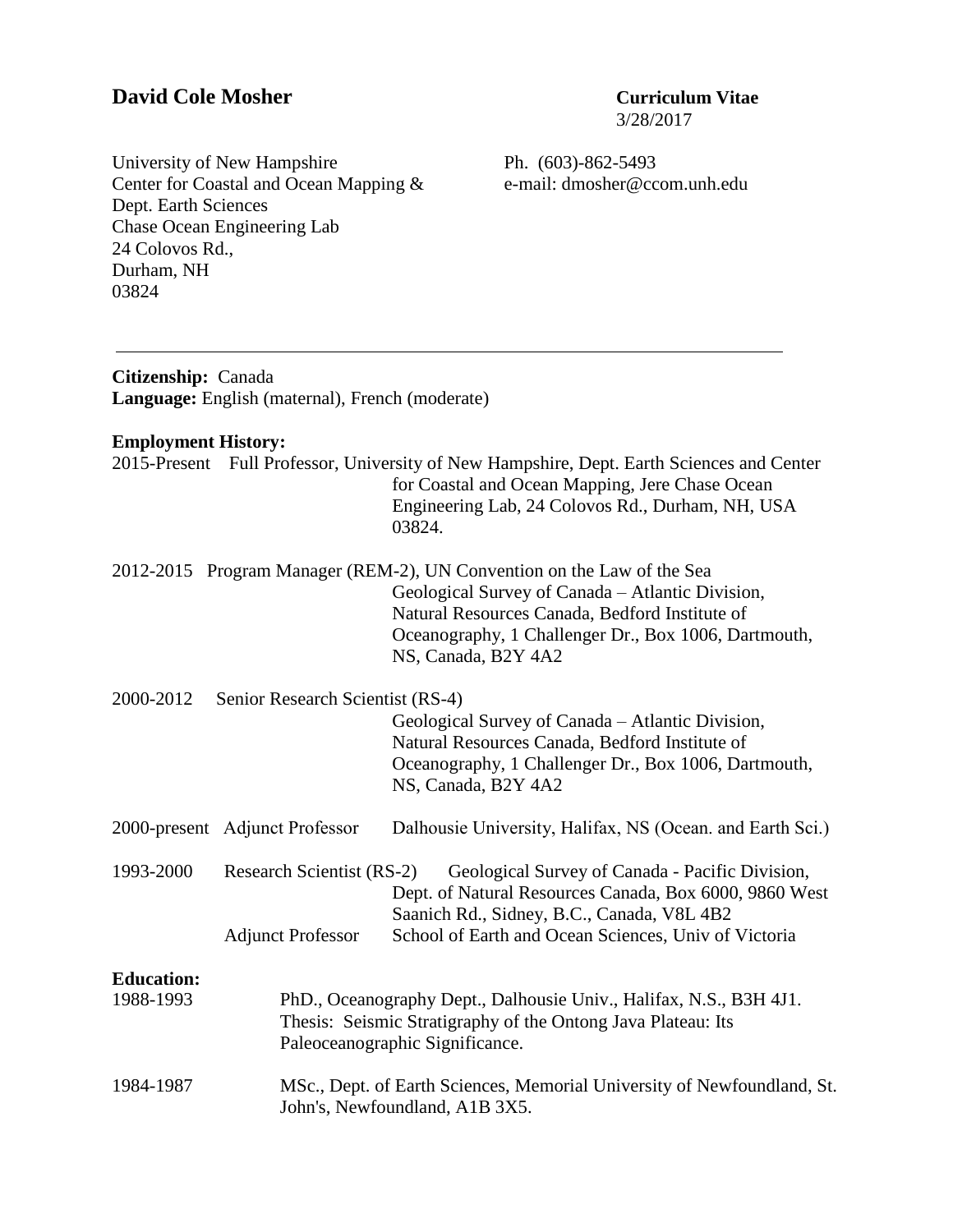#### **Executive Positions:**

- 2015-2018, Chair, VIIIth International Conference on Submarine Mass Movements and Their Consequences, Victoria, British Columbia. Organizing Committee
- 2017, Convener, Special Session, Extended Continental Shelf Mapping: a wealth of new continental margin understanding. European Geosciences Union Annual Assembly2017, Vienna Austria
- 2010-2015 Co-Chair, UNESCO/IGCP Project 585 (E-MARSHALL)
	- Earth's continental margins: assessing the geohazard from submarine landslides
- 2007-2011 Vice-President, President, and Past President, Atlantic Geoscience Society
- 2003-Present Canadian Consortium for Ocean Drilling committee member (founding)
- 2001-2012 Canadian Merit Scholarship Foundation (LORAN), Nova Scotia Selection Committee Chair, 2004 to 2012). National Selection Committee, 2008 & 2010
- 2006 Alexander Graham Bell Foundation Environmental Centre inaugural Board of Directors
- 2002-2006 Petroleum Research- Atlantic Canada, Research Selection Committee
- 2002-2012 Bedford Institute of Oceanography Seminar Committee co-chair
- 2004-2006 Atlantic Energy Roundtable, Seismic subcommittee
- 2003-present Canadian Consortium for Ocean Drilling, GSC representative
- 2002-2005 MJ Keen Medal (contributions to Canadian marine geoscience) selection committee
- 1998-2002 President, Marine Geosciences Division (GAC)
- 1997-2002 Associate Editor, Journal for Environmental and Engineering Geophysics

#### **External Grants and Funding (Principal Investigator only) :**

- 2010-2014NSERC Discovery Grant: Continental margin sedimentation: evolution of the seismic sequence stratigraphic model, Mosher, \$21,000 per annum
- 2011-2013 Panel on Energy Research and Development, Frontier Oil and Gas Portfolio (Gas Hydrates). Gas hydrate as an unconventional source of gas on Canada's East Coast \$160,000.
- 2008-2011 Panel on Energy Research and Development, Pipelines POL. Engineering Evaluation of Shallow Marine Sediment Foundation Conditions through Analysis of Acoustic Scattering and In Situ Measurement, Courtney and Mosher, \$70,000/year
- 2007-2011 Panel on Energy Research and Development, Offshore Environmental Factors POL. Constraints to offshore hydrocarbon development in deep water off eastern Canada. \$107K per annum
- 2007-2010 Offshore Energy Technical Research Association Reservoir distribution and characterization: Shelf to slope linked depositional systems.Wach and Mosher, \$293,250.
- 2006-2007 ConocoPhillips-GSC Collaborative Agreement: Seafloor geology and regional geohazard assessment, Scotian Slope and Laurentian Subbasin, \$100,000.
- 2004-2007 NSERC Discovery Grant: Geophysical characterization and quantification of gas hydrates,Canadian East Coast margin, Mosher, \$20,000 per annum
- 2007-present Panel on Energy Research and Development, Offshore Environmental Factors POL. Offshore slope stability and Offshore Geotechnique, Mosher, \$197,000
- 2005-2007 Climate Change Technology Innovation Initiative: Development of the Harpoon Free Fall Cone Penetrometer Geotechnical Tool, Mosher, \$100,000
- 2005-2007 Climate Change Technology Innovation Initiative CCTII Ocean Bottom Seismometer adaptation for marine gas hydrate research, Mosher, \$90,000.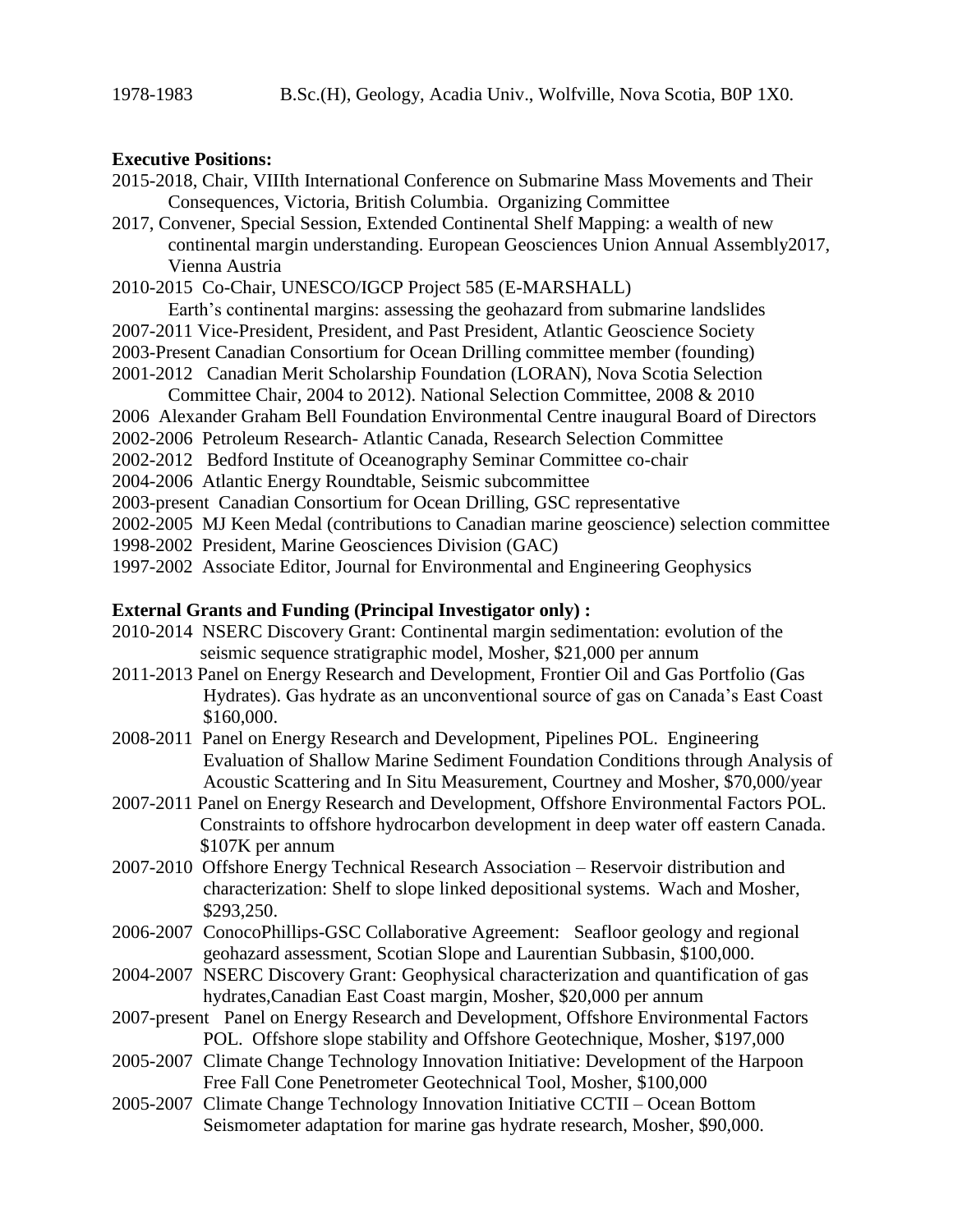- 2003-2005 Petroleum Research-Atlantic Canada: Harpoon Free Fall Cone Penetrometer Development and Field Verification, Christian, Furlong and Mosher, \$60K
- 2003-2005 Petroleum Research-Atlantic Canada: Deep-water seafloor rendering and data extraction for environmental and geohazard assessment: A comparison study of 3D seismic reflection and multibeam sonar surface renders and amplitude backscatter, Mosher and LaPierre, \$75,000.
- 2002 ChevronTexaco-GSC Collaborative Agreement: Seafloor geology and geohazard assessment, Scotian Slope, Mosher, \$30,000.
- 1999-2001 USGS-National Earthquake Hazard Reduction Plan Seismic Hazards Investigation in Puget Sound (SHIPS): Analysis of Seismic Structure, Hyndman and Mosher, \$110,000.
- 1996-1998 USGS-National Earthquake Hazard Reduction Plan Neotectonics of the Eastern Juan de Fuca Strait, Mosher, \$100,000.

# **Additional Training:**

- 2015 DOALAS, UNCLOS Extended Continental Shelf Training Course
- 2009 5 weeks French Immersion; Univerité Sainte Anne
- 2005-2007 French Language Training (International Language Institute)
- 2003 Leading Scientific Teams (Canadian Centre for Management Development)
- 1997 Coastal Multibeam Hydrography (Ocean Mapping Group, UNB)
- 1996 Environmental Assessment (Geological Society of America)
- 1992 Downhole geophysical logging (Ocean Drilling Program)

# **Awards**

- 2015 NRCan Sector Merit Award (for planning and execution of the 2015 Mission to the North Pole)
- 2014 Departmental Achievement Award (for preparation of the Atlantic submission to the Commission on the Limits of the Continental Shelf)
- 1989-1992 NSERC post-graduate scholarship
- 1983 Texaco Research Scholarship

#### **Invited Presentations/Keynote Lectures**

- **2016:** Continental Margins of the Arctic Ocean: Implications for Law of the Sea. European Geosciences Union General Assembly 2016, Vienna, Austria, April 17-22.
- **2015:** The role of submarine landslides in the Law of the Sea. International Symposium on Submarine Massmovements and Their Consequences VII, November 2, Wellington, New Zealand
- **2014:** A New Wave of Exploration of the Arctic Ocean. Nova Scotia Institute of Science, Halifax, Nova Scotia, December 5.
- **2012:** A Tale of Two Icebreakers: geophysical surveying in the high Arctic. Arctic Technology Conference, Houston, TX. December 3rd.
- A margin-wide gas hydrate assessment along Canada's Atlantic Coast: Fuel for the Future? Bedford Institute of Oceanography Seminar Series, January, 2012, Dartmouth, Nova Scotia.
- **2011:** Gas hydrate resources on Canada's East Coast: fact or fiction. The Society of Organic Petrology, Annual Meeting, July 31<sup>st</sup> -August 2<sup>nd</sup>, 2011, Halifax, Nova Scotia.
- Geologic Mapping of the Arctic Ocean. The Canadian Programme for an Extended Continental Shelf Submission. Nova Scotia Natural History Museum, Beyond the Last Billion Years Lecture Series, February  $8<sup>th</sup>$ .
- Sedimentation in the western Arctic Ocean, Research Frontiers Special Session, Geological Association of Canada annual meeting, May 24-27, 2011, Ottawa, Ont.
- Earthquakes, Submarine Landslides and Tsunamis. International Oceans Institute, June, 2011, Halifax, Nova Scotia.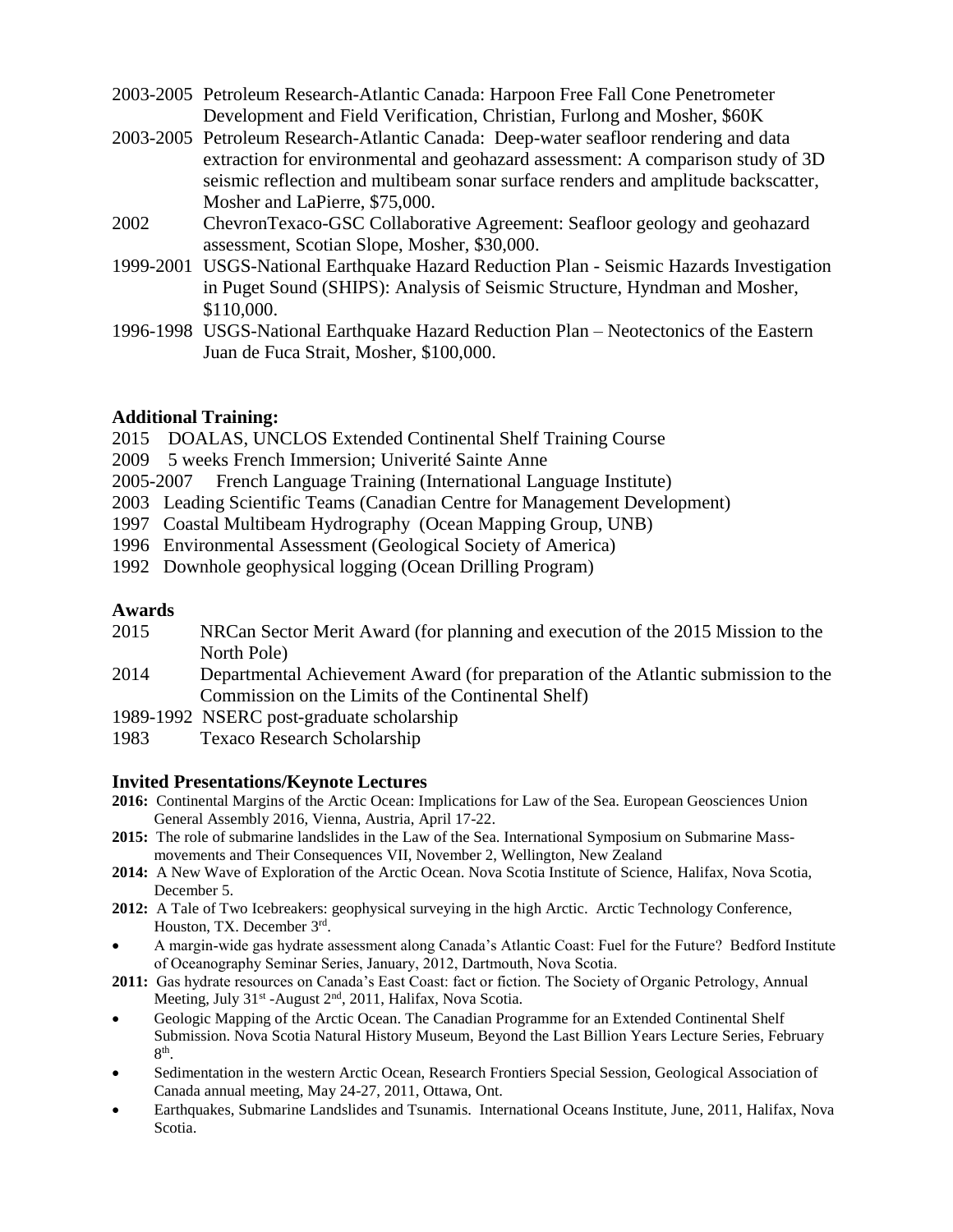- **2010**: Gas Hydrate: Fuel for the Future. Canadian Offshore Resources Exhibit (CORE) and Conference, October 25-27, 2010, Halifax, Nova Scotia.
- Gas Hydrate along Canada's East Coast Margin. C-CORE workshop on Gas Hydrate, March 23-24, 2010, St. John's, Newfoundland.
- Reservoir distribution and characterization: continental slope depositional systems along the Scotian margin. Nova Scotia Research and Development Forum, Halifax, May 26-28, 2010.
- **2009:** The Canadian Programme for an Extended Continental Shelf Submission; Canada Basin, Western Arctic. ArcticNet annual Scientific Meeting, Dec, 8-11, Victoria, BC.
	- It's a 2-way Street: bathymetric charting for geoscience and geoscience for bathymetric charting. World Hydrography Day, Canadian Hydrographic Association, June 21, Halifax, Sept, 18, Victoria.
- **2008:** Submarine mass-movements in Canada: geohazards with far reaching implications. Comptes rendus de la 4e Conférence canadienne sur les géorisques: des causes à la gestion. 4th Canadian Conference on Geohazards: From Causes to Management. Presse de l'Université Laval, Québec, p 55-62. <http://cgrg.geog.uvic.ca/abstracts/MosherSubmarineOn.html>

#### **Publications (refereed): (underlined = student)**

- **Mosher D.C.,** Campbell D.C., Chaytor, J.D. Piper D.J.W., Gardner, J.V., Rebesco, M. in press Geomorphology of the Northwest Atlantic continental margin: the role of deep-water sedimentary processes. Marine Geology
- Evangelatos, J.E., Funck, T. and **Mosher, D.C.** 2017. The sedimentary and crustal velocity structure of Makarov Basin and adjacent Alpha Ridge Tectonophysics 696–697: 99–114.
- Piper, D. J. W., Campbell, D. C. and Mosher, D. C. 2016. Mid-latitude complex trough mouth fans, Laurentian and Northeast fans, eastern Canada. In: Dowdeswell, J. A., Canals, M., Jakobsson, M., Todd, B. J., Dowdeswell, E. K. & Hogan, K. A. (eds) 2016. Atlas of Submarine Glacial Landforms: Modern, Quaternary and Ancient. Geological Society, London, Memoirs, 46
- Coakley, B., Brumley, K, Lebedeva-Ivanova, N. and **Mosher, D.C.** (2016). Exploring the Geology of the Central Arctic Ocean – Understanding the basin features in place and time. Journal of the Geological Society, V. 173, p. 967-987.
- Evangelatos, J. and **Mosher, D.C.** (2016). Seismic stratigraphy, structure and morphology of Makarov Basin and surrounding regions: tectonic implications. Marine Geology 374, 13 pp.
- Chian, D. Jackson, H.R., Hutchinson, D.R., Shimeld, J.W., Oakey, G.N., Lebedeva-Ivanova, N., Li, Q., Saltus, R.W. and **Mosher, D.C**. (2016) Distribution of crustal types in the Canada Basin, Arctic Ocean. Tectonophysics 691, 8-30.
- Campbell, D.C. and **Mosher, D.C.**, 2016. Geophysical evidence for widespread Cenozoic bottom current activity from the continental margin off Nova Scotia, Canada. Marine Geology 378, p. 237-260.
- **Mosher, D.C.**, Laberg, J-S, Murphy, A. 2016. The role of submarine landslides in the Law of the Sea. In: Lamarche, G., Mountjoy, J. et al (eds). Submarine Mass Movements and Their Consequences VII, Advances in Natural and Technological Hazards Research, Springer, Vol. 32, p. 147-158.
- Shimeld, J., Li, Q., Chian, D., Lebedeva-Ivanova, N., Jackson, R., **Mosher, D.C**. and Hutchinson, D. 2016. Seismic velocities within the sedimentary succession of the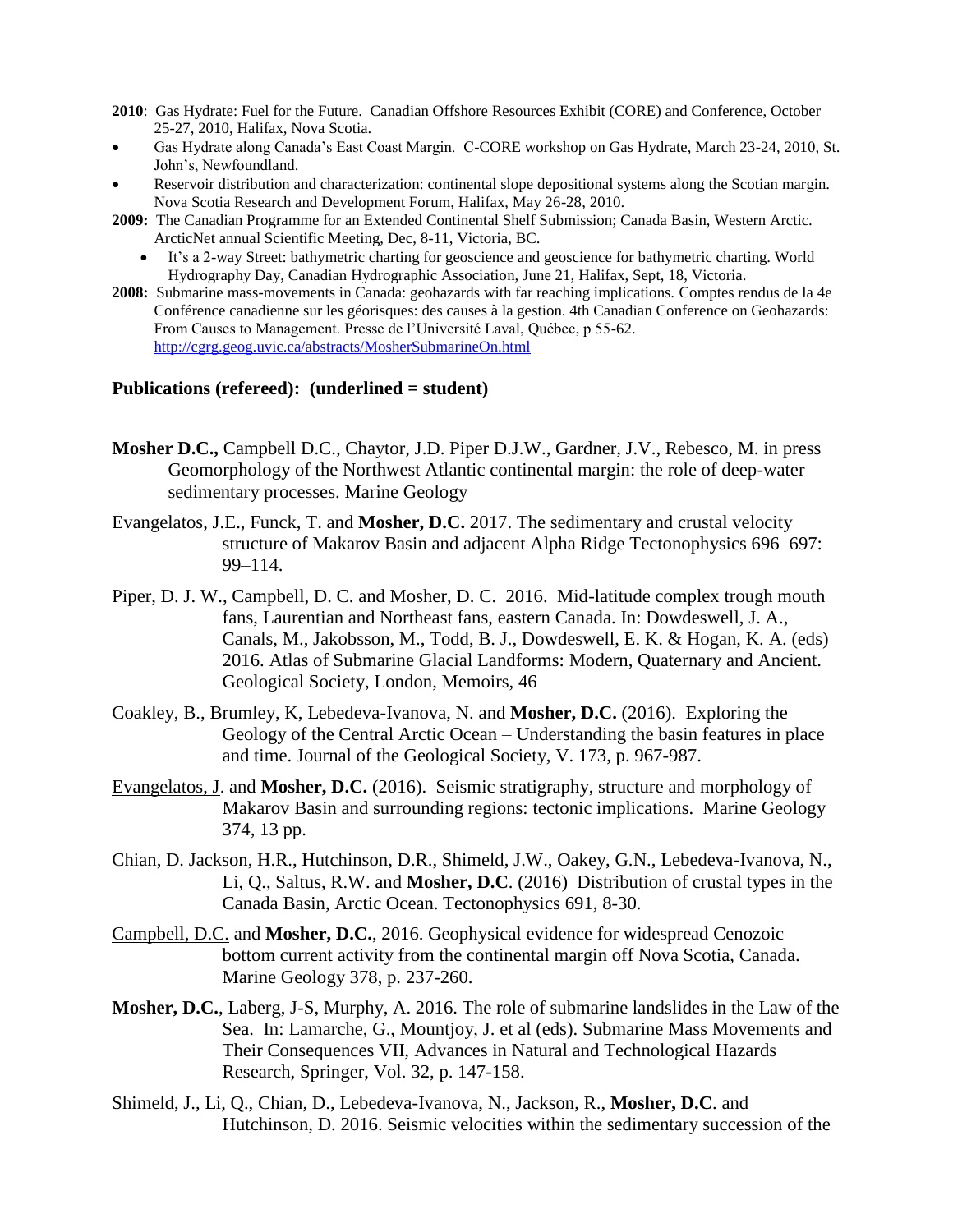Canada Basin and southern Alpha-Mendeleev Ridge, Arctic Ocean: evidence for accelerated porosity reduction? Geophysical Journal International 204: 1-20.

- O'Regan, M., Forwick, M., Jakobsson, M., Moran, K. and **Mosher, D.C.**, 2015. Seafloor cratering and sediment remolding at sites of fluid escape. Geology, doi: 10.1130/G36945/1 (pre-Issue online at [http://geology.gsapubs.org/content/early/recent\)](http://geology.gsapubs.org/content/early/recent)
- Campbell, D.C., Shimeld, J., Deptuck, M.E., **Mosher, D.C**., 2015. Seismic stratigraphic framework and deposition history of a large Upper Cretaceous and Cenozoic depocenter off southwest Nova Scotia, Canada. Marine and Petroleum Geology, 65, p. 22-42.
- McKeown, D.L., P. Simpkin, G.B.J. Fader, R. Parrott, and **D.C. Mosher**. 2014. The Huntec deep tow seismic system: a revolution in high resolution profiling. In Voyage of Discovery: Fifty years of marine research at Canada's Bedford Institute of Oceanography (D.N. Nettleship, D.C. Gordon, C.F.M. Lewis, and M.P. Latremouille, Eds.). Bedford Institute of Oceanography – Oceans Association, Dartmouth, N S., p. 337-341.
- Verhoef, J., **Mosher, D.C.**, and Forbes, S., 2014. United Nations Convention on the Law of the Sea and BIO: defining Canada's extended continental shelves. In Voyage of Discovery: Fifty years of marine research at Canada's Bedford Institute of Oceanography (D.N. Nettleship, D.C. Gordon, C.F.M. Lewis, and M.P. Latremouille, Eds.). Bedford Institute of Oceanography – Oceans Association, Dartmouth, N S., p. 407-414.
- (2012-2013 fully occupied authoring the Canadian Submission for an Extended Continental Shelf under the UN Convention on the Law of the Sea - a confidential document. The Executive Summary is online www.un.org/Depts/los/clcs\_new/submissions\_files/can70\_13/es\_can\_en.pdf)
- Piper, D.J.W., **Mosher, D.C.** and Campbell, D.C. 2012. Chapter 9: Controls on the distribution of major types of submarine landslides. In: J.J. Clague and S. Stead (eds.), Landslides: Types, Mechanisms and Modeling. Cambridge University Press.
- Piper, D.J.W., Deptuck, M.E., **Mosher, D.C.**, Hughes Clarke, J.E. and Migeon, S., 2012. Erosional and depositional features of glacial meltwater discharges on the eastern Canadian Continental margin. In: Prather, B., Deptuck, M., Mohrig, D., van Hoorn, B. and Wynn, R. (eds.). Application of Seismic Geomorphology Principles to Continental Slope and Base-of-Slope Systems, SEPM Special Publication 99, 61-80.
- Schlesinger, A., Cullen, J., Spence, G., Hyndman, R., Louden, K. and **Mosher, D.**, 2012. Seismic velocities on the Nova Scotian margin to estimate gas hydrate and free gas concentrations. Marine and Petroleum Geology 35, p.105-115 doi:10.1016/j.marpetgeo.2012.03.008
- **Mosher, D.C.**, Shimeld, J.W., Hutchinson, D., Lebedeva-Ivanova, N, and Chapman, C.B., 2012. Submarine Landslides in Arctic Sedimentation: Canada Basin. In: Yamada, Y., Kawamura, K., Ikehara, K., Ogawa, Y., Urgeles, R., Mosher, D., Chaytor, J. and Strasser, M. (eds). Submarine Mass Movements and Their Consequences V,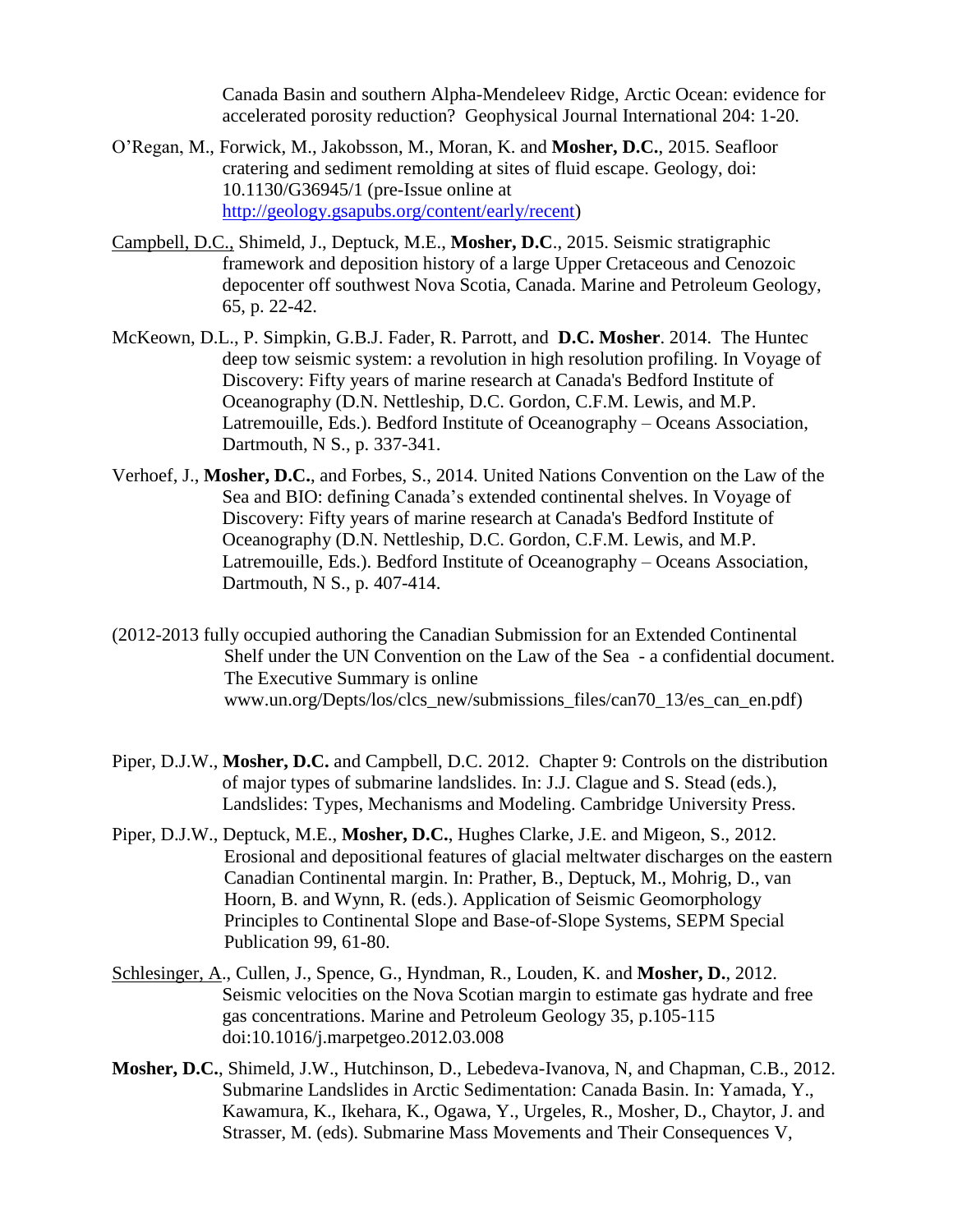Advances in Natural and Technological Hazards Research, Vol. 31, p. 147-158.

- Li, G., Campbell, D.C., **Mosher, D.C.** and Piper, D.J.W., 2012. Comparison of Quaternary glaciogenic debris flows with blocky mass-transport deposits in Orphan Basin, offshore eastern Canada. In: Yamada, Y., Kawamura, K., Ikehara, K., Ogawa, Y., Urgeles, R., Mosher, D., Chaytor, J. and Strasser, M. (eds). Submarine Mass Movements and Their Consequences V, Advances in Natural and Technological Hazards Research, Vol. 31, p. 723-734.
- Yamada, Y., Kawamura, K., Ikehara, K., Ogawa, Y., Urgeles, R., **Mosher, D.,** Chaytor, J. and Strasser, M. (eds.), 2012. Submarine Mass Movements and Their Consequences, Advances in Natural and Technilogical Hazards Research, V. 31, Springer, Dordrecht, 769 pp.
- Yamada, Y., Kawamura, K., Ikehara, K., Ogawa, Y., Urgeles, R., **Mosher, D.,** Chaytor, J. and Strasser, M., 2012. Submarine Mass Movements and Their Consequences, in: Yamada, Y., Kawamura, K., Ikehara, K., Ogawa, Y., Urgeles, R., **Mosher, D.,** Chaytor, J. and Strasser, M. (eds.), Submarine Mass Movements and Their Consequences, Advances in Natural and Technilogical Hazards Research, V. 31, Springer, Dordrecht, 769 pp.
- Jakobsson, M., Mayer, L., Coakley, B., Dowdeswell, J.A., Forbes, S., et al. 2012. The International Bathymetric Chart of the Arctic Ocean (IBCAO) Version 3.0. Geophysical Research Letters 39, L12609. doi:10.1029/2012GL052219.
- **Mosher, D.C.**, 2011. A margin-wide BSR gas hydrate assessment: Canada's Atlantic margin. Journal of Marine and Petroleum Geology 28, p. 1540-1553, doi:10.1016/j.marpetgeo.2011.06.007.
- Verhoef, J., **Mosher, D.C.,** Forbes, S. 2011. Defining Canada's extended continental shelves. Geoscience Canada. Vol. 38, p. 85-96.
- **Mosher, D.C.** and Campbell, D.C., 2011. The Barrington submarine landslide, western Scotian Slope. In: Shipp, C., Weimer, P, and Posamentier, H. (eds.), Mass-transport Deposits in Deepwater Settings. SEPM Special Publication 96, p. 151-160.
- Ingram, W.C., **Mosher, D.C.**, and Wise Jr, S.W., 2011. Biostratigraphy of an upper Miocene mass-transport deposit on Demerara Rise, northern South American margin. In: Shipp, C., Weimer, P, and Posamentier, H. (eds.), Mass-transport Deposits in Deepwater Settings. SEPM Special Publication 96, p 475-498.
- **Mosher, D.C**., 2011. Cautionary considerations for geohazard mapping with multibeam sonar: resolution and the need for the third and fourth dimensions. Marine Geophysical Researches, Vol. 32, p. 25-35. DOI 10.1007/s1 1001-010-9104-y.
- **Mosher, D.C.**, Shipp, C., Moscardelli, L., Chaytor, J., Baxter, C., Lee, H. and Urgeles, R. (eds), 2010. Submarine Mass Movements and Their Consequences IV; Advances in Natural and Technological Hazards Research, vol. 28, DOI 10.1007/978-90-481- 3071-9, Springer, The Netherlands, 792 pp.
- **Mosher, D.C.**, Moscardelli, L., Shipp, C., Chaytor, J., Baxter, C., Lee, H., and Urgeles, R., 2010. Submarine Mass Movements and Their Consequences. In: Mosher, D.C., Shipp, C., Moscardelli, L., Chaytor, J., Baxter, C., Lee, H. and Urgeles, R. (eds). Submarine Mass Movements and Their Consequences IV; Advances in Natural and Technological Hazards Research, Vol 28, DOI 10.1007/978-90-481-3071-9, Springer, The Netherlands, p. 1-10.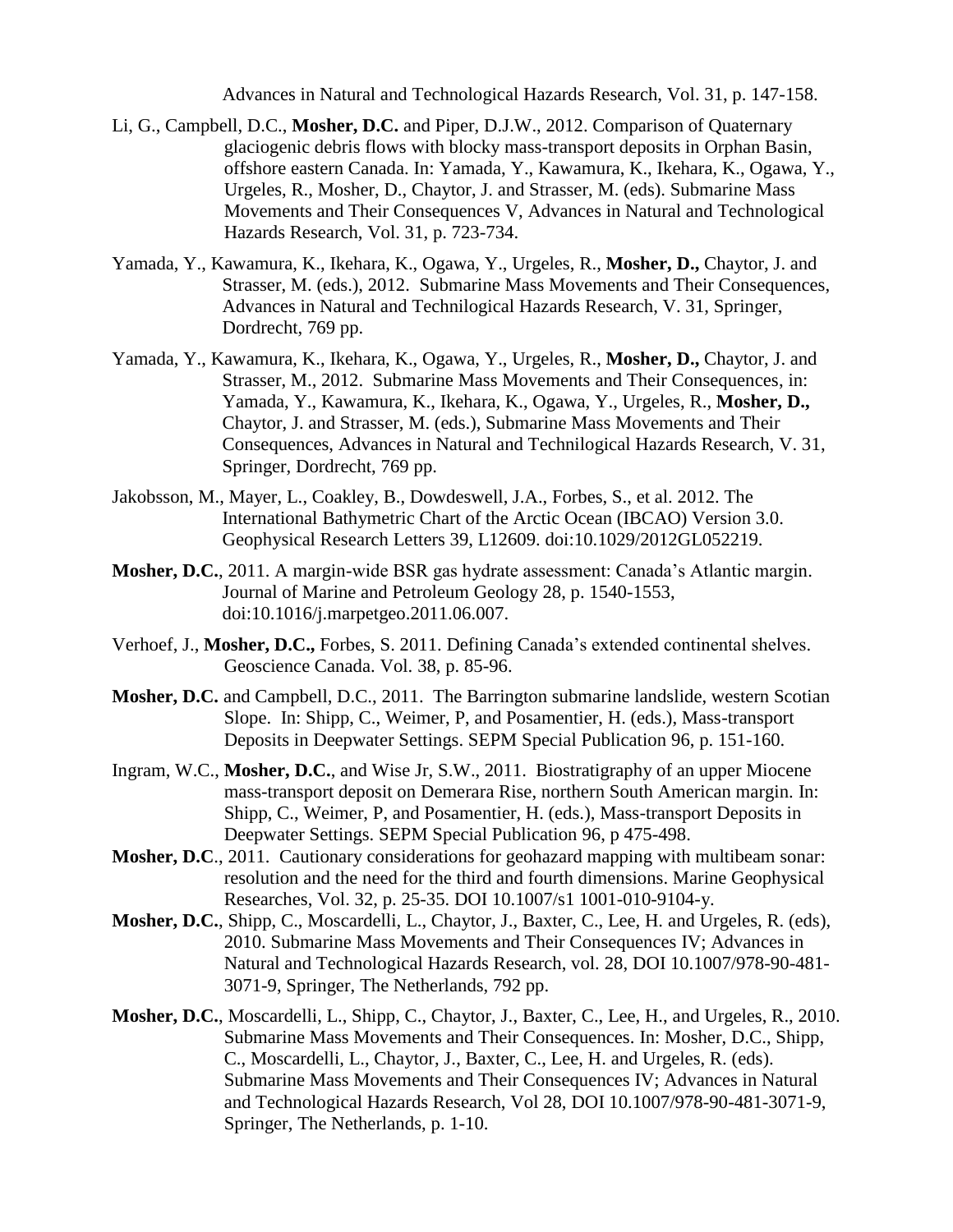- **Mosher, D.C**., Xu, Z. And Shimeld, J., 2010. The Pliocene Shelburne mass-movement and consequent tsunami, western Scotian Slope. In: Mosher, D.C., Shipp, C., Moscardelli, L., Chaytor, J., Baxter, C., Lee, H. and Urgeles, R. (eds). Submarine Mass Movements and Their Consequences IV; Advances in Natural and Technological Hazards Research, Vol 28, DOI 10.1007/978-90-481-3071-9, Springer, The Netherlands, p. 765-776.
- Campbell, D.C., and **Mosher D.C**., 2010. Middle to late Miocene slope failure and the generation of a regional unconformity beneath the western Scotian Slope, eastern Canada. In: Mosher, D.C., Shipp, C., Moscardelli, L., Chaytor, J., Baxter, C., Lee, H. and Urgeles, R. (eds). Submarine Mass Movements and Their Consequences IV; Advances in Natural and Technological Hazards Research, Vol 28, DOI 10.1007/978-90-481-3071-9, Springer, The Netherlands, p. 645-656.
- Giles, M.K., **Mosher, D.C**., Piper, D.J.W., and Wach, G.D., 2010. Mass transport deposits on the southwestern Newfoundland Slope. In: Mosher, D.C., Shipp, C., Moscardelli, L., Chaytor, J., Baxter, C., Lee, H. and Urgeles, R. (eds). Submarine Mass Movements and Their Consequences IV; Advances in Natural and Technological Hazards Research, Vol 28, DOI 10.1007/978-90-481-3071-9, Springer, The Netherlands, p. 657-666.
- Huppertz, T.J., Piper, D.J.W., **Mosher, D.C.** and Jenner, K. 2010. The Significance of masstransport deposits for the evolution of a proglacial continental slope. In: Mosher, D.C., Shipp, C., Moscardelli, L., Chaytor, J., Baxter, C., Lee, H. and Urgeles, R. (eds). Submarine Mass Movements and Their Consequences IV; Advances in Natural and Technological Hazards Research, Vol 28, DOI 10.1007/978-90-481- 3071-9, Springer, The Netherlands, p. 631-641.
- Poncet, R., Campbell, D.C., Dias, F., Locat, J., and **Mosher, D.C.**, 2010. A study of the tsunami effects of two landslides in the St. Lawrence estuary, In: Mosher, D.C., Shipp, C., Moscardelli, L., Chaytor, J., Baxter, C., Lee, H. and Urgeles, R. (eds). Submarine Mass Movements and Their Consequences IV; Advances in Natural and Technological Hazards Research, Vol 28, DOI 10.1007/978-90-481-3071-9, Springer, The Netherlands, p. 755-764.
- **Mosher, D.C.**, 2009. Submarine landslides and consequent tsunamis in Canada. Geoscience Canada. V. 26, p. 179-190.
- **Mosher, D.C.,** Austin, J.A., Jr. , Fisher, D., and Gulick, S.P.S., 2008. Deformation of the northern Sumatra accretionary prism from high-resolution seismic reflection profiles and ROV observations. Marine Geology 252, p. 89-99, Doi: 10.1016/j.margeo.2008.03.01
- **Mosher, D.C**., and Piper, D.J.W., 2007. Analysis of multibeam seafloor imagery of the Laurentian Fan and the 1929 Grand Banks landslide area. In: Lykousis, V., Dimitris, S., and Locat, J. (eds), Submarine Mass Movements and Their Consequences, III. Springer, The Netherlands, p. 77-88.
- Deptuck, M.E., **Mosher, D.C**., Campbell, D.C., Hughes-Clarke, J.E., and Noseworthy, D. 2007. Along slope variations in mass failures and relationships to major Plio-Pleistocene morphological elements, SW Labrador Sea. In: Lykousis, V., Dimitris, S., and Locat, J. (eds), Submarine Mass Movements and Their Consequences, III. Springer, The Netherlands, p. 37-46.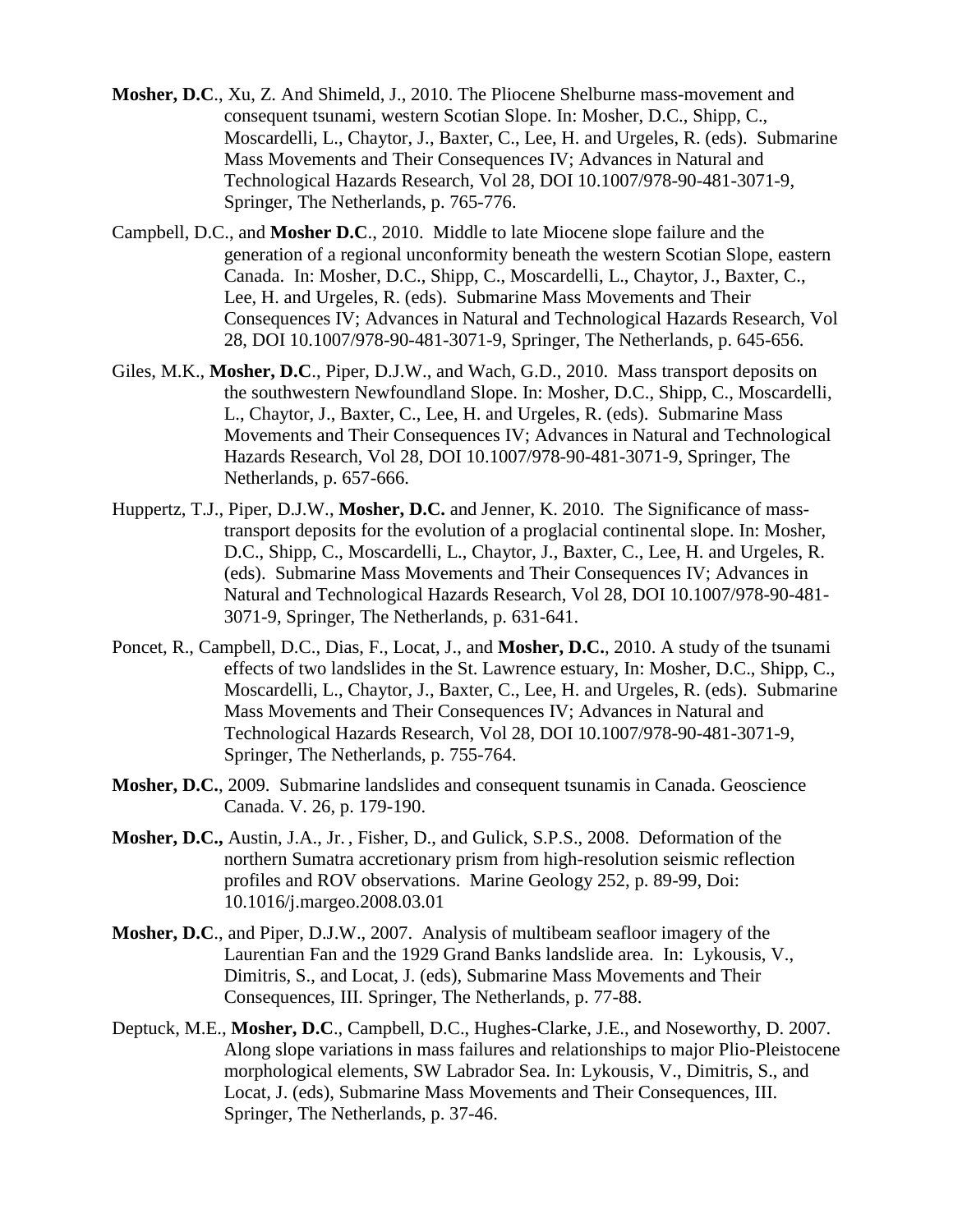- Tappin, D.R., McNeil, L.C., Henstock, T. and **Mosher, D.C.**, 2007. Mass wasting processes offshore Sumatra. In: Lykousis, V., Dimitris, S., and Locat, J. (eds), Submarine Mass Movements and Their Consequences, III. Springer, The Netherlands, p. 327-336.
- LeBlanc, C., Louden, K., and **Mosher, D.C.**, 2007. Gas hydrates on the Nova Scotia Slope: velocity models from wide-angle seismic profiles. Marine and Petroleum Geology, v. 24, 321-334.
- Fisher, D.C., **Mosher, D.C.,** Austin, J.A., Jr., Gulick, S., Masterlark, T., and Moran, K. 2007. Active deformation across the Sumatran forearc over the December, 2004  $M_w$ 9.2 rupture. Geology, v. 35; no. 2; p. 99–102.
- **Mosher, D.C.**. Erbacher, J. and Malone, M.J. (Eds.), 2007. Proc. ODP, Sci. Results, 207: College Station, TX (Ocean Drilling Program). DOI: 10.2973/odp.proc.sr.207.2007.
- **Mosher, D.C.**. Erbacher, J. and Malone, M.J., 2007. Synthesis: Extreme warmth, organic-rich sediments and an active deep biosphere: Cretaceous to Paleogene paleoceanographic depth transect at Demerara Rise, western tropical Atlantic. *In:* Mosher, D.C., Erbacher, J. and Malone, M. (Eds.). Proc. ODP, Sci. Results, 207: College Station, TX (Ocean Drilling Program), 1-15. DOI:10.2973/odp.proc.sr.207.101.2007.
- **Mosher, D.C.,** Bigg, S. and LaPierre, A. 2006. 3D seismic versus multibeam sonar seafloor surface renderings for geohazard assessment: Case examples from the central Scotian Slope. The Leading Edge, V. 25, p. 1484-1494.
- Jenner, K.A., Piper, D.J.W.P., Campbell, D.C. and **Mosher, D.C.**, 2006. Lithofacies and origin of late Quaternary mass transport deposits in submarine canyons, central Scotian Slope, Canada. Sedimentology, v. 53., 20 pp.
- **Mosher, D.C.,** Piper, D.J.W.P., Campbell, D.C., and Jenner, K.A., 2004. Near surface geology and sediment failure geohazards of the central Scotian Slope. American Association of Petroleum Geologists Bulletin, 88, p. 703-723.
- **Mosher, D.C**. and Hewitt, A.T., 2004. Late Quaternary deglaciation and sea-level history of eastern Juan de Fuca Strait, Cascadia. Quaternary International., v. 121 p. 23-39.
- **Mosher, D.C**., Erbacher, J., Malone, M., and shipboard scientific party. 2004. ODP Leg 207: causes and consequences of carbon cycle perturbations during the Cretaceous to Paleogene greenhouse; Demerara Rise, Western Equatorial Atlantic. JOIDES Journal, v. 30, p. 3-7.
- Erbacher, J., **Mosher, D.C.**, Malone, M. and shipboard scientific party. 2004. Initial Results, ODP Leg 207, Demerara Rise. Initial Results V. 207, Ocean Drilling Program, Texas A&M University, 89 pp. + CDRom.
- Erbacher, J., **Mosher, D.C.**, Malone, M. and shipboard scientific party. 2004. Drilling probes past carbon cycle perturbations on the Demerara Rise. EOS, v. 85, p. 57.
- Groulx, B.J., **Mosher, D.C.,** Luternauer, J.L. and Bilderback, D. (eds). 2004. *Fraser River Delta: Issues of an Urban Estuary.* Geological Survey of Canada Bulletin 567. 331 pp.
- Newton, C.S., Shipp, R.C., and **Mosher, D.C.,** 2004. Importance of Mass Transport Complexes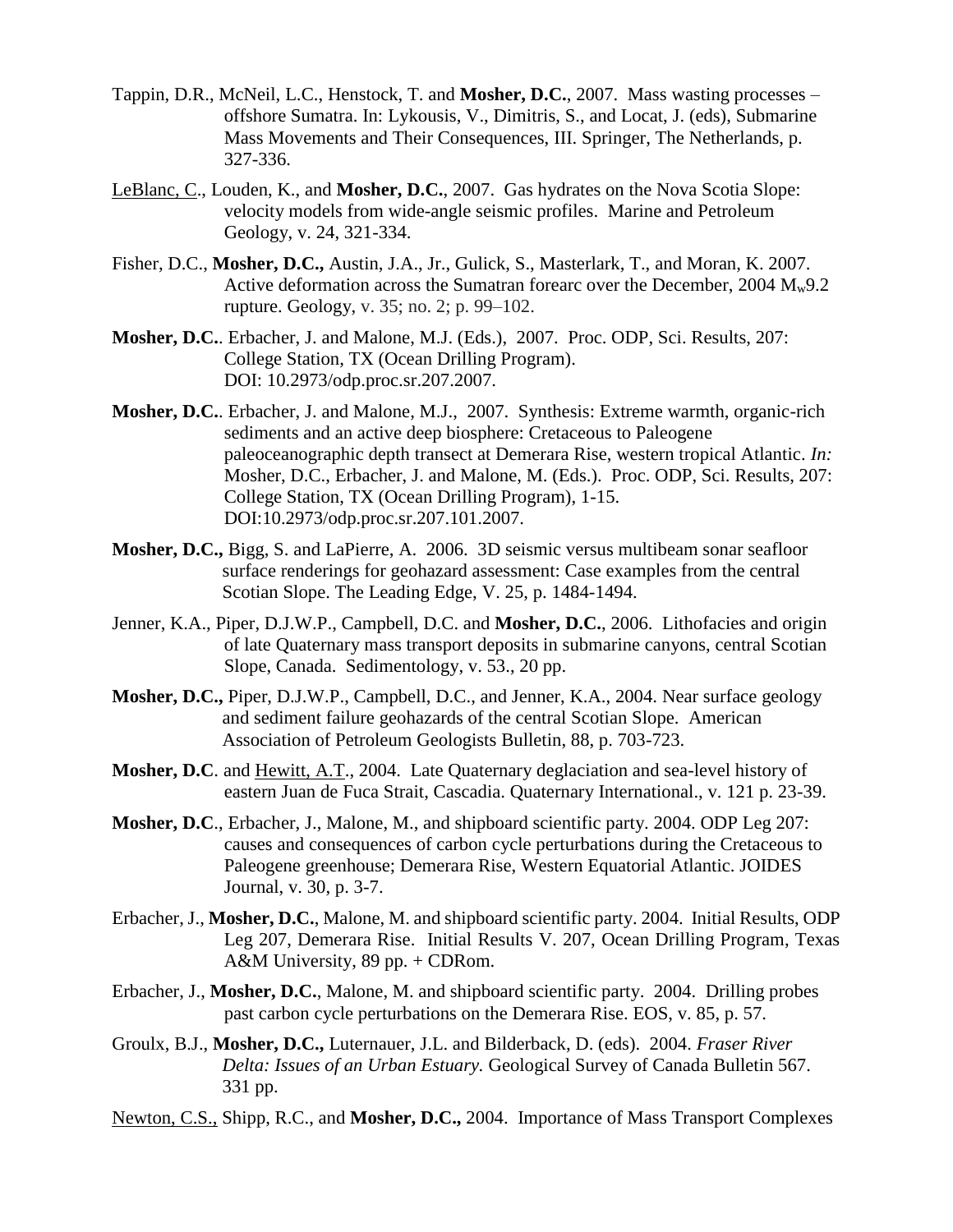in the Quaternary Development of the Nile Fan, Egypt. Offshore Technology Conference, Paper 16742, May, 2004 Houston, TX.

- **Mosher, D.C**., 2004. Summary. *in: Fraser River Delta: Issues of an Urban Estuary*, (eds.) B.J. Groulx, D.C. Mosher, J.L. Luternauer, and D.B. Bilderback Geological Survey of Canada Bulletin 567, p. vii-xiv.
- **Mosher, D.C.**, Christian, D.C., Hunter, J.A., and Luternauer, J.L., 2004. Onshore and Offshore Geohazards of the Fraser River Delta. *in: Fraser River Delta: Issues of an Urban Estuary*, (eds.) B.J. Groulx, D.C. Mosher, J.L. Luternauer, and D.B. Bilderback Geological Survey of Canada Bulletin 567, p. 67-81.
- **Mosher, D.C** , Monahan, P.A., Barrie, J.V., and Courtney, R.C., 2004. Coastal Submarine Failures in the Strait of Georgia, British Columbia: Landslides of the 1946 Vancouver Island Earthquake. Journal of Coastal Research, 20, 277-291.
- Piper, D.J.W., **Mosher, D.C.,** Gauley, B.-J., Jenner K. and Campbell, D.C., 2003. The chronology and recurrence of submarine mass movements on the continental slope off southeastern Canada. In: Locat, J., Mienert, J. and Boisvert, L. (eds.) Submarine Mass Movements and Their Consequences, 1st International Symposium, Advances in Natural and Technological Hazards Research, v. 19., Kluwer Academic Publishers, Dordrecht, The Netherlands, p. 299-306.
- **Mosher, D.C.,** and Thomson, R.E., 2002. The Foreslope Hills: large-scale, fine-grained sediment waves in the Strait of Georgia, British Columbia. Marine Geology, v. 192, p. 275-295.
- Piper, D.J.W., **Mosher, D.C.**, and Newton, S., 2002. Ice-margin seismic stratigraphy of the central Scotian Slope eastern Canada, Geological Survey of Canada Current Research, 2002-E16, 10 pp.
- **Mosher, D.C**. and Moran, K. 2001. Post-glacial evolution of Saanich Inlet, British Columbia; results of physical property and seismic reflection stratigraphic analysis. Marine Geology, 174, p. 59-77.
- Hewitt, A.T. and **Mosher, D.C.**, 2001 Late Quaternary stratigraphy and seafloor geology of eastern Juan de Fuca Strait, British Columbia and Washington. Marine Geology, 177, p. 295-316.
- Johnson, S.Y., Dadisman, S.V., **Mosher, D.C.**, Blakely, R.J., and Childs, J.R., 2001, Active tectonics of the Devils Mountain fault and related structures, northern Puget Lowland and eastern Strait of Juan de Fuca region, Pacific Northwest: U.S. Geological Survey Professional Paper 1643 (65 p. text, 2 tables, 38 figs., 2 plates).
- **Mosher, D.C.** Cassidy, J.F., Lowe, C., Mi., Y., Hyndman, R.D., Rogers, G.C., and Fisher, M., 2000. Neotectonics in the Strait of Georgia: first tentative correlation of seismicity with shallow geological structure in southwestern British Columbia. in: Current Research, Geological Survey of Canada, paper 2000-A22, 9 pp.
- **Mosher, D.**C., and Thomson, R.E., 2000. Massive submarine sand dunes in the eastern Juan de Fuca Strait, British Columbia. Marine Sandwave Dynamics, International Workshop, March 23-24, 2000. University of Lille 1, France, Proceedings, Trentesaux, A., and Garlan, T. (Eds.), p. 131-142.
- **Mosher, D.C**. and Simpkin, P. 1999. Status and trends of marine high-resolution seismic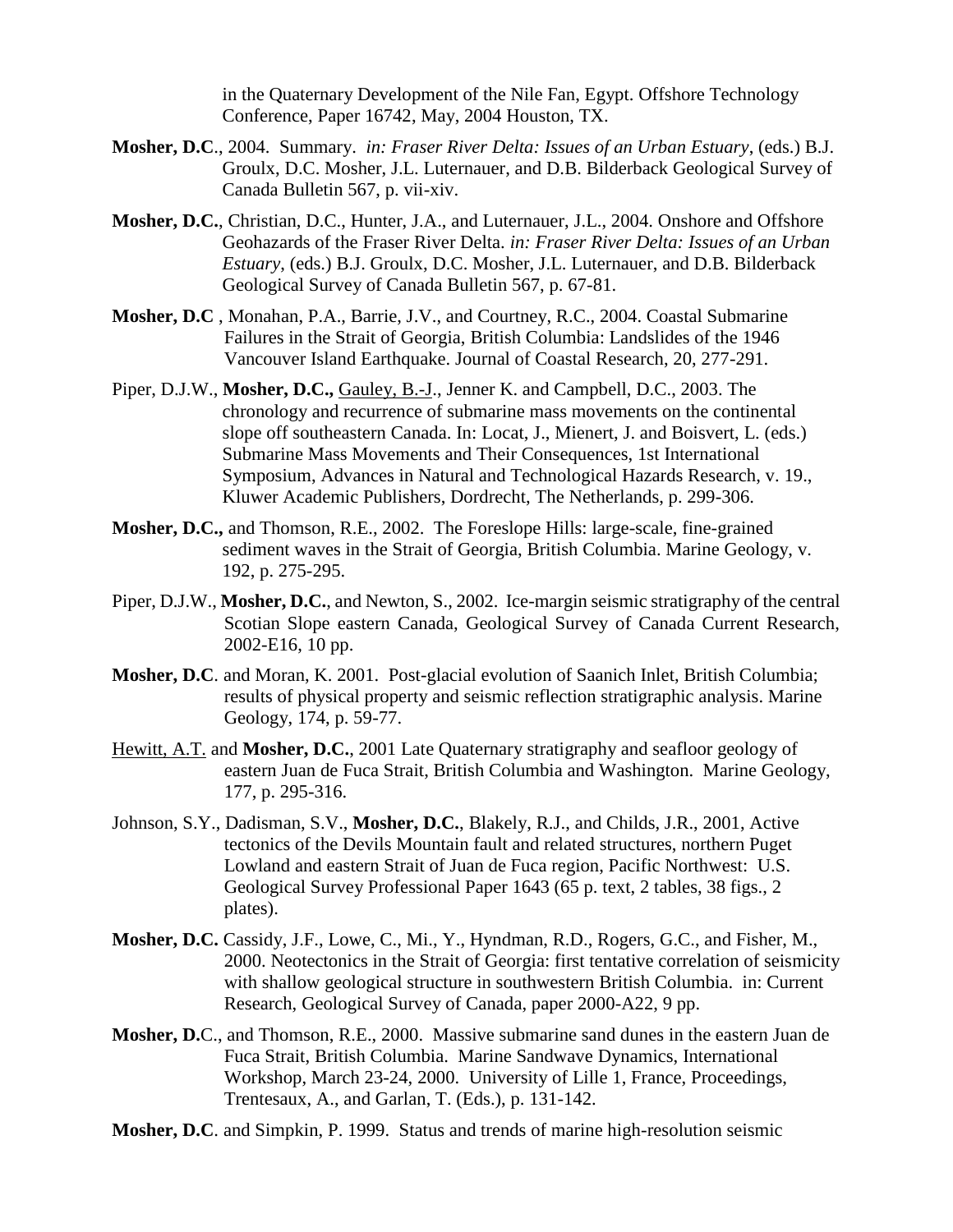reflection profiling: data acquisition. Geoscience Canada, v.26, p. 174-188.

- Fisher, M.A., and Expedition Participants, 1999. Seismic Survey Probes Urban Earthquake Hazards in Pacific Northwest. EOS, Transactions, American Geophysical Union v. 80, p. 13-17.
- **Mosher, D.C.** and Hamilton, T.S., 1998. Morphology, structure and stratigraphy of the offshore Fraser delta and adjacent Strait of Georgia. *in* Geology and Natural Hazards of the Fraser River Delta, British Columbia, (ed.) J.J. Clague, J.L. Luternauer, and **D.C. Mosher**, Geological Survey of Canada, Bulletin 525, p.147-160.
- **Mosher, D.C.**, MacDonald, R., Hewitt, A.T., and Hill, W.T., 1998. Small airgun arrays for high resolution geophysical surveying. Current Research, 1998D, Geological Survey of Canada p. 43-50.
- Christian, H.A., Monahan, P.A., and **Mosher, D.C.** 1998. Initiation of underwater flowslides in a river and tide-dominated system: the Fraser River delta. Proceedings of the International Association of Engineering Geologists annual meeting, Vancouver, BC.
- Christian, H.A., **Mosher, D.C.**, Barrie, J.V., Hunter, J.A., and Luternauer, J.L., 1998. Seabed instability on the Fraser River delta; *in* Geology and Natural Hazards of the Fraser River Delta, British Columbia, (ed.) J.J. Clague, J.L. Luternauer, and D.C. Mosher, Geological Survey of Canada, Bulletin 525, p. 217-230.
- Clague, J.J., Luternauer, J.L. and **Mosher, D.C.** (eds.), 1998. Geology and Natural Hazards of the Fraser River Delta, British Columbia. Geological Survey of Canada, Bulletin 525, (270 pp).
- Luternauer, J.L., **Mosher, D.C.**, Clague, J.J., and Atkins, R.J., 1998. Sedimentary environments of the Fraser delta; *in* Geology and Natural Hazards of the Fraser River Delta, British Columbia, (ed.) J.J. Clague, J.L. Luternauer, and D.C. Mosher, Geological Survey of Canada, Bulletin 525, p. 27-40.
- Shipboard Scientific Party, Sites 1033 and 1034, in Bornhold, B.D., Firth, J.V. et al., 1998. Proc. ODP Initial Reports, 169S,: College Station, TX (Ocean Drilling Program), p. 1- 51.
- **Mosher, D.C.**, Christian, H.A., Hunter, J.A., and Luternauer, J.L., 1997. Onshore/offshore geohazards in the Vancouver Region of western Canada; field, modelling and mapping techniques and results. *In*: *Engineering Geology and the Environment,*  (eds.) P.G. Morinos, G.C. Koukis, G.C.Tsiambaos and G.C. Stournaras; A.A. Balkema, Rotterdam, p. 875-883.
- **Mosher, D.C.**, Currie, R.G., and Sullivan, D., 1997. Monitoring of ocean disposal using sidescan mosaicing. The Leading Edge, Society of Exploration Geophysicists, November issue, p. 1667-1669.
- Christian, H.A., **Mosher, D.C.**, Mulder, T., Barrie, J.V., and Courtney, R.C., 1997. Geomorphology and potential slope instability on the Fraser River delta foreslope, Vancouver, British Columbia; Canadian Geotechnical Journal, v. 34, p. 432-446.
- **Mosher, D.C.**, and Law, L.K., 1996. Application of concurrent marine electromagnetic and marine seismic high resolution profiling, British Columbia, Canada. Journal of Environmental and Engineering Geophysics **1:** 215-228.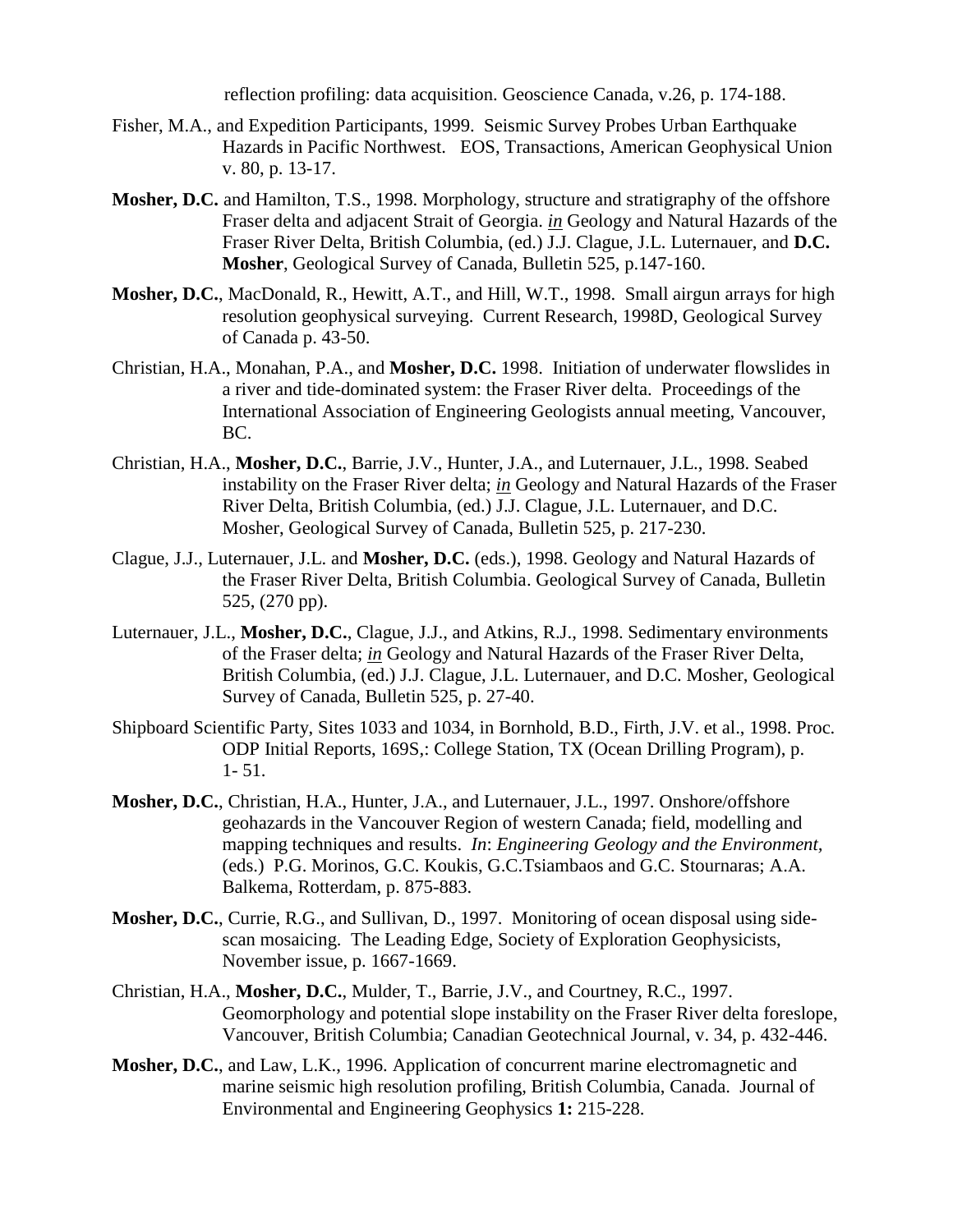- Currie, R., and **Mosher, D.C.**, 1996. Swath bathymetric surveys in the Strait of Georgia, British Columbia. *In:* Current Research 1996E; Geological Survey of Canada, p. 33-40.
- **Mosher, D.C.**, Nichols, B. and Scientific Party of PGC95001, 1995. Multichannel seismic reflection survey of the marine Fraser River Delta, Vancouver, British Columbia: Tully PGC95001. *in:* Current Research 1995-E; Geological Survey of Canada. p. 37-45.
- **Mosher, D.C.**, 1995. Roberts Bank Nearshore Survey: PGC95003. Geological Survey of Canada Open File Report No.3202, 15 pp.
- **Mosher, D.C.**, Moran, K.M., and Hiscott, R.N., 1994. Late Quaternary sediment, sediment mass-flow processes and slope instability on the Scotian Slope. Sedimentology **41**: 1039-1061.
- **Mosher, D.C.**, Mayer, L.A., Shipley, T.H., Winterer, E.L., Hagen, R.A., Marsters, J.C., Bassinot, F., and Lyle, M., 1993. Seismic Stratigraphy of the Ontong Java Plateau. *in:* Berger, W.H., Kroenke, L.W., Mayer, L.A. *et al.*, Proceedings of the Ocean Drilling Program, Scientific Results **130:** 33-49.
- Hagen, R.A., Mayer, L.A., **Mosher**, D.C., *et al.*, 1993. Basement structure of the northern Ontong Java Plateau. *in:* Berger, W.H., Kroenke, L.W., Mayer, L.A. *et al.*, Proceedings of the Ocean Drilling Program, Scientific Results **130:** 23-32.
- Urmos J., *et al.,* 1993. Laboratory and well log velocity and density measurements from the Ontong Java Plateau: new in situ corrections to laboratory data for pelagic carbonates. *in:* Berger, W.H., Kroenke, L.W., Mayer, L.A. *et al.*, Proceedings of the Ocean Drilling Program, Scientific Results **130:** 607-622.
- Mayer, L.A., Pisias, N., **Mosher, D.C.**, *et al.*, 1992. Seabeam and seismic reflection surveys of the eastern equatorial Pacific. *in:* Mayer, L.A., Pisias, N., Janecek, T., *et al.*, Proceedings of the Ocean Drilling Program, Initial Reports, v. 138., College Station, TX.
- Mayer, L.A., Pisias, N.G., Mix, A.G., Lyle, M.W., Arason, P., and **Mosher, D.C**., 1992. Site Surveys. *In* Mayer, L., Pisias, N., Janecek, T., et al., Proc. ODP Init. Repts., 138, p. 93-100.
- **Mosher, D.C.**, Moran, K.M., and Zevenhuizen, J., 1991. Surficial Geology and Physical Properties 18: Scotian Slope: Verrill Canyon. *in:* East Coast Basin Atlas Series: Scotian Shelf, Atlantic Geoscience Centre, Geological Survey of Canada, p. 145. Map no. 18.
- **Mosher, D.C.**, Piper, D.J.W., Vilks, G.V., Aksu, A.E., and Fader, G.B., 1989. Evidence for Wisconsinan glaciations in the Verrill Canyon Area, Scotian Slope. Quaternary Research **31**, p. 27-40.
- Lewis, C.F.M., Parrott, D.R., **Mosher, D.C.**, and Durling, P.W., 1989. Near surface seismic reflection studies of the Jeanne d'Arc Basin, NE Grand Banks of Newfoundland. Current Research, Part B, GSC Paper 89-18, p. 67-73.
- Srivastava, S.P., Louden, K.E., Chough, S., **Mosher, D.C.**, Loncarevic, B.D., Mudie, P., de Varnal, A., and MacLean, B., 1989. Results of detailed geological and geophysical measurements at ODP Sites 645 in Baffin Bay and 646 and 647 in the Labrador Sea. Proceedings of the Ocean Drilling Program, Scientifc Results **105**: 891-922.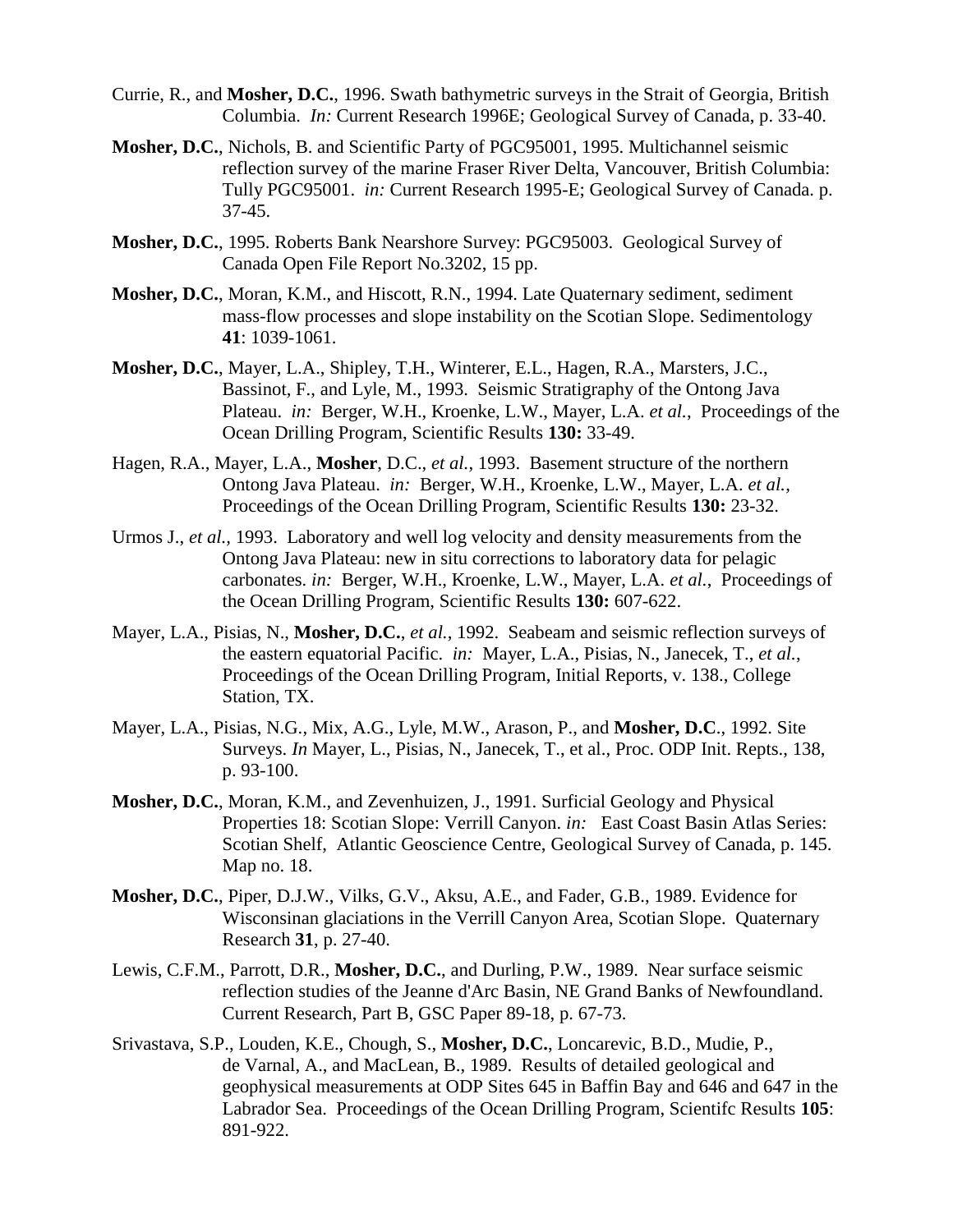- **Mosher, D.C.** and Asprey, K.W., 1986.A technique for slabbing fine-grained sediment in piston cores. Journal of Sedimentary Petrology, **56**, p. 565-567.
- Amos, C.L. and **Mosher, D.C.**, 1985.Erosion and deposition of fine grained sediments from the Bay of Fundy. Sedimentology **32**: 815-832.
- Chough, S.K., **Mosher, D.C.**, and Srivastava, S.P., 1985. Ocean Drilling Program (ODP) site survey (Hudson 84-030) in the Labrador Sea: 3.5 kHz profiles. Geological Survey of Canada Current Research, Part B, Paper 85-1B, p. 33-41.

#### **Extended Abstracts and Un-refereed Publications**

- **Mosher, D.C.,** Verhoef, J., Travaglini, P., Pederson, R. 2015. A Deep Water, Under-Ice AUV: Extended Continental Shelf Mapping in the Arctic. Proceedings of the Arctic Petroleum Conference, March, 2015, Copenhagen. Offshore Technology Conference paper 22542, 6 pp.
- **Mosher D.C.,** Courtney, R.C., Jakobsson, M., Gebhardt, C., Mayer, L. 2015. Mapping the Surficial Geology of the Arctic Ocean: A Layer for the IBCAO. Proceedings of the Arctic Petroleum Conference, March, 2015, Copenhagen. Offshore Technology Conference paper 22561, 7 pp.
- Verhoef, J., **Mosher, D.C.**, Forbes, S. and many others. 2013. Canadian Submission to the Commission on the Limits of the Continental Shelf: the Canadian case for an extended continental shelf under Article 76 of UNCLOS. 5312 pp. (Executive summary is publicly available:

www.un.org/Depts/los/clcs\_new/submissions\_files/can70\_13/es\_can\_en.pdf **Mosher, D.C**., Chapman, C.B., Shimeld, J., Jackson, H.R., Chian, D., Hutchinson, D.,

- Lebedeva-Ivanova, N., Verhoef, J. and Pederson, R., 2013. High Arctic marine geophysical data acquisition. The Leading Edge, May, 2013, 524-536.
- **Mosher, D.C.**, Shimeld, J., Hutchinson, D.R., Chian, D., Lebedeva-Ivanova, N., 2012. Canada Basin revealed. Arctic Technology Conference, Houston, Texas, December, 2012. OTC Paper number 23797, 11 pp.
- Armstrong, A.A., Mayer, L.A and **Mosher, D.C.** 2012. Gathering multibeam bathymetry data aboard icebreakers. Sea-Technology, September, 2012. 3 pp.
- Lebedeva-Ivanova, N., Chian, D. Hart, P., Shimeld, J., Lizarralde, D., **Mosher, D.** and Hutchinson, D. 2012. Sonobuoy-based velocity functions for sediment thickness calculation in the deep Canada Basin, the Arctic Ocean. Society of Exploration Geophysicists, November 4-9<sup>th</sup>, 2012, Las Vegas. Extended Abstracts Volume.
- **Mosher, D.C.**, Wach, G.D. Campbell, D.C., Giles, M.K., Goss, S., Brake, V.I. and Eliuk, L, 2010. Continental slope sediment distribution and characterization and implications to hydrocarbon prospectivity: case studies from the Scotian margin. II Central & North Atlantic Conjugate Margins Conference – Lisbon, Sept. 2010 Re-Discovering the Atlantic, New winds for an old sea - Extended Abstracts 188, p. 189 – 191.
- **Mosher, D.C.**, Goss, S.J. and Kean, A.E., 2010. Seismic Stratigraphy of the Suriname margin, South America. II Central & North Atlantic Conjugate Margins Conference – Lisbon, Sept., 2010 Re-Discovering the Atlantic, New winds for an old sea - Extended Abstracts Volume, p. 192-196.
- **Mosher, D.C.,** Wach, G.D., Campbell, D.C., Giles, M.K., Brake, V.I., 2010. Reservoir distribution and characterization: continental slope depositional systems along the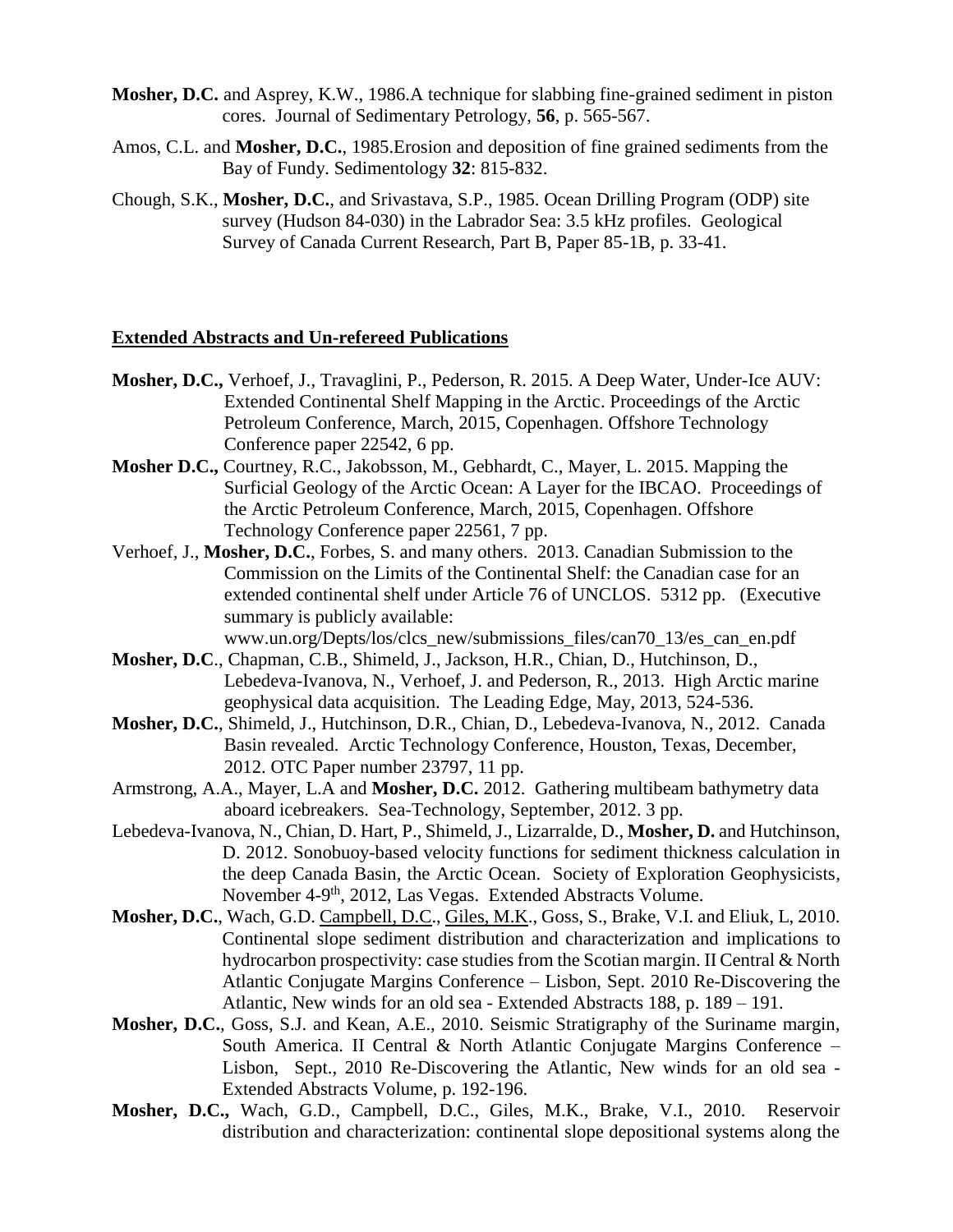Scotian margin. Canadian Society of Petroleum Geologists Annual Convention GeoCanada 2010, May, 20-15, 2010, Calgary, Alberta, Canada. Extended Abstracts.

[http://www.geocanada2010.ca/uploads/abstracts\\_new/view.php?item\\_id=213](http://www.geocanada2010.ca/uploads/abstracts_new/view.php?item_id=213)

- Campbell, D.C., **Mosher, D.C.** and Shimeld, J.W., 2010. Erosional unconformities, megaslumps and giant mud waves: insights into passive margin evolution from the continental slope off Nova Scotia. II Central & North Atlantic Conjugate Margins Conference – Lisbon, Sept. 2010. Re-Discovering the Atlantic, New winds for an old sea - Extended Abstracts Volume, p. 37-41.
- Goss, S.J., **Mosher, D.C**. and Wach, G.D., 2010. Cenozoic seismic sequence stratigraphic analysis of the Suriname margin, South America Canadian Society of Petroleum Geologists Annual Convention GeoCanada 2010, May, 20-15, 2010, Calgary, Alberta, Canada. Extended Abstracts Volume.

http://www.geocanada2010.ca/uploads/abstracts\_new/view.php?item\_id=221

- MacKillop, K., Latour, V., Mitchelmore, P. and **Mosher, D.C.**, 2010. Geostatistical Comparison of Geotechnical Properties; Orphan, St. Pierre and Scotian Slope Basins. Geo2010, 63rd Canadian Geotechnical Conference, Calgary, Alberta, Extended Abstract, 8 pp.
- Roger,J, Baptista, M.A., **Mosher, D.,** Hébert, H. Sahal, A. 2010. Tsunami impact on Newfoundland, Canada, due to far-field generated tsunamis. implications on hazard assessment. Proceedings of the 9th U.S. National and 10th Canadian Conference on Earthquake Engineering, Extended Abstract 6 pp.
- **Mosher, D.C**. 2009. Geohazard mapping with multibeam sonar: resolution and the need for 3D. Extended Abstract, International Conference on Seafloor Mapping for Geohazard Assessment, May 11-13, 2009, Forio d'Ischia, Italy. Rendiconti Online, Società Geologica Italia, v. 7, p. 51-57.
- **Mosher, D.C.**, and Wach, G.D., 2009. Passive margin sedimentation and reservoir distribution along the Scotian margin. Canadian Society of Petroleum Geologists Annual Convention, May, 2009, Calgary, Alberta, Canada. Extended Abstracts Volume.
- **Mosher, D.C.,** 2008.Bottom simulating reflectors on Canada's East Coast margin: evidence for gas hydrate. Proceedings of the 6<sup>th</sup> International Conference on Gas Hydrates (ICGH2008), Vancouver, British Columbia, CANADA, July 6- 10, 2008, 10 pp. https://circle.ubc.ca/handle/2429/1044
- **Mosher, D.C.**, 2008. Submarine mass-movements in Canada: geohazards with far reaching implications. Comptes rendus de la 4e Conférence canadienne sur les géorisques: des causes à la gestion. Proceedings of the 4th Canadian Conference on Geohazards : From Causes to Management. Presse de l'Université Laval, Québec, p 55-62. http://cgrg.geog.uvic.ca/abstracts/MosherSubmarineOn.html
- Brake, V.I., **Mosher, D.C.**, and Wach, G., 2008. Oligocene canyon and fan development: the respective roles of sea level and sediment delivery in evolution of the eastern Scotian margin. Extended Abstract, Proceedings of the Canadian Society of Petroleum Geologists joint annual convention, May 12-15, 2008, Calgary, Alta, Abstract 122, p. 77-79.
- Brake, V., **Mosher, D.**, and Wach, G. 2008. Oligocene canyon development: Implications for sediment delivery on the eastern Scotian Margin. In: (Brown, D. and Watson, N., eds) Extended Abstract Proceedings and POSTER, Central Atlantic Conjugate Margins Conference, Halifax, Nova Scotia, August 13-15, 2008, p. 366-370.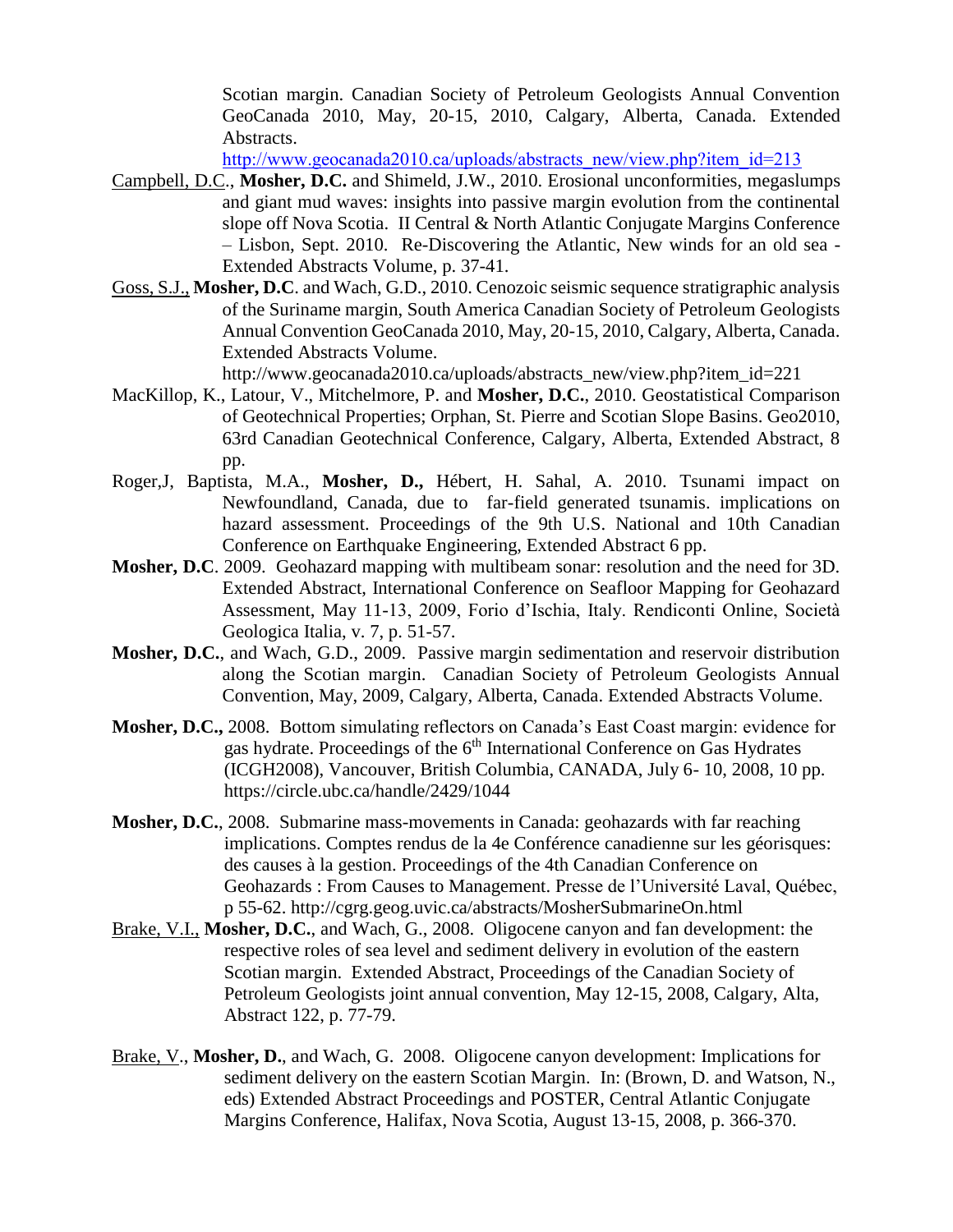- Cullen, J., **Mosher, D.C.,** and Louden, K., 2008. The Mohican Channel gas hydrate zone, Scotian Slope: Geophysical structure. Proceedings of the  $6<sup>th</sup>$  International Conference on Gas Hydrates (ICGH2008), Vancouver, British Columbia, CANADA, July 6- 10, 2008, 10 pp. https://circle.ubc.ca/handle/2429/1477
- Goss, S., and **Mosher, D.C**., and Wach, G., 2008. Continental margin development of the equatorial gateway, Suriname, South America. In: (Brown, D. and Watson, N., eds) Extended Abstract Proceedings and POSTER, Central Atlantic Conjugate Margins Conference, Halifax, Nova Scotia, August 13-15, 2008, p. 282-291.
- Brake, V., Wach, G., and **Mosher, D.** 2008. Oligocene canyon and fan development: the respective roles of sea level and sediment delivery in evolution of the eastern Scotian margin.
- **Mosher, D.C.,** Christian, H., Cunningham, D., MacKillop, K., Furlong, A., and Jarret, K., 2007. The Harpoon Free Fall Cone Penetrometer for Rapid Offshore Geotechnical Assessment. In: Offshore Site Investigation and Geotechnics: confronting new challenges and sharing knowledge. Proceedings of the 6th International conference, Offshore Site Investigation and Geotechnics,11–13 September 2007, London, UK, Royal Geographical Society, p. 195-202.
- **Mosher, D.C.**, Erbacher, J., Zuelsdorff, L., Meyer, H., 2005. Stratigraphy of the Demerara Rise, Surname, South America: a rifted margin, shallow stratigraphic source rock analogue. American Association of Petroleum Geologists annual meeting, Calgary, Alberta, June 19-22.
- **Mosher, D.C.,** Louden, K., LeBlanc, C., Shimeld, J., and Osadetz, K., 2005. Gas hydrates offshore eastern Canada: Fuel for the future?, Offshore Technology Conference, Paper 17588, Houston, Texas, May 2-5<sup>th</sup>.
- MacKillop, K., Jarrett, K., Mitchelmore, P., **Mosher, D.C**., and Campbell, D.C., 2004. Geotechnical characteristics of sediments on the western central Scotia Slope 57<sup>th</sup> Canadian Geotechnical Conference, Quebec, October 23-27, extended abstracts.
- Piper, D.J.W., Campbell, D.C., Loloi, M., Tripsanas, E., **Mosher, D.C.**, Benetti, S., 2004. Sediment instability in Orphan Basin, Offshore eastern Canada. Canadian 57<sup>th</sup> Geotechnical Conference, Quebec, October 23-27, extended abstracts.
- Campbell, D.C., Shimeld, J.W. **Mosher, D.C.** and Piper, D.J.W., 2004. Relationships between sediment mass-failure modes and magnitudes in the evolution of the Scotian Slope, offshore Nova Scotia. Offshore Technology Conference, Paper 16743, May, 2004 Houston, TX.
- **Mosher, D.C**., LaPierre, A.T., Hughes-Clarke, J.E., and Gilbert, G.R., 2002. Theoretical comparison of seafloor surface renders from multibeam sonar and 3D seismic exploration data. Offshore Technology Conference Paper 14272. May 6-9, Houston, TX
- **Mosher, D.C** , Monahan, P.A., Barrie, J.V., and Courtney, R.C., 2001. Submarine failures in the Strait of Georgia, British Columbia: landslides of the 1946 Vancouver Island earthquake. In: M. Mahmoud, R. van Everdingen and J. Carss (Eds.), 2001, an Earth Odyssey, 54<sup>th</sup> Canadian Geotechnical Society Conference Proceedings. Bitech Publishers Ltd., Richmond, BC, p. 744-751.
- Thiede, J., **Mosher, D.C**. and Nowaczyk, N. 1991. Sediments in the Amundsen Basin. In: Expedition ARK VIII/3 of R/V Polarstern 1991, D. Futterer (ed), Ber. Zur Polarforschung 107, p. 69-76.

### **GSC Open File Reports and Maps**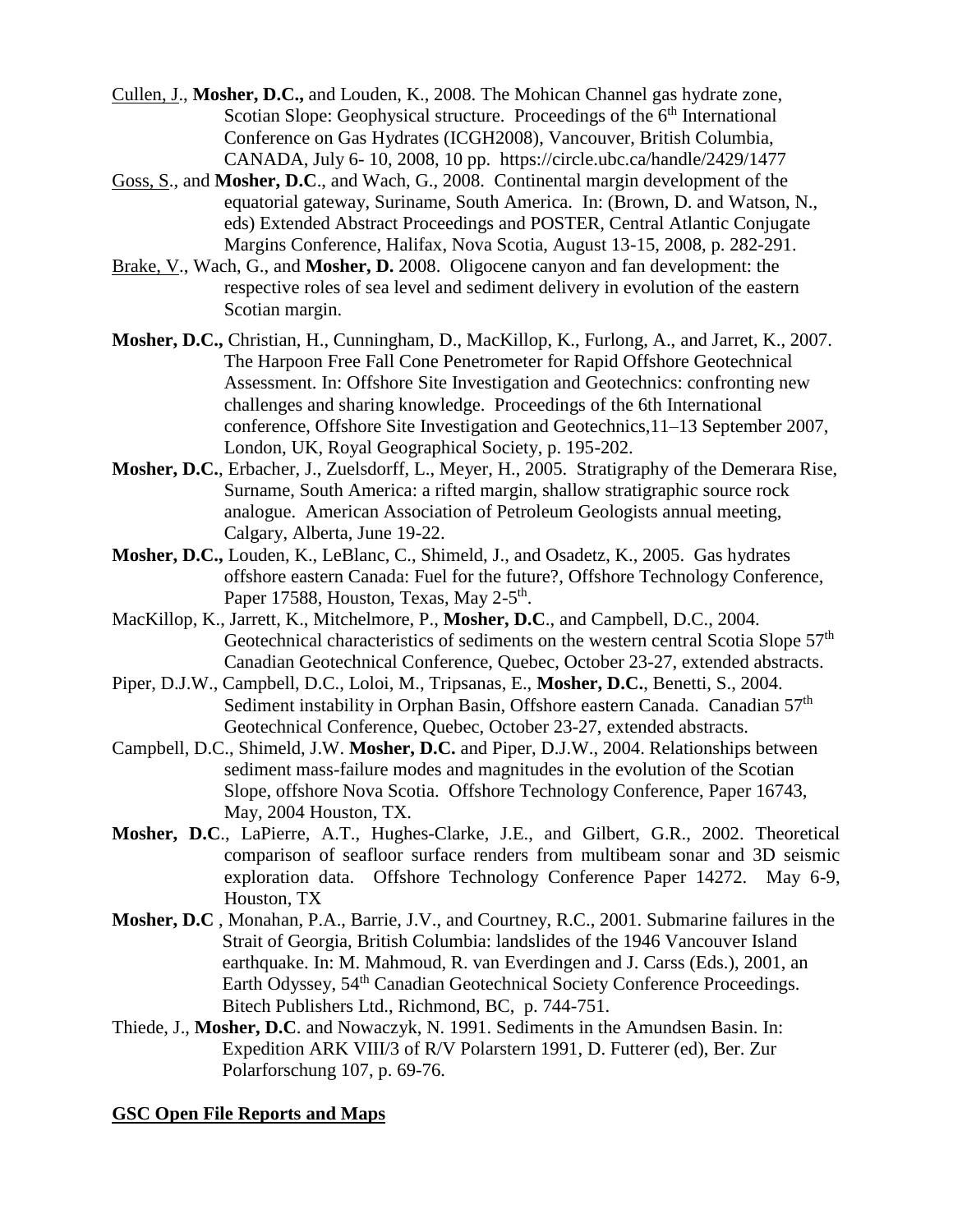- **Mosher, D.C**., Shimeld, J., Hutchinson, D. and Jackson, R., 2016. Canadian UNCLOS Extended Continental Shelf Program seismic reflection data holdings (2006 – 2011). Geological Survey of Canada, Open File 7938 (digital) 8 pages, doi:10.4095/297590.
- **Mosher, D.C.**; Campbell, D.C.; West, M.E.; Piper, D.J.W. in press. Shaded seafloor relief, Banquereau slope, offshore Nova Scotia. GSC A-Series map, 1:100 000 scale, 1 map sheet.
- **Mosher, D.C.**; Campbell, D.C.; West, M.E.; Piper, D.J.W. in press. Shaded seafloor relief, Lower Laurentian slope, offshore Newfoundland and Labrador. GSC A-Series map, 1:100 000 scale, 1 map sheet.
- **Mosher, D.C.**; Campbell, D.C.; West, M.E.; Piper, D.J.W. in press. Shaded seafloor relief, Lower Grand Banks valley, southwest Grand Banks slope, offshore Newfoundland and Labrador. GSC A-Series map, 1:100 000 scale, 1 map sheet.
- **Mosher, D.C.**; Campbell, D.C.; West, M.E.; Piper, D.J.W. in press. Shaded seafloor relief, Upper Laurentian slope, offshore Newfoundland and Labrador. GSC A-Series map, 1:100 000 scale, 1 map sheet.
- **Mosher, D.C.**; Piper, D.J.W.; West, M.T.N. in press. Shaded seafloor relief, St. Pierre and Whale slopes, southwest Grand Banks slope, offshore Newfoundland and Labrador. GSC A-Series map, 1:100 000 scale, 1 map sheet.
- **Mosher, D.C**. (ed), 2012. 2011 Canadian High Arctic Seismic Expedition: CCGS Louis S. St-Laurent expedition report, Geological Survey of Canada, Open File 7053, 290 p. doi:10.4095/290241
- **Mosher, D.C.,** Shimeld, J., Jackson, R. Hutchinson, D., Chapman, C.B., Chian, D., Childs, J., Mayer, L., Edwards, B. and Verhoef, J. , 2011. Sedimentation in Canada Basin. Geological Survey of Canada Open File 6759, Poster, 1 Sheet.
- **Mosher, D.C**., Shimeld, J., and Chapman, B.C., 2010 Canada Basin seismic reflection and refraction survey, western 2010 Canada Basin Seismic Reflection and Refraction Survey, western Arctic Ocean: CCGS Louis S. St-Laurent expedition report. Geological Survey of Canada Open File Report 6720, 240 pp.
- **Mosher, D.C.** and Goss, S.J., 2010. Shallow Geohazard Assessment, RepsolYPF block30, Demerara Rise, Offshore Suriname, South America, Geological Survey of Canada Open File 6479. 20 pp.
- **Mosher, D.C**., MacKillop, K., Latour, V., Fenton, G. and Mitchelmore, P., 2010. Regional slope stability assessment: challenges in spatial and stratigraphic geologic and geotechnical data integration; Geological Survey of Canada. Open File 6646, Poster, 1 Sheet.
- **Mosher, D.C.**, Piper, D.J.W., MacKillop K., and Jarrett, K., 2010. Near surface geology of the Halibut Channel region of the SW Newfoundland Slope from GSC data holdings. Geological Survey of Canada, Open File 6214, 72. p.
- **Mosher, D.C.**, Shimeld, J.D. and Hutchinson, D.R., 2009. 2009 Canada Basin seismic reflection and refraction survey, western Arctic Ocean: CCGS Louis S. St-Laurent expedition report, Open File 6343, 266 p.
- Bartel, S. and **Mosher, D.C.**, 2009. Orphan Basin Seismic Compilation, 2003-2008. Geological Survey of Canada Open File 6178, 1 DVD.
- **Mosher, D.C.**, and Donda, F., 2009. CCGS Hudson 2008-027 Expedition Report: Labrador Sea Margin, Geological Survey of Canada, Open File 5941, 1 DVD.
- **Mosher, D.C.**, Sonnichsen, G.V. and Tremblay, L., 2008. CCGS Hudson 2005-033B Expedition Report, St. John's to Halifax, July 22 to August 20, 2005: Grand Banks, Orphan Basin and Labrador Sea. Geological Survey of Canada, Open File 5829, 1 DVD.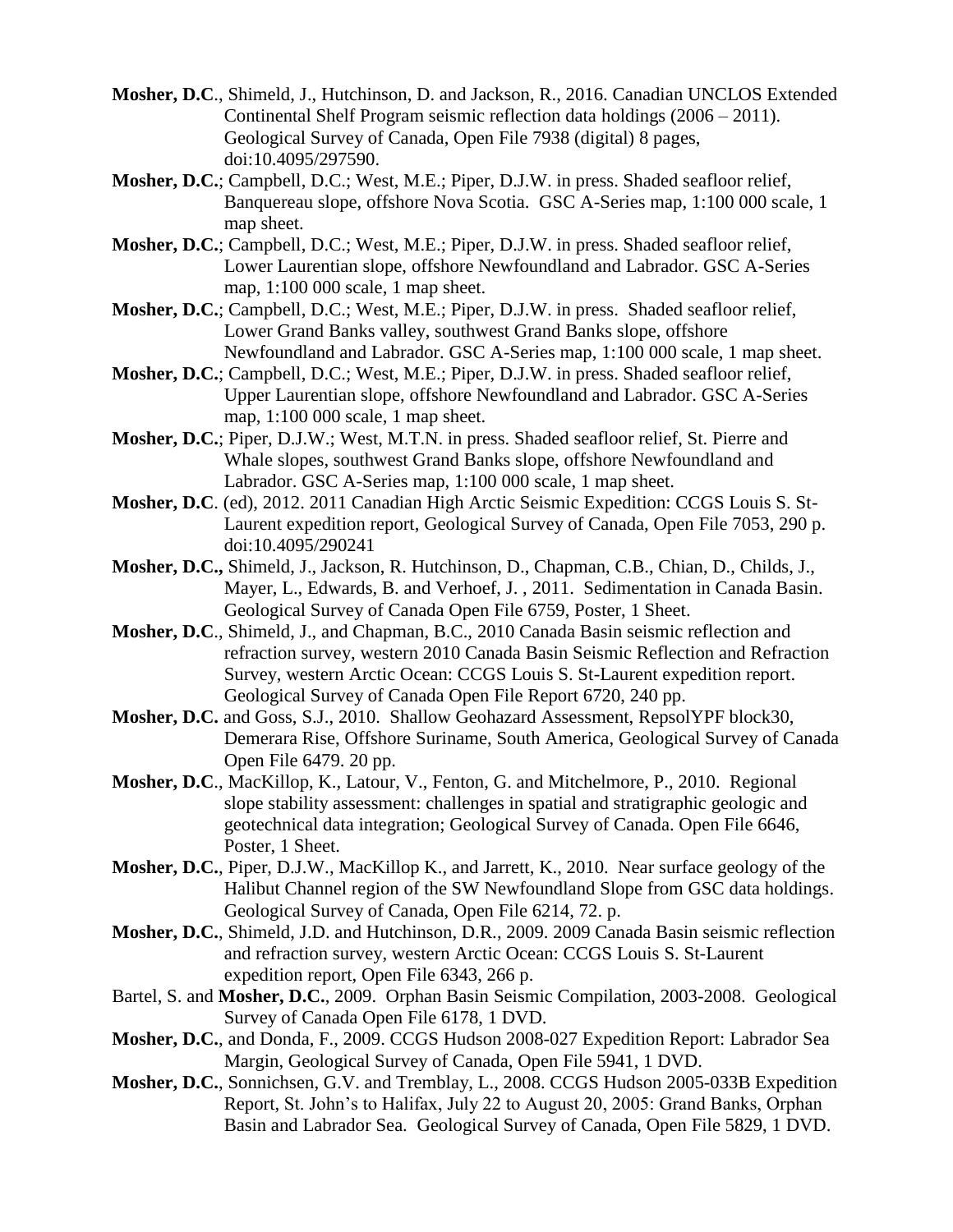- Campbell, D.C., Piper, D.J.W., **Mosher, D.C.** and Jenner, K.A. 2008. Surficial Geology, Logan Canyon map area, continental slope off Nova Scotia. Geological Survey of Canada, Map 2090A, scale 1:100 000.
- Campbell, D.C., Piper, D.J.W., **Mosher, D.C**. and Jenner, K.A. 2008. Sun-illuminated seafloor topography, Logan Canyon map area, continental slope off Nova Scotia. Geological Survey of Canada, Map 2091A, scale 1:100 000.
- Campbell, D.C., Piper, D.J.W., **Mosher, D.C.** and Jenner, K.A. 2008. Surficial Geology, Verrill Canyon map area, continental slope off Nova Scotia. Geological Survey of Canada, Map 2092A, scale 1:100 000.
- Campbell, D.C., Piper, D.J.W., **Mosher, D.C.** and Jenner, K.A. 2008. Sun-illuminated seafloor topography, Verrill Canyon map area, continental slope off Nova Scotia. Geological Survey of Canada, Map 2093A, scale 1:100 000.
- Campbell, D.C., Piper, D.J.W., **Mosher, D.C.** and Jenner, K.A. 2008. Surficial Geology, Mohican Channel map area, continental slope off Nova Scotia. Geological Survey of Canada, Map 2094A, scale 1:100 000.
- Campbell, D.C., Piper, D.J.W., **Mosher, D.C.** and Jenner, K.A. 2008. Sun-illuminated seafloor topography, Mohican Channel map area, continental slope off Nova Scotia. Geological Survey of Canada, Map 2095A, scale 1:100000
- **Mosher, D.C.** and West, M.T.N., 2007. CCGS Hudson 2007020 Cruise Report: Laurentian Fan and eastern Scotian Slope, Argentia to Halifax; Geological Survey of Canada, Open File 5668, 1 DVD.
- **Mosher, D.C.** and Piper, D.J.W., 2007. Multibeam seafloor imagery of the Laurentian Fan and the 1929 Grand Banks Landslide Area. GSC Open File 5638. POSTER.
- **Mosher, D.C**., 2005. Hudson 2004-030, Cruise Report. July 10-20. GSC Open File 4824., 68 pp.
- **Mosher, D.C.**, LaPierre, A., Bigg, S., and Syhlonyk, G., 2005. Comparison of 3D seismic and multibeam sonar seafloor surface renders in deep water. GSC Open File Report 4892, 1 CD (2005)
- **Mosher, D.C.** and Johnson, S.Y. (eds.), Rathwell, G.J., Kung, R.B., and Rhea, S.B. (compilers), 2001. Neotectonics of the eastern Juan de Fuca Strait; a digital geological and geophysical atlas. Geological Survey of Canada Open File Report D3931.
- **Mosher, D.C.**, 2000. Neotectonic mapping in the eastern Strait of Juan de Fuca: Report of field activities. Geological Survey of Canada Open File No. 3868. 28 pp.
- Christian, H.A., Courtney, R.C., Currie, R.G. and **Mosher, D.C.**, 1998. Interpretation of seafloor instability in the Strait of Georgia, British Columbia, from EM100 multibeam bathymetry surveying. Geological Survey of Canada Open File 3688, 3 sheets.
- **Mosher, D.C.**, and Bornhold, B., 1995. Geophysical Survey of Victoria Harbour Approaches. Geological Survey of Canada Open File Report No. 3211, 25 pp.
- **Mosher, D.C.**, and Sonnichsen, G.V., 1992. Stratigraphy and sedimentology of near-surface sediments on the northeastern Grand Banks of Newfoundland from borehole investigation. Geological Survey of Canada Open File Report No. 2409.
- **Mosher, D.C.,** Mudie, P.J., Thibaudeau, S A. and Frobel, D., 1990. Ice Island sampling and investigation of sediments: an environmental marine geology program: Video documentary. GSC Open File Report No. 2261, 1 video/vidéocassette
- **Mosher, D.C.,** Mudie, P.J. and Sonnichsen, G.V., 1989. Ice Island Sampling and Investigation of Sediments, Field Report 1988. Geological Survey of Canada, Open File 2043,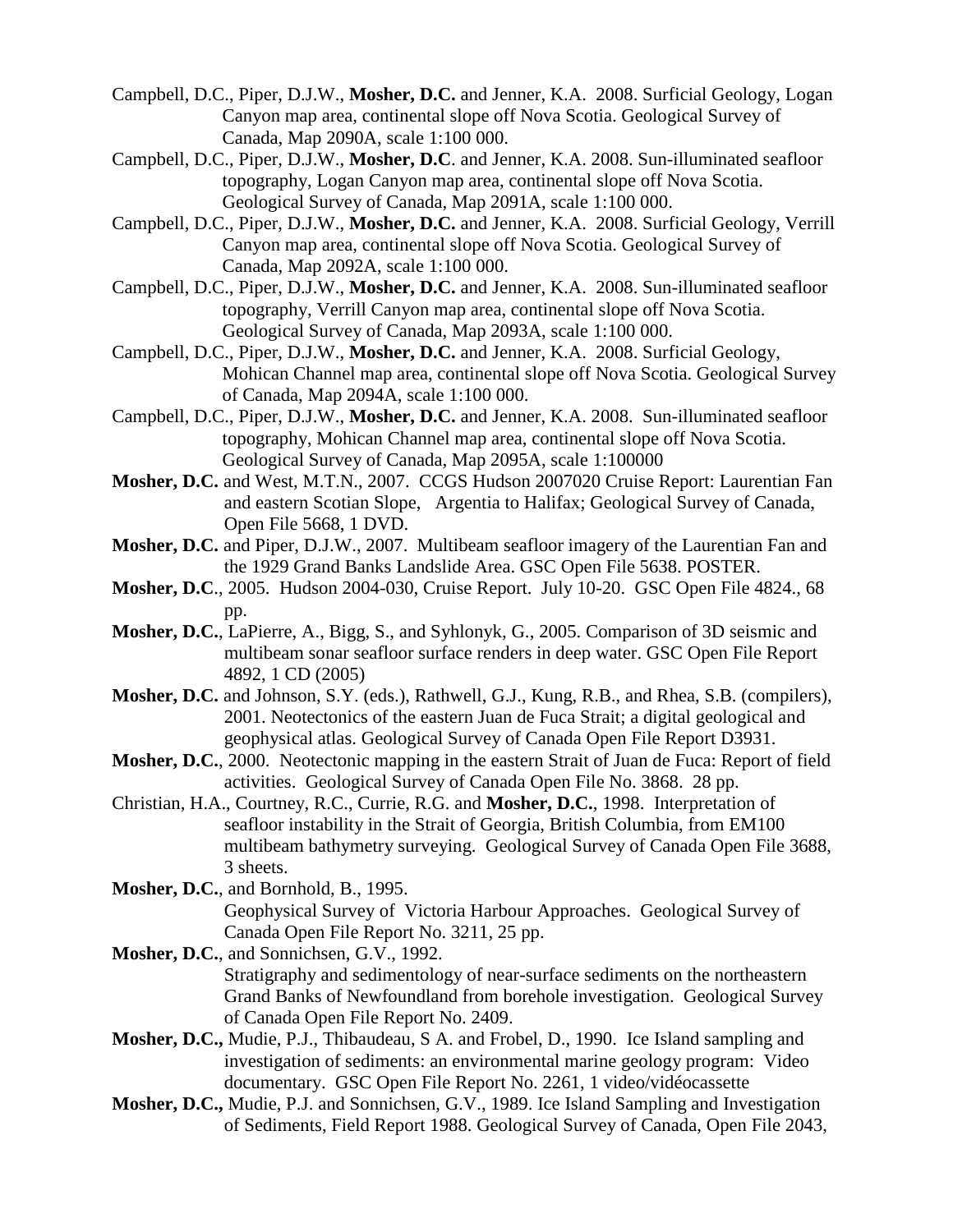### **Short Abstracts**

### **2016**

- Baldwin, K., Mosher, D.C., and Gebhardt, C. Surficial geology mapping of the Arctic Ocean: using subbottom profiling and multibeam echosounding data sets to constrain the subsea north of 64° as a layer for the IBCAO. American Geophysical Union Annual Meeting, Dec. 11-16, 2016, San Francisco.
- Mosher D.C., Campbell D.C., Gardner, J.V., Chaytor, J. Piper D.J.W., and Rebesco, M. Geomorphology of the Northwest Atlantic continental margin: the role of deep sea sedimentation processes. American Geophysical Union Annual Meeting, Dec. 11-16, 2016, San Francisco.
- Mosher, D.C. Continental Margins of the Arctic Ocean: Implications for Law of the Sea. European Geosciences Union General Assembly 2016, Vienna, Austria, April 17- 22, 2016. Conference Proceedings (invited)

# **2015**

- Mosher, D.C., Laberg, J-S, Murphy, A. The role of submarine landslides in the Law of the Sea. International Symposium on Submarine Mass Movements and Their Consequences VII, Wellington, NZ, Nov. 2-6, 2015. Conference Proceedings (invited). https://custom.cvent.com/7D44ECD432654B6DA64826C592F01E88/files/4b4b4 01df55d4199a386620a25dfae44.pdf
- Mosher, D.C., Hutchinson, D., Maryer, L.A., Marcussen, C. and Verhoef, J. Geosceince for extended continental shelf mapping in the Arctic Ocean. International Conference on Arctic Margins (ICAM) VII, Trondheim, Norway, June 2-5<sup>th</sup>, 2015. Conference Proceedings.
- Evangelatos, J.E., Mosher, D.C., and Funck, T. Tectonic significance of seismic reflection and refraction data from Makarov Basin, Arctic Ocean. International Conference on Arctic Margins (ICAM) VII, Trondheim, Norway, June 2-5<sup>th</sup>, 2015. Conference Proceedings.
- Chian, D., Oakey, G.N., Jackson, H.R., Hutchinson, D.R., Lebedeva-Ivanova, N., Shimeld, J., Li, Q., Mosher, D.C. and Saltus, R. Crustal structure of the Canada Basin; new constraints from seismic reflection and refraction data. International Conference on Arctic Margins (ICAM) VII, Trondheim, Norway, June 2-5<sup>th</sup>, 2015. Conference Proceedings.
- Shimeld, J., Li, Q., Chian, D., Lebedeva-Ivanova, N., Jackson, H.R., Mosher, D.C. and Hutchinson, D.R. Spatial trends of seismic velocity within the sedimentary succession of the Canada Basin and southern Alpha-Mendeleev Ridge: Evidence for accelerated porosity reduction? . International Conference on Arctic Margins (ICAM) VII, Trondheim, Norway, June 2-5<sup>th</sup>, 2015. Conference Proceedings.

#### **2014**

Mosher, D.C., Jakobsson, M., Gebhardt, C. and Mayer, L.A. Mapping the surficial geology of the Arctic Ocean. Program with Abstracts, American Geophysical Union annual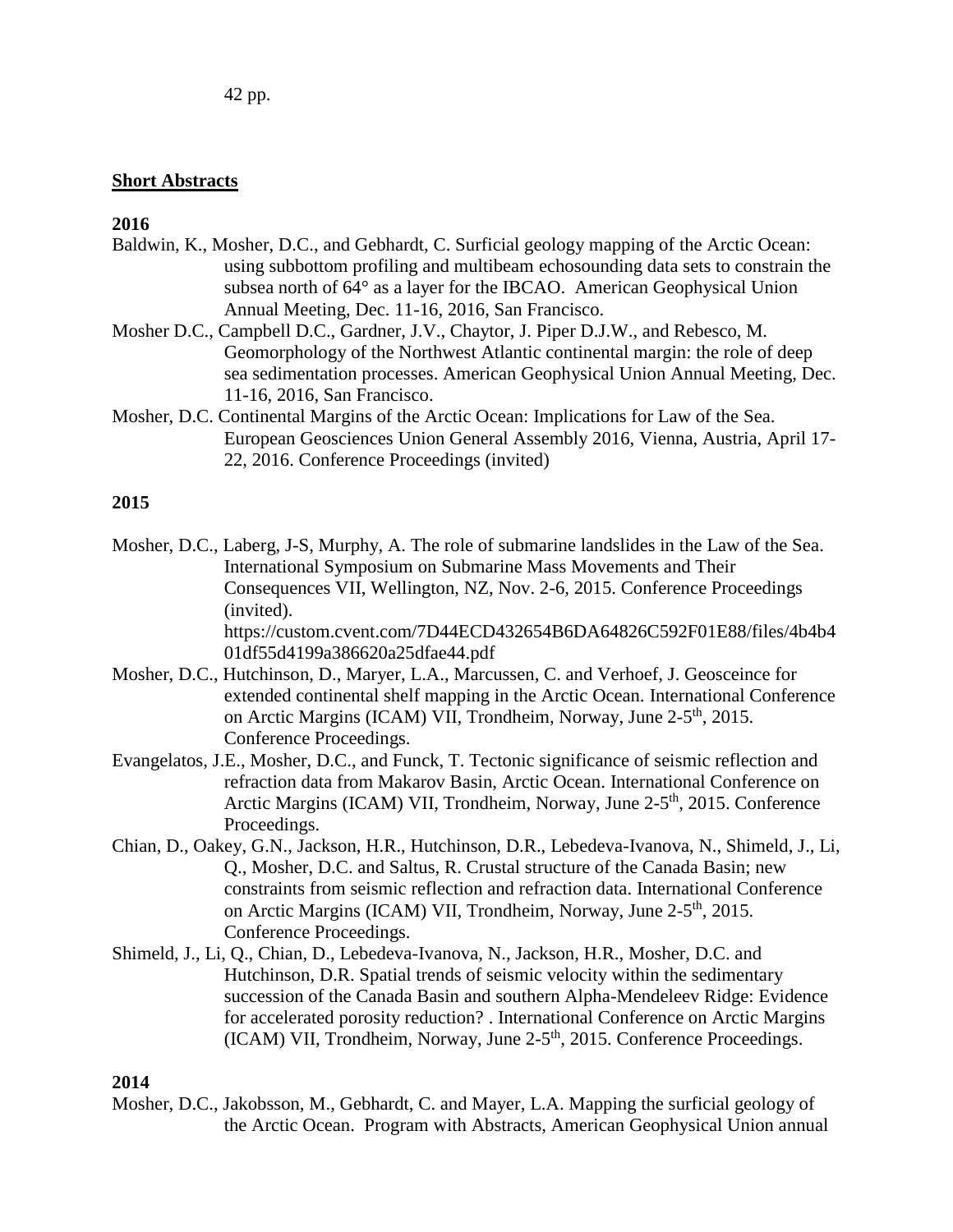fall meeting, San Francisco, December 15-19, 2014. Session OS33D-07, Paper 8736

#### **2013**

- Mosher, D.C., Laberg, JS, Murphy, A. Submarine Mass Movements in the Law of the Sea. International Symposium on Submarine Mass Movements and Their Consequences. October, 2013, Kiel Germany.
- Hutchinson, D. Houseknecht, D. Mosher, D. Hart, P. Jackson, R. Lebedeva-Ivanova, N. Shimeld, J. and Chian, D. The Chukchi Borderland: a sediment-starved rifted continental margin: American Geophysical Union Annual Convention, Dec. 13-17, 2013, San Francisco.

- Mosher, D.C., Saint-Ange,F., Campbell, D.C., Piper, D.J.W. 12 4 million years of sedimentary processes in the Labrador Sea: implication for North Atlantic stratigraphy. American Geophysical Union Annual Convention, Dec. 15-19, 2013, San Francisco.
- Saint-Ange, F., Campbell, D.C., McKillop, K., Mosher, D.C., Piper, D.J.W., Roger, J. Evidence for submarine landslides and continental slope erosion related to fault reactivation during the last glaciation offshore eastern Canada. American Geophysical Union Annual Convention, Dec. 15-19, 2013, San Francisco.
- Mosher, D.C., Chian, D., Oakey, G., Jackson, R., Shimeld, J., Coakley, B., Hutchinson, D., Li, Q., Lebedeva-Ivanova, N., Evangelatos, J., Verhoef, J. Re-evaluating the Amerasian Basin tectonic and sedimentation history with new geophysical data. European Geosciences Union Annual Meeting, May, Vienna, Austria.
- **Mosher, D.C.**, Campbell, D.C., Saint-Ange, F. and Piper, D.J.W. 2012. Deep water geohazards and constraints to development along the Labrador margin. Geological Association of Canada annual meeting, St. John's, NL, May 27-19, 2012. Program with Abstracts, p. 95
- Campbell, D.C. and Mosher, D.C., 2012. Geophysical evidence for bottom current activity throughout the Cenozoic from the continental margin off Nova Scotia, Canada. Geological Association of Canada annual meeting, St. John's, NL, May 27-19, 2012. Program with Abstracts, p. 20.
- Hawken, J. and **Mosher, D.C.**, 2012. Gas Hydrates in Sackville Spur? Geological Association of Canada annual meeting, St. John's, NL, May 27-19, 2012. Program with Abstracts, p. 55.
- Shimeld, J.W., Jackson, H.R., Chian, D., **Mosher, D.C.,** Hutchinson, D., and Lebedeva-Ivanova N.N. 2012. Seismic stratigraphic inferences regarding late-phase volcanism and subsidence history along southern Alpha Ridge. Geological Association of Canada annual meeting, St. John's, NL, May 27-19, 2012. Program with Abstracts, p. 127
- **Mosher, D.C.,** Hutchinson, D., Shimeld, J., Mayer, L.A. and Edwards, B. 2012. Stratigraphy and sedimentology of the western Arctic Ocean, IPY2012, International Polar Year: from Knowledge to Action, Conference, Program with Abstracts, Abstract No. 00543, April 22-27, 2012, Montreal, PQ.
- Hutchinson, D., **Mosher, D.C.,** Shimeld, J., Jackson, R., Lebedeva-Ivanova, N. and Chian, D. 2012. Basement morphology of the Canada Basin, Arctic Ocean. Arctic Frontiers: Energies of the High North, January 22-27, Tromso, Norway, Program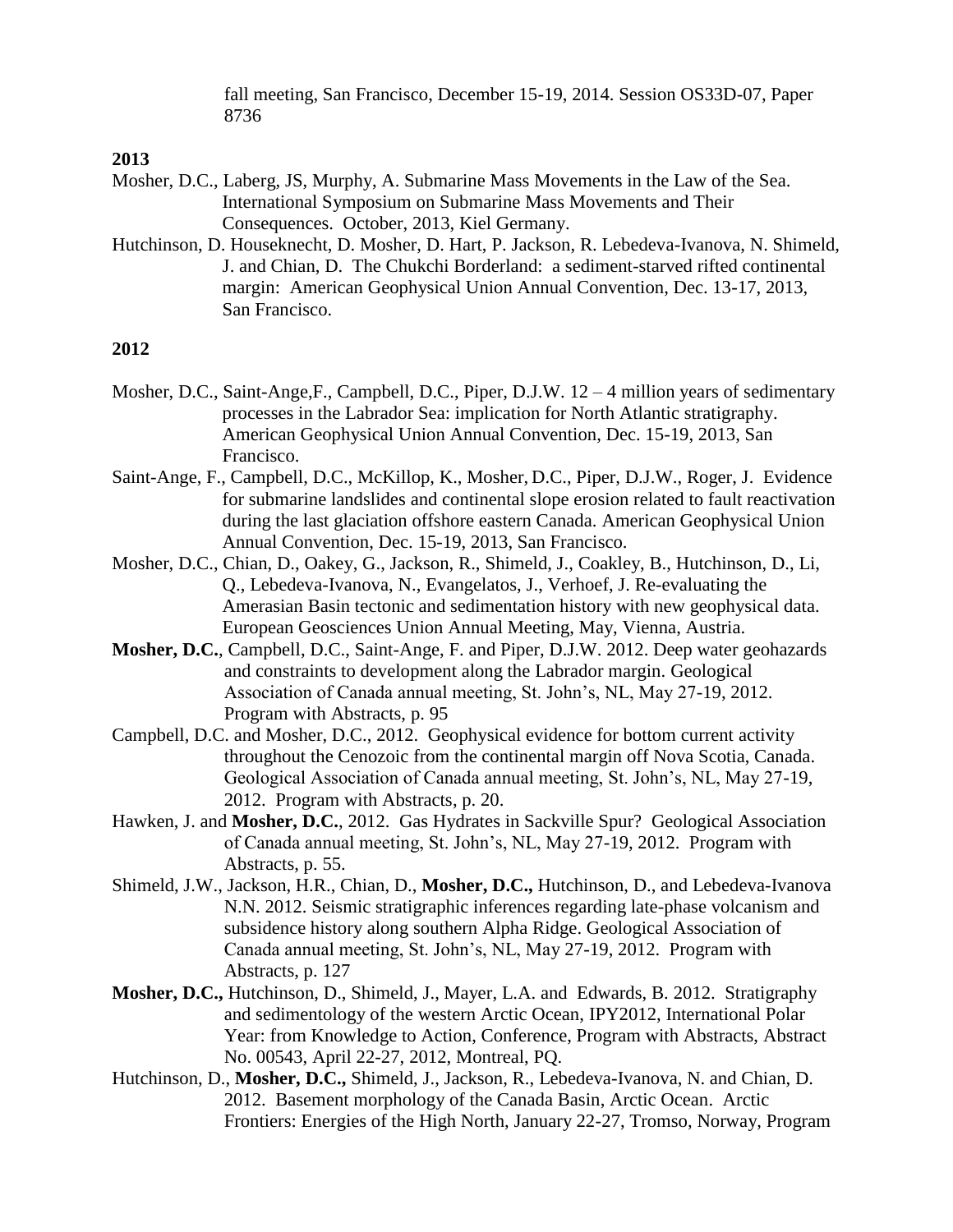with Abstracts.

**2011**

- **Mosher, D.C.**, J. Shimeld, D. Chian, N. Lebedeva-Ivanova, Q. Li, D. Hutchinson, B. Edwards, L. Mayer, B. Chapman. 2011. Sediment distribution in Amerasian Basin, Arctic Ocean. International Conference on Arctic Margins (ICAM), Fairbanks, Alaska, May 31 – June 2, 2011, Program with Abstracts.
- **Mosher, D.C.,** J. Verhoef, R. Jackson, and J. Shimeld. 2011. Canada's programme for an Extended Continental Shelf Submission in the Arctic. Geological Association of Canada Annual Meeting, Program with Abstracts, May 24<sup>th</sup>-27<sup>th</sup>, 2011.
- **Mosher, D.C**. J. Shimeld, R. Jackson, D. Hutchinson, C.B.Chapman, D. Chian, J. Childs, L. Mayer, B. Edwards and J. Verhoef, 2011. Canada Basin Revealed: Seismic data acquisition in the Arctic Ocean. Geological Association of Canada Annual Meeting, Program with Abstracts, May 24<sup>th</sup>-27<sup>th</sup>, 2011.
- Hutchinson, D.R., J. Shimeld, P. Hart, **D. Mosher**, R. Jackson, N. Lebedeva-Ivanova, 2011. Two Episodes of Magmatism in the Canada Basin: Evidence from UNCLOS Seismic Reflection Data. International Conference on Arctic Margins (ICAM), Fairbanks, Alaska, May 31 – June 2, 2011, Program with Abstracts.

- **Mosher, D.C.**, Shimeld, J., Jackson, R. Hutchinson, D., Chapman, C.B., Chian, D., Childs, J., Mayer, L., Edwards, B. and Verhoef, J. 2010. Sedimentation in Canada Basin. American Geophysical Union Annual Convention, Dec. 13-17, 2010, San Francisco. Online <http://www.agu.org/meetings/fm10/waisfm10.html>
- **Mosher, D.C.**, Shimeld, J., Jackson, R. Hutchinson, D., Chapman, C.B., Childs, J., Mayer, L., and Verhoef, J. 2010. The role of submarine landslides in Arctic sedimentation: Canada Basin. American Geophysical Union Annual Convention, Dec. 13-17, 2010, San Francisco. Online<http://www.agu.org/meetings/fm10/waisfm10.html>
- **Mosher, D.C.**, J. Shimeld, R. Jackson, D. Hutchinson, C.B.Chapman, D. Chian, and J. Verhoef, 2010. Seismic exploration and sedimentation in Canada Basin, Western Arctic. GeoCanada2010, Joint CSPG and GAC annual meeting, Calgary, Alberta, May, 2010, Programme with Abstracts.
- **Mosher, D.C.**, MacKillop, K., Latour, V., Fenton, G., and Mitchelmore, P., 2010. Regional slope stability assessment: challenges in spatial and stratigraphic geologic and geotechnical data intergration. Amer. Assoc. of Petrol. Geol. annual meeting, New Orleans, LA, April 11-14, 2010, program with abstracts, p. 180.
- Chian, D., Shimeld, J., Jackson, R., Hutchinson, D R., **Mosher, D.C**., 2010. Crustal structures across Canada Basin and southern Alpha Ridge of the Arctic Ocean from P- and S-wave sonobuoy wide-angle studies. American Geophysical Union Annual Convention, Dec. 13-17, 2010, San Francisco. Online<http://www.agu.org/meetings/fm10/waisfm10.html>
- Giles, M.K., **Mosher, D.C**., and Wach, G.D., 2010. Mass transport processes on slope sedimentation: sediment distribution on the SW Newfoundland Slope, Eastern Canada. Amer. Assoc. Petrol. Geol. annual meeting, New Orleans, LA, April 11-14, 2010, program with abstracts, p. 89.
- Hutchinson, DR., **Mosher, DC.**, Shimeld, J., Jackson, R., Chian, D., Edwards, BD., Hart, PE. and Mayer, LA., 2010. A new look at Northwind Ridge: implications for the history of the Canada Basin. American Geophysical Union Annual Convention, Dec. 13-17, 2010, San Francisco. Online<http://www.agu.org/meetings/fm10/waisfm10.html>
- Shimeld, J., Chian, D., Jackson, R., Hutchinson, DR., **Mosher, DC.**, Wade, J., Chapman, CB.,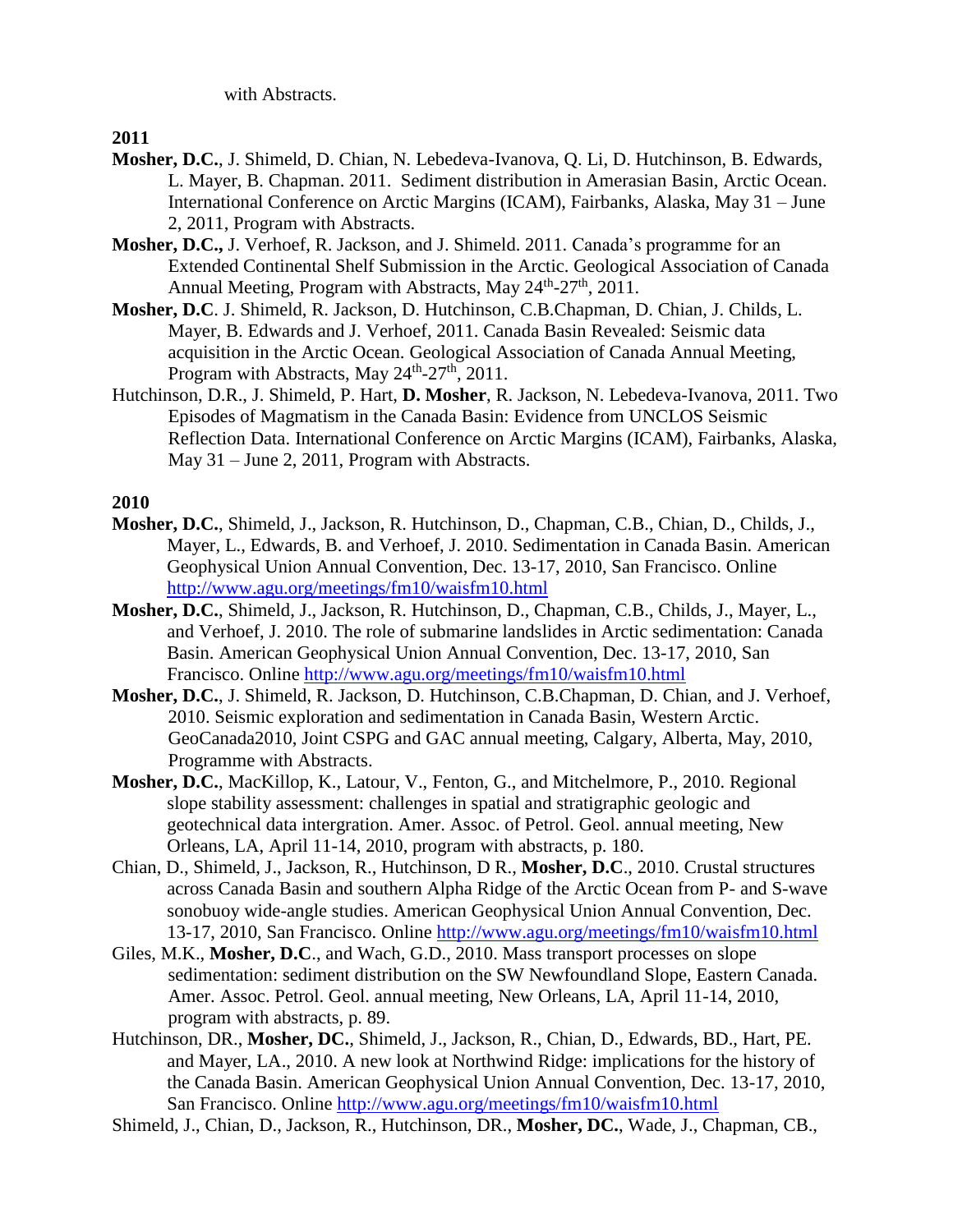2010. Evidence for an important tectonostratigraphic seismic marker across Canada Basin and southern Alpha Ridge of the Arctic Ocean American Geophysical Union Annual Convention, Dec. 13-17, 2010, San Francisco. Online <http://www.agu.org/meetings/fm10/waisfm10.html>

- Piper, D.J.W. **Mosher, D.C.** Campbell, D.C. 2010. Mass-transport deposits on the glaciated eastern Canadian margin: variation with ice distribution, regional margin morphology and progradation. 18th International Sedimentological Congress, Mendoza, Argentina, Sept. 26 - Oct. 1, 2010 Abstracts Volume, p. 710.
- Piper, D.J.W., Tripsanas, E.K., **Mosher, D.C.**, MacKillop, K., 2010. Seismic hazards in passive margin basins: geologic estimates of the frequency of large earthquake-triggered submarine landslides in Orphan Basin, offshore Canada. Amer. Assoc. of Petrol. Geologists annual meeting, New Orleans, LA, April 11-14, 2010, program with abstracts, p. 202.
- Shimeld, J.W., Chian D., Jackson, H.R., Hutchinson, D., **Mosher, D.C**., Wade J.A., Chapman, B. 2010. Seismic evidence for an extensive volcaniclastic unit predating a rapid phase of subsidence across Canada Basin and southern Alpha Ridge. GeoCanada2010, Joint CSPG and GAC annual meeting, Calgary, Alberta, May, 2010, Programme with Abstracts.
- Wach, G.D., **Mosher, D.C.** 2010. Margin evolution and reservoir distribution examples from the Cenozoic of the central Atlantic margin. Amer. Assoc. of Petrol. Geol. annual meeting, New Orleans, LA, April 11-14, 2010, program with abstracts, p. 266.
- Wach, G.D. and **Mosher, D.C**., 2010. Reservoir distribution and characterization: continental slope depositional systems along the Scotian margin. Nova Scotia Energey Research and Development Forum, May 26-27, 2010, Halifax, NS.

- **Mosher, D.C.**, 2009. The Canadian Programme for an Extended Continental Shelf Submission; Canada Basin, Western Arctic. ArcticNet annual Scientific Meeting, Dec, 8-11, Victoria, BC., Programme with Abstracts.
- **Mosher, D.C**., Wach, G.D. Brake, V., Cullen, J., Campbell, D.C., Eliuk, L., Giles, M.K., Goss. S., Kettanah, Y. and Negulic, E., 2009, "Passive" margin sedimentation and reservoir distribution along the Scotian margin. Atlantic Geoscience Society Annual Colloquium, February 11-12, Moncton, NB, Program with Abstracts.
- **Mosher, D.C**. Wach, G.D., 2009. "Passive" margin sedimentation and reservoir distribution along the Scotian margin. Invited Lecture. Petroleum Exploration Society of Australia (PESA), Perth, W. Australia, April 22, 2009
- Brake, V., **Mosher, D**., and Wach, G. 2009. Oligocene canyon development: Implications for sediment delivery on the eastern Scotian Margin. American Association of Petroleum Geologists Conference, Denver, U.S.A. June 7-10, 2009.
- Campbell, D.C., **D.C. Mosher**, M.E. Deptuck and G.D. Wach, The formation of a Miocene Deepwater Erosional Unconformity and Subsequent Deposition Patterns on the Western Scotian Slope, Canada Canadian Society of Petroleum Geologists Conference, Calgary, Alberta, May 4-7, 2009
- Giles, M.K., **Mosher, D.C.**, Piper, D.J.W., Nedimovic, M.R., and Wach, G. 2009. Continental Slope Sedimentation Models: Laurentian Channel and Halibut Channel Regions, eastern Canada. American Association of Petroleum Geologists Conference, Denver, U.S.A. June 7-10, 2009.
- Goss, S., **Mosher, D.C.**, and Wach, G., 2009. Continental margin development of the equatorial gateway, Suriname, South America. American Association of Petroleum Geologists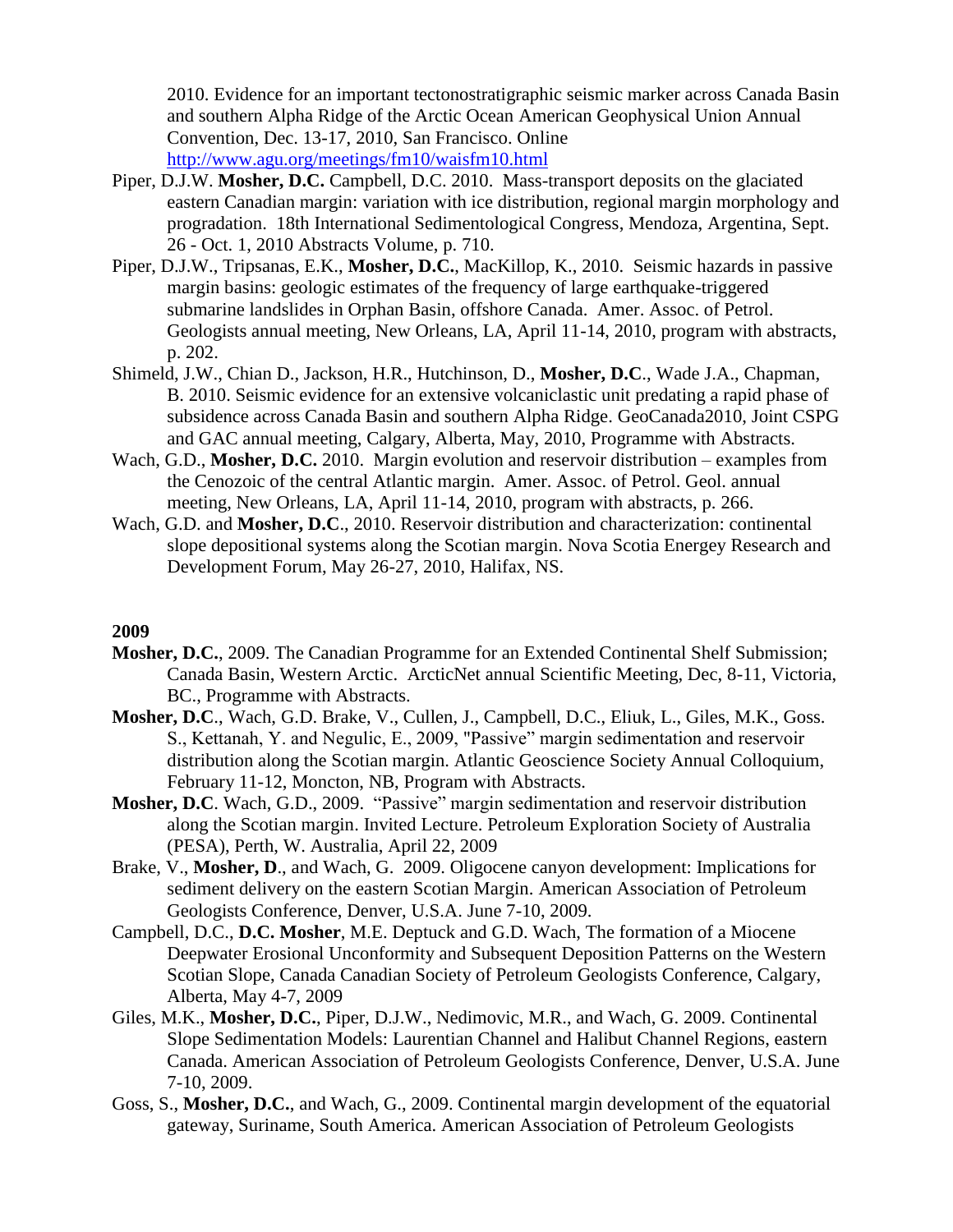Conference, Denver, U.S.A. June 7-10, 2009.

Wach, G.D. and **Mosher, D.C**., 2009. Sequence stratigraphic controls on passive margin evolution and reservoir distribution, American Association of Petroleum Geologists Conference, Denver, U.S.A. June 7-10, 2009.

# **2008**

- **Mosher, D.C**., Sonnichsen, G.V., Campbell, D.C., Piper, D.J.W. and Hughes Clarke, J.E., 2009. Seafloor mapping of the central Labrador margin: near surface geology and geohazards. Arctic Change, 2008, Quebec, Quebec, December 9-12, 2008; conference programme and abstracts, p. 127.
- Brake, V.I., **Mosher, D.C.**, and Wach, G., 2008. Oligocene canyon and fan development: the respective roles of sea level and sediment delivery in evolution of the eastern Scotian margin. Extended Abstract, Proceedings of the Canadian Society of Petroleum Geologists joint annual convention, May 12-15, 2008, Calgary, Alta, Abstract 122
- Brake, V., **Mosher, D.**, and Wach, G. 2008. Oligocene canyon development: Implications for sediment delivery on the eastern Scotian Margin. Central Atlantic Conjugate Margins Conference. Dalhousie University, Halifax, Nova Scotia. August 13-15, 2008.
- Campbell, D.1C., **Mosher, D**., and Wach, G. 2008. Middle Cenozoic Depositional Processes Along The Western Scotian Margin. Central Atlantic Conjugate Margins Conference. Dalhousie University, Halifax, Nova Scotia. August 13-15, 2008.
- Giles, M.K., **Mosher, D.C.**, Piper, D.J.W., Nedimovic, M.R., and Wach, G. 2008. Continental Slope Sedimentation Models: Laurentian Channel and Halibut Channel Regions, eastern Canada. Central Atlantic Conjugate Margins Conference, Halifax, Nova Scotia, August 13-15, 2008
- Goss, S., and **Mosher, D.C.,** and Wach, G., 2008. Continental margin development of the equatorial gateway, Suriname, South America. In: (Brown, D. and Watson, N., eds) Extended Abstract Proceedings and POSTER, Central Atlantic Conjugate Margins Conference, Halifax, Nova Scotia, August 13-15, 2008, p. 282-291.
- Goss, S.J., **Mosher, D.C.** and Wach, G.D., 2008. Sequence stratigraphic evolution of the Demerara Rise, Suriname, South America: transition from a rifted to passive margin, analogue to the Scotian Slope. Nova Scotia Energy Research and Development Forum, May 21-22, Antigonish, Nova Scotia, ABSTRACT and POSTER.

#### **2007**

- Brake, V.I., **Mosher, D.C**., and Wach, G., 2007. Oligocene canyon and fan development on the eastern Scotian Slope. Nova Scotia Offshore Basin Forum, Program with Abstracts, October 1-2, Halifax, NS.
- Giles, M.K., **Mosher, D.C.,** Piper, D.J.W., Nedimovic, M.R., and Wach, G.D. 2007 Quaternary Mass Transport Processes in the Laurentian Channel and Fan Region: Interpretation of Multibeam, 2D and 3D Seismic Data. Offshore Energy Technical Research Association: Nova Scotia Offshore Basin Forum, October 1-2, Halifax, Nova Scotia.
- Goss, S., **Mosher, D.C**., and Wach, G.D. 2007. Sequence stratigraphic evolution of the Demerara Rise, Suriname, South America - transition from a rifted to passive margin, an analogue to the Scotian slope. Offshore Energy Technical Research Association: Nova Scotia Offshore Basin Forum, October 1-2, Halifax, Nova Scotia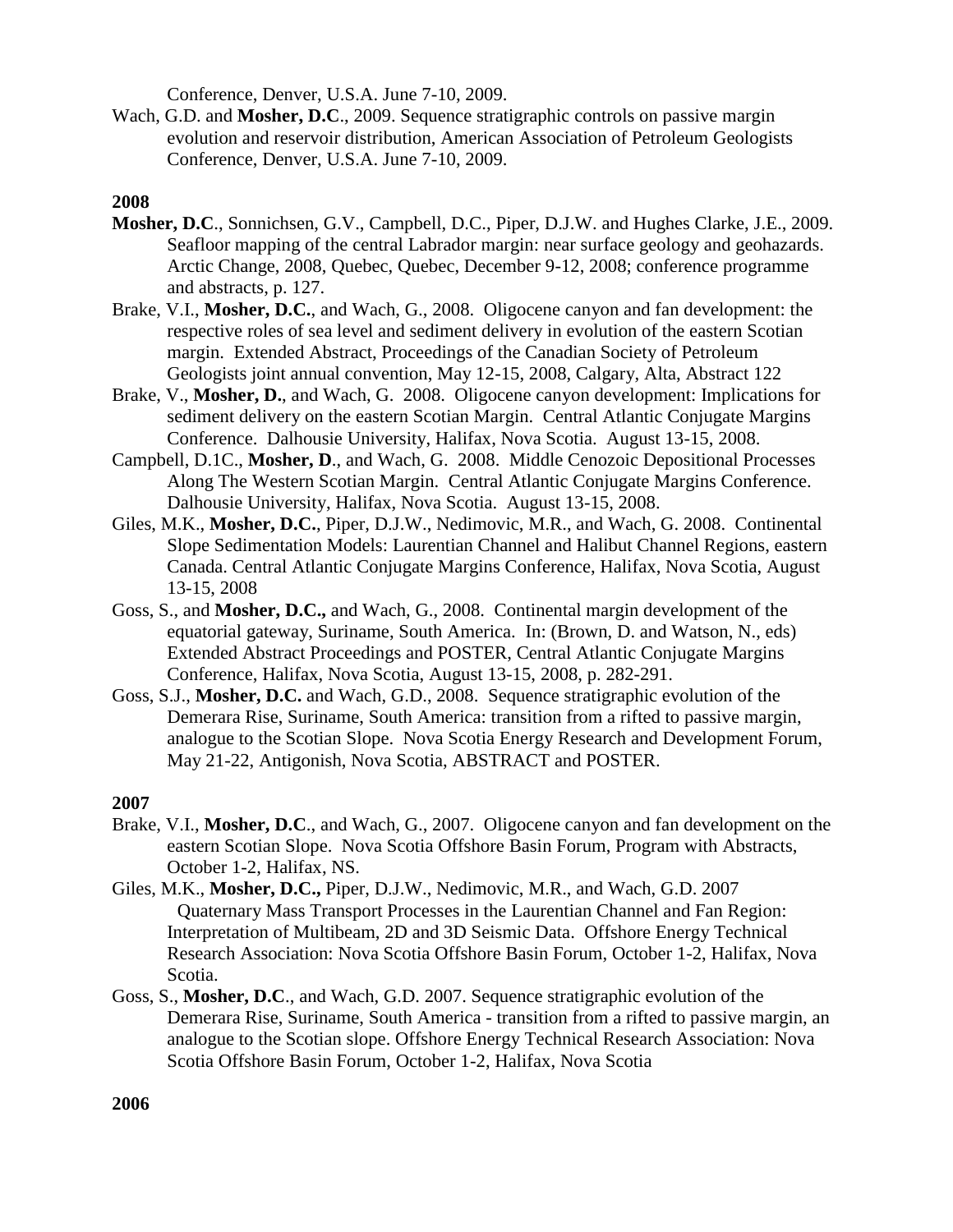- **Mosher, D.C.** Piper, D.J.W., Xu, Z., Campbell, D.C. and DesRoches, K., 2006. The 1929 Grand Banks Landslide and Tsuanmi Revisited. Eos Trans. AGU, 87(52), Fall Meet. Suppl., Abstract OS33E-05
- **Mosher, D.C.**, Campbell, D.C. and Tremblay, L., 2006. The Barrington Submarine Landslide, southwestern Scotian Slope. AAPG Annual Conference Program with Abstracts, Houston, TX, May 10-14, 2006
- Cullen, J., **Mosher, D.C.** Louden, K. 2006. Bottom Simulating Reflector and Hydrate Occurrence Beneath the Mohican Channel, Central Nova Scotia Margin, Eastern Canada. Eos Trans. AGU, 87(52), Fall Meet. Suppl., Abstract MR43A-1065
- Tappin, D.R., Ladage, S., McNeill, L., **Mosher, D.C.,** Gaedicke, C., Henstock, T., Franke, D. 2006. Landslides and mass Wasting Offshore Sumatra – Results from Marine Surveys Offshore of Sumatra. Eos Trans. AGU, 87(52), Fall Meet. Suppl., Abstract U53C-07

- **Mosher, D.C**. and LaPierre, A. 2005. Comparisons of 3-D seismic reflection and multibeam sonar seafloor surface renders for deep water on the Scotian Slope. FEMME 2005 conference, April  $26<sup>th</sup> - 28<sup>th</sup>$ , 2005, Dublin.
- **Mosher, D.C.,** Austin, J.A., Jr., Saustrup, S.,Fisher, D.M, Moran, K., and Shipboard Scientific Party of SEATOS, 2005. High-resolution seismic reflection images crossing the Sumatran seismogenic zone: "Sumatra Earthquake And Tsunami Offshore Survey" (SEATOS), 2005. American Geophysical Union Annual Meeting, Program with Abstracts, San Francisco, Dec 11-14, 2005.
- **Mosher, D.C**., Shimeld, J.W., Piper, D.J.W., Simpson, K.W., Campbell, D.C., and MacKillop, K., 2005. Mass failures in margin construction: eastern Canadian continental slope. Conference on Submarine Mass Movements and their Consequences. Sept. 5-7<sup>th</sup>, 2005, Oslo.
- **Mosher, D.C**., Moran, K., Tappin, D.R, Henstock, T. and McNeill, L. and Shipboard Scientific Party of SEATOS, 2005. Groundtruthing Seismic Displacement: Sumatran Earthquake And Tsunami Offshore Survey (SEATOS), 2005. Conference on Submarine Mass Movements and their Consequences, Sept. 5-7<sup>th</sup>, 2005, Oslo.
- **Mosher, D.C**, Piper, D.J.W., Campbell, D., Shimeld, J., MacKillop, K. and Jenner, K., 2005. Mass failures in margin construction: Scotian Slope. Geological Association of Canada annual meeting, Halifax, May 16- 18, 2005.
- Newton, C.S., Shipp, R.C., **Mosher, D.C** and Wach, G.D., 2005. Comparison of two large mass transport complexes on the Nile Fan and implications for fan development. Geological Association of Canada annual meeting, Halifax, May 16-18, 2005. Abstract
- Newton, C.S., Shipp, R.C., Wach, G.D. and **Mosher, D.C**., 2005. [Quaternary Depositional](http://www.searchanddiscovery.com/documents/abstracts/2005annual_calgary/abstracts/newton.htm)  [History of the Central and Western Nile Fan, Offshore Egypt.](http://www.searchanddiscovery.com/documents/abstracts/2005annual_calgary/abstracts/newton.htm) American Association of Petroleum Geologists Annual Meeting, Calgary, Alberta, June 19-22, 2005. Abstract
- MacDonald, A.W., Piper, D.J.W., **Mosher, D.C.**, and Jutras, P., 2005. 3-D Seismic Interpretation of Deepwater Cenozoic Stratigraphy, Erosion Systems and Salt Tectonics of the Central Scotian Slope Offshore Nova Scotia, American Association of Petroleum Geologists annual meeting, Calgary, AB., June 19-22.
- Simpson, K.W., **Mosher, D.C**., Stewart, J.M., and Wach, G., 2005. Cenozoic Sedimentation Processes of the Central Scotian Slope. American Association of Petroleum Geologists annual meeting, Calgary, AB., June 19-22.
- Willoughby, E.C., Riedel, M., **Mosher, D.**, Schwalenberg, K., Edwards, R.N., Mir, R., Spence, G.D., Hyndman, R.D., Shimeld, J., Louden, K., LeBlanc, C., Cullen J., and Syhlonyk, G., 2005. Assessment of Marine Gas Hydrate Deposits Beneath the Continental Slope,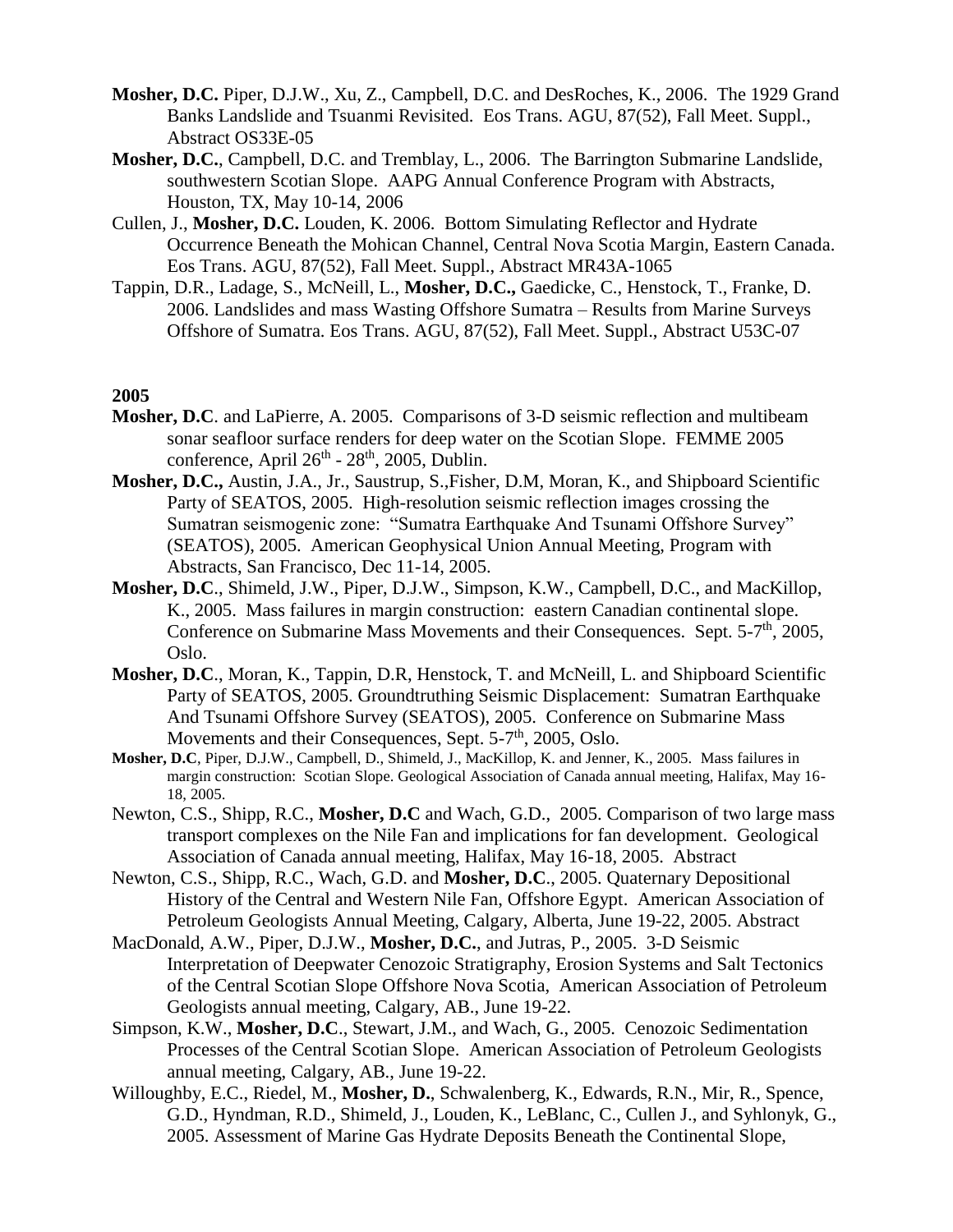Offshore Canada's Pacific and Atlantic Coasts. American Association of Petroleum Geologists, annual meeting, Calgary, AB, June 19-22.

### **2004**

- **Mosher, D.C.,** Piper, D.J.W., MacKillop, K. and Campbell**,** D.C., 2004. Deep water geohazards of the Scotian Slope. Nova Scotia Energy Research and Development Forum. Invited abstract, Proceedings, May 13 and 14, 2004, Antigonish, NS.
- **Mosher, D.C,** LaPierre, T., Bigg, S. and Syhlonyk, G., 2004. Comparison of 3D Seismic Reflection and Multibeam Sonar Seafloor Surface Renders for Deep Water Scotian Slope: Impact on Seafloor Process Interpretation and Geohazard Evaluation. In Conference Proceedings (CD). Arab Institute of Navigation - International Navigation Conference, Melaha 2004. Satellite Navigation Developments and Applications. Section 5 - Hydrographic Surveying. April 13-15 - 2004. Cairo, Egypt.
- **Mosher, D.C.,** LaPierre, A.T., Bigg, S. and Syhlonyk, G., 2004. Comparison of 3D seismic reflection and multibeam sonar seafloor surface renders for deep water on the Scotian Slope: impact on seafloor process interpretations and geohazard evaluation. Geological Society of London, Petroleum Group, workshop on Seabed and Shallow Section Marine Geoscience; Shared Lessons and Technologies from Industry and Academia, London, England, February 24<sup>th</sup>-26<sup>th</sup>, 2004
- Shimeld, J., **Mosher, D.**, Louden, K., LeBlanc, C., and Osadetz, K., 2004. Bottom simulating reflectors and hydrate occurrences beneath the Scotian Slope, offshore eastern Canada. Program with Abstracts, AAPG Hedberg conference: Gas Hydrates: Energy Resource Potential and Associated Geologic Hazards, Sept. 12-16, 2004, Vancouver, BC.

- **Mosher, D.C.**, LaPierre, A.T., Bigg. S.E., and Shylonyk, G., 2003. Comparison of 3d seismic reflection and multibeam sonar seafloor surface renders for deep water on the Scotian Slope. Canadian Quaternary Association (CANQUA) annual meeting, Halifax, NS, May, 2003.
- **Mosher, D. C.**, Piper, D.J.W., Campbell, D.C., Jenner, K., Newton, C.S., 2003. Quaternary geology and sediment failures on the central Scotian Slope. Canadian Quaternary Association (CANQUA) annual meeting, Halifax, NS, May, 2003.
- Hayward, N., Nedimovic, M., Cleary, M, **Mosher, D.C**., and Calvert, A.J., 2003. Composite tomographic and reflection images of potentially active faults in the eastern strait of Juan de Fuca, NW Washington. Geological Society of America annual meeting, Seattle, WA, Nov., 2003.
- **Mosher, D.C.,** Piper, D.J.W., Shimeld, J. and Sonnichsen, G.V. 2003. Assessing offshore oil and gas geohazards: the collaborative east coast experience between industry, regulatory agencies, universities and the Geological Survey of Canada. Geological Association of Canada/Mineralogical Association of Canada Annual Meeting, Program with Abstracts, Vancouver, May 2003.
- **Mosher, D.C**., Johnson, S.Y., Nedimovic M. and Hayward N., 2003. Fault recognition and active tectonics in the eastern Juan de Fuca Strait, Cascadia forearc region. Geological Association of Canada/Mineralogical Association of Canada Annual Meeting, Program with Abstracts, Vancouver, May 2003.
- Erbacher, J., **Mosher, D**., Malone, M. and 207 Scientific Party, 2003. The Demerara Rise Equatorial Cretaceous and Paleogene paleoceanographic transect – Initial Results from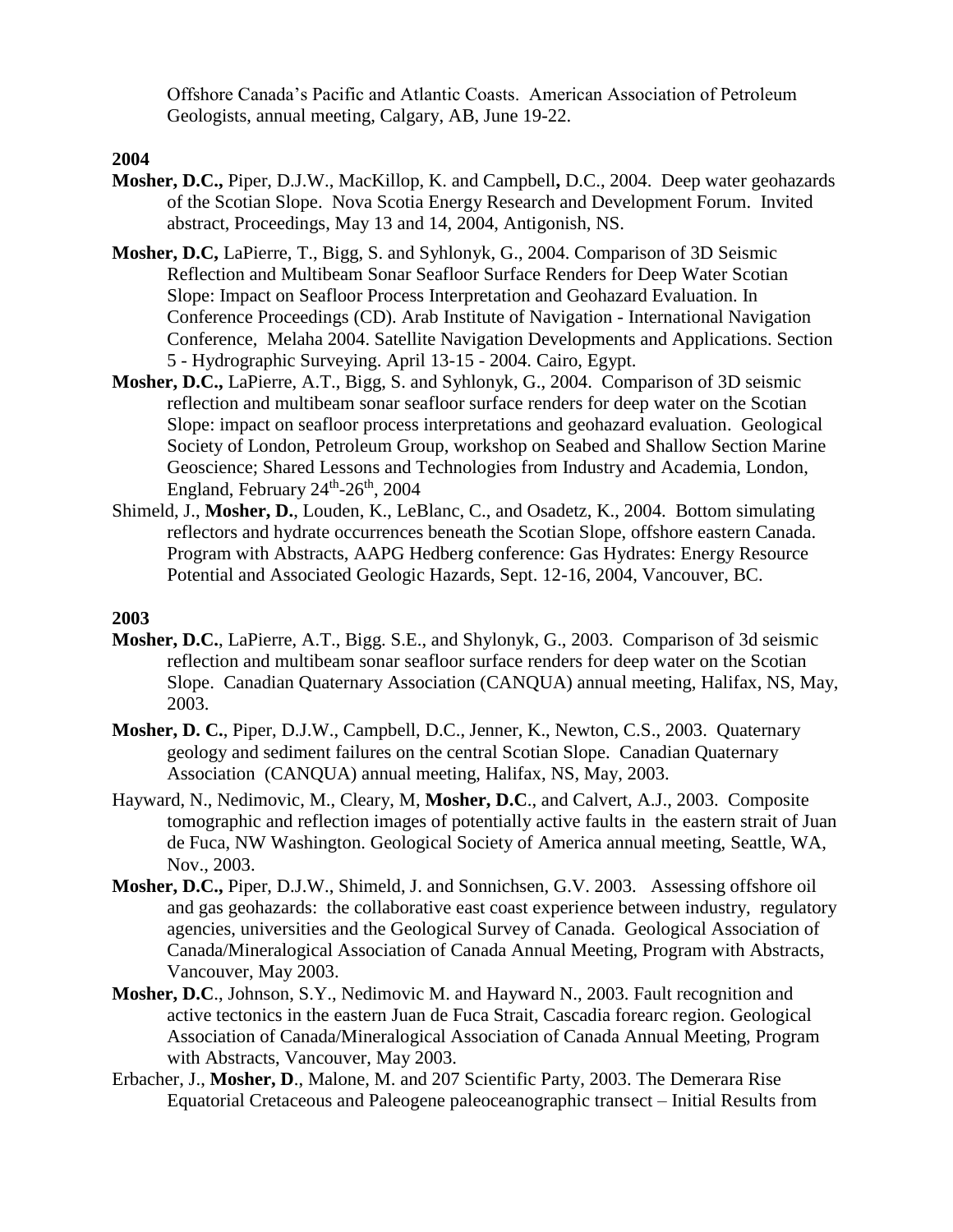Ocean Drilling Program Leg 207. EGS-AGU-EUG Joint Assembly, Nice, France, April, 2003. Geophysical Research Abstracts, v. 5.

- Piper, D.J.W., **Mosher, D.C**., Gauley, B.-J., Jenner, K. and Campbell, D.C., 2003. The chronology and recurrence of submarine mass movements on the continental slope off southeastern Canada. EGS-AGU-EUG Joint Assembly, Nice, France, April, 2003. Geophysical Research Abstracts, v. 5.
- Campbell, D. C., Jenner, K. A., Piper, D. J.W., and **Mosher, D.C**., 2003. Risk of large, tsunami-inducing failures on the Scotian Margin. GSA Abstracts with Programs Vol. 35, No. 3.
- LeBlanc, C.R., Louden, K.E., **Mosher, D.C**., and Piper, D.J.W., 2003. Quantifying the amount of gas hydrate beneath the central scotian slope from the sediment velocity structure. GSA Abstracts with Programs Vol. 35, No. 3.
- Newton, C.S., **Mosher, D.C.**, Wach, G., Piper, David J.W., And Campbell, D.C., 2003. Quaternary and late Pliocene seismic stratigraphy of the central Scotian Slope from highresolution reflection seismic. GSA Abstracts with Programs Vol. 35, No. 3.
- Shimeld, J.W., Warren, S.N., **Mosher, D.C.**, and MacRae, R.A., 2003. Tertiary-aged megaslumps under the Scotian Slope, south of the Lahave Platform, offshore Nova Scotia. GSA Abstracts with Programs Vol. 35, No. 3.

#### **2002**

**Mosher, D.C**., LaPierre, A.T., and Bigg, S.E., 2002. A comparison study of 3D seismic reflection and multibeam sonar seafloor surface renders for deep water on the Scotian Slope. Offshore Technologies Association of Canada CORE conference, October 2002, Program with Abstracts, p. 63.

#### **2001**

- **Mosher, D.C.,** Adams, T., Campbell, D.C., and Piper, D.J.W.P. 2001, Near-surface geological, geophysical and geotechnical hazard assessment on the Scotian slope. Petroleum Society of CIM, Halifax Section, 5th annual petroleum technical seminars, October 2-5, 2001, Program and Abstracts, Halifax NS, p.25.
- **Mosher, D.C.** , 2001. Submarine landslides along British Columbia's coast. Geological Association of Canada annual meeting (GAC/MAC) Program with Abstracts. May, 2001, St. John's.
- **Mosher, D.C.**, and Johnson, S.Y. , 2001., Neotectonics of the Eastern Juan de Fuca Strait: a Digital Geologic and Geophysical Atlas. Seismological Society of American Annual Meeting, San Francisco, Program with Abstracts.

Campbell, D.C., **Mosher, D.C.,** Jenner, K., and Piper, D.J.W. , 2001. Sediment failures on the southeast Canadian margin. Geological Association of Canada annual meeting (GAC/MAC) Program with Abstracts. May, 2001, St. John's.

- Bloomer, S., **Mosher, D.C.**, Preston, J. and Collins, W.C., 2001. Statistical approaches to sea floor and subbottom classification of acoustic data. Geological Association of Canada annual meeting (GAC/MAC) Program with Abstracts. May, 2001, St. John's.
- Barnhardt, W., Fisher, M., Gardner, J., Palsson, W., Greene, G., **Mosher, D.**, Baker, G., Dartnell, P, Gelfenbaum, G., and Sherwood, C., 2001. Geologic Mapping of Marine Benthic Habitats in Puget Sound, Washington. Puget Sound Research, 2001,conference proceedings with Abstracts. Bellevue, Washington, February, 2001.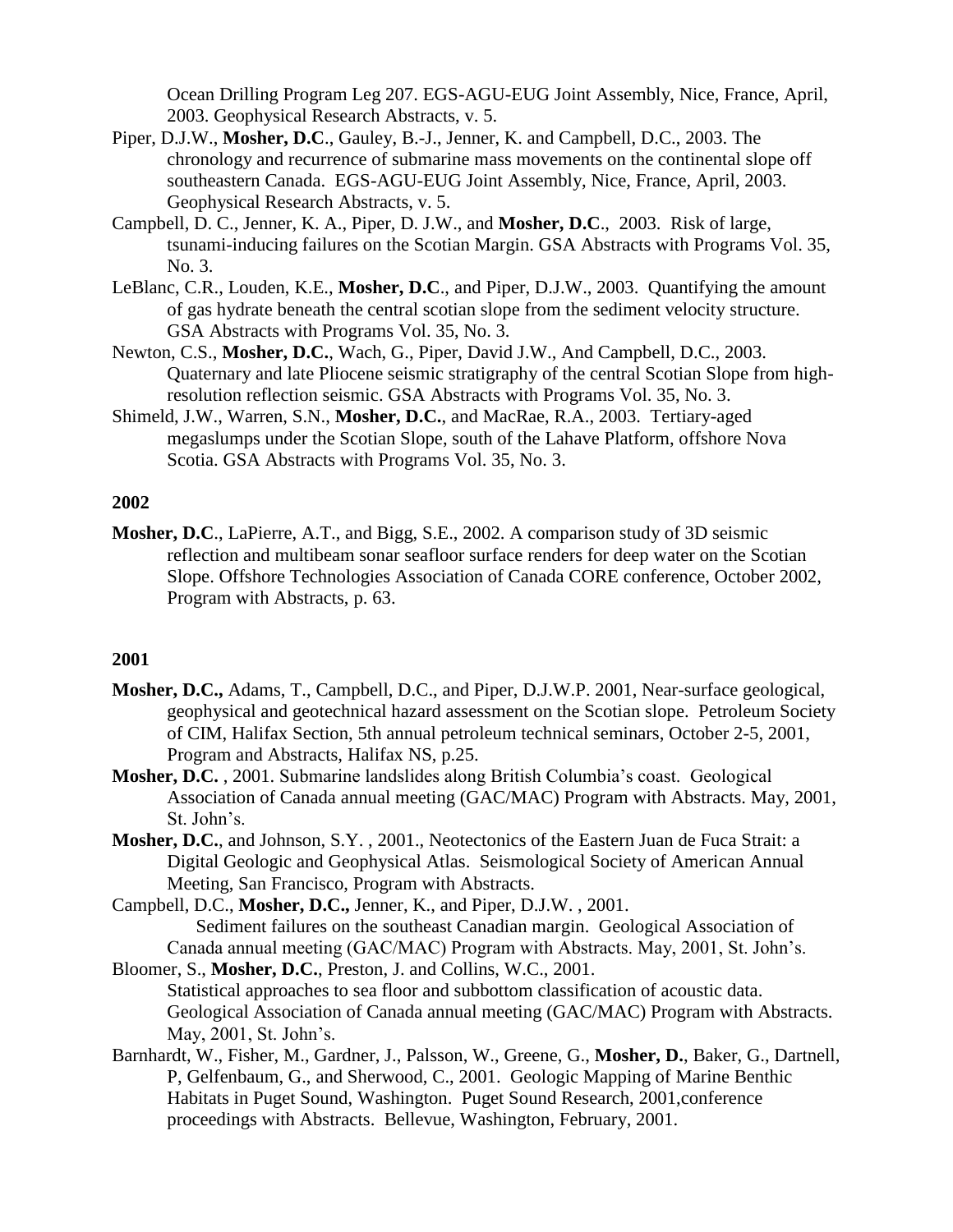- Bornhold, B.D., Collins, W.T., Harper, J.R., Ward, S.L., Thuringer, P., **Mosher, D.C.** and Christney, T. Multiparameter approaches to shallow marine habitat mapping Geological Association of Canada annual meeting (GAC/MAC). Program with Abstracts. May, 2001, St. John's.
- Piper, D.J.W., **Mosher, D.C.,** Jenner, K.A., Gauley, B. J., Morrison, M. L., Campbell, D. C., 2001. Failures on the Southeast Canadian Margin: The Canada-COSTA Focus. European Union of Geosciences XI, Program with Abstracts, Strasbourg, Fr., April 8<sup>th</sup>-12th, p. 738-739.

#### **Pre-2000**

- **Mosher, D.C.**, and Johnson, S.Y., 2000. Mapping the Quaternary under the eastern strait of juan de fuca: a digital atlas. Geological Society of America – Cordilleran Section meeting, May, 2000, Vancouver, Canada, Program with Abstracts, p. 49.
- Johnson, S.Y., Dadisman, S.V., **Mosher, D. C**., Blakely, R. J., Childs, J. R., 2000. Late Quaternary tectonics of the Devils Mountain Fault and related structures, northern Puget lowland. Geological Society of America – Cordilleran Section meeting, May, 2000, Vancouver, Canada, Program with Abstracts, p. 23.
- Preston, J.M., Collins, W.T., **Mosher, D.C**., and Poekert, R., 1999. Estimating geotechnical variables from acoustic classification. Oceans'99 extended abstracts, Seattle, Washington, Sept., 1999.
- **Mosher, D.C**., Johnson, S.Y., Dadisman, S.V., Hyndman, R.D., Fisher, M.A., and Scientific Personnel from SHIPS'98. 1999. Evidence for neotectonics in the marine record of the Pacific Northwest and southwestern British Columbia. Seismological Society of America annual Meeting, Seattle, WA., May, 1999.
- Johnson, S.Y, Dadisman, S.V., **Mosher, D.C**., Blakely, R., and Childs. J.R., 1999. Neotectonics of the Devils Mountain fault and northern Whidbey Island fault, eastern Strait of Juan de Fuca and northern Puget Lowland, Washington. Seismological Society of America annual Meeting, Seattle, WA., May, 1999.
- Johnson, S.Y, Dadisman, S.V., **Mosher, D.C**., Blakely, R., Childs. J.R., Wells, R.E., and Rhea, S.B. 1998. Neotectonics of the eastern Strait of Juan de Fuca region, northwestern Washington Strait and southwestern British Columbia. American Geophysical Union Annual Meeting, San Francisco, Dec., 1998.
- **Mosher, D.C**., and Moran, K., 1998. Seismic Stratigraphy of Saanich Inlet: ODP Leg 169S. American Geophysical Union Annual Meeting, San Francisco, Dec., 1998.
- **Mosher, D.C.**, Walia, R., and Moran, K., 1998. Seismic stratigraphy of Saanich Inlet. Geological Association of Canada (GAC/MAC) Annual Meeting Program with Abstracts, Quebec, May, 1998.
- Simpkin, P., **Mosher, D.C.** and Walia, R., 1998 High resolution marine seismic reflection profiling: acquisition (special session on status and trends in the marine geosciences). Geological Association of Canada Annual Meeting Program with Abstracts, Quebec, May, 1998.
- Walia, R., **Mosher, D.C**., and Simpkin, P. 1998. High resolution marine seismic reflection profiling: processing (special session on status and trends in the marine geosciences). Geological Association of Canada Annual Meeting Program with Abstracts, Quebec, May, 1998.
- **Mosher, D.C**., Simpkin, P., and Walia, R., 1998. High resolution marine seismic reflection profiling: Interpretation (special session on status and trends in the marine geosciences). Geological Association of Canada Annual Meeting Program with Abstracts, Quebec, May, 1998.
- **Mosher, D.C.**, Currie, R.G., and Sullivan, D., 1998 Two years of Repetitive Sidescan Sonar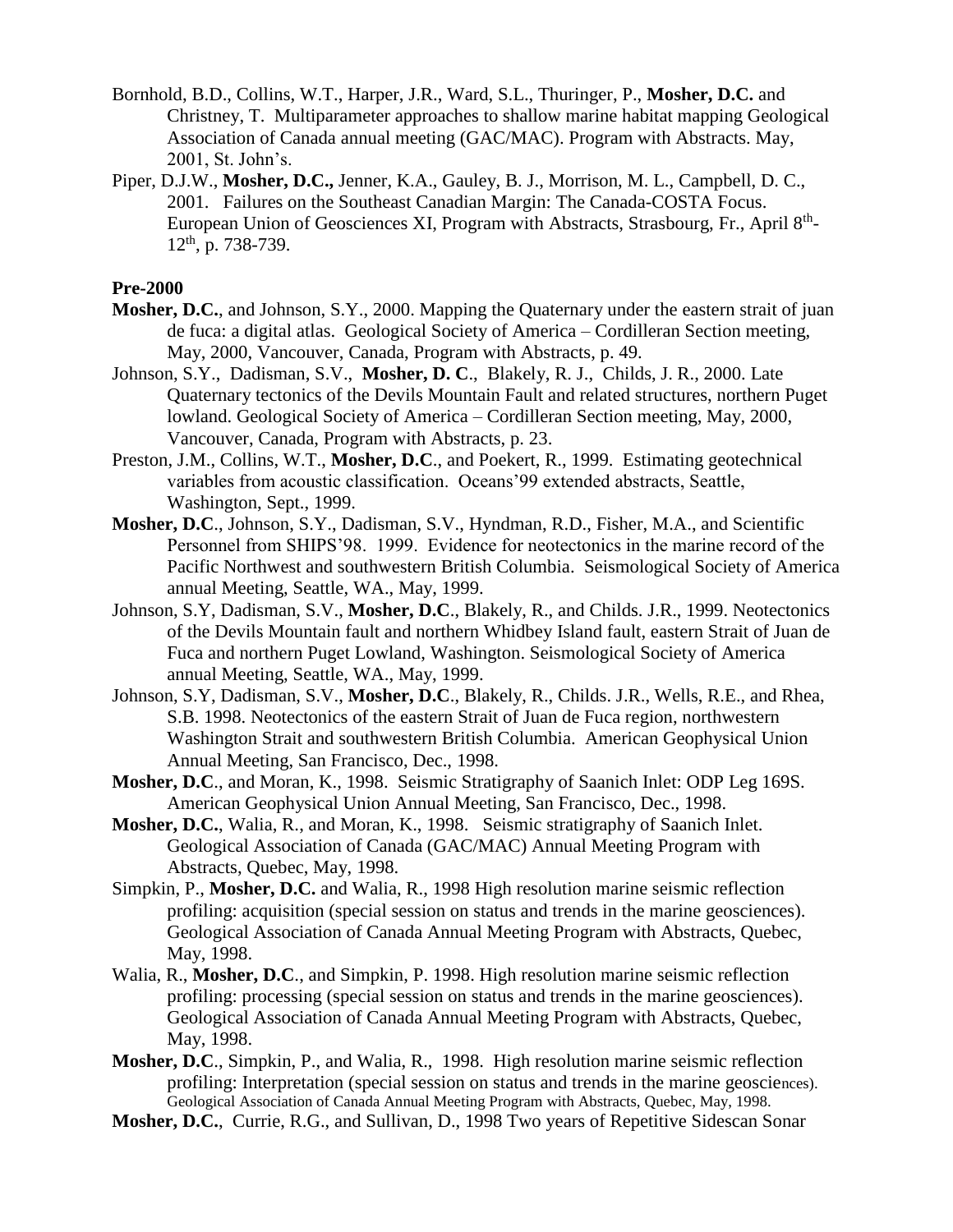Mosaics of The Point Grey Ocean Disposal Site, Vancouver, Canada. Puget Sound Research Conference, March, 1998, Seattle, WA.

- **Mosher, D.C**., Kung, R., Hewitt, A.T., and Hamilton, T.S. 1998 . Geologic Mapping in the Eastern Juan de Fuca Strait. Puget Sound Research Conference, March, 1998, Seattle, WA.
- **Mosher, D.C.**, Hewitt, A.T., and Hamilton, T.S., 1997c. Neotectonic Activity in the Eastern Juan de Fuca Strait: Quantitative Seismic Reflection Mapping. American Geophysical Union annual Meeting, December, 1997, San Francisco, program with abstracts.
- **Mosher, D.C.**, and Currie, R.G., 1997 Ocean Disposal at the Point Grey Disposal Site: a test monitoring study using repetitive sidescan mosaicing. American Geophysical Union annual Meeting, December, 1997, San Francisco, program with abstracts.
- Moran, K.M., **Mosher, D.C.**, Bornhold, B.D., and Banks, S. 1997. A high resolution MST record for the Holocene, Leg 169S Saanich Inlet. American Geophysical Union annual mid-year meeting, Baltimore, program with abstracts.
- **Mosher**, D.C. 1995. Environmental geological constraints in the offshore of the Fraser River Delta. Proceedings of the Pacific Division of the American Association for the Advancement of Science **14**, part 1, Vancouver, British Columbia, June 18, 1995, p. 52
- **Mosher**, D.C., and Barrie, J.V., 1995. Constraints to development in the Offshore of the Fraser River Delta. Geological Association of Canada Annual Meeting, Victoria, May, 1995. p. A-73.
- **Mosher, D.C.**, Law, L.K., and Quinn, R., 1995. Marine Electromagnetic and seismic high resolution profiling: results from coastal British Columbia. Proceedings, Canadian Coastal Conference Proceedings, Halifax, October, 1995, p. 621-635.
- Moran, K.M., Gray, W.G.D., **Mosher, D.C.**, Backman, J., and King, J., 1995. Physical properties and sedimentology of cores from the eastern and central Arctic Ocean. ICP V Program and Abstracts, 5th International conference on Paleoceanography, Oct. 10-14, 1995, Halifax, N.S., p. 166.
- **Mosher**, D.C., 1994. Imaging sediment failures on the Fraser River Delta. EOS Transactions,
- American Geophysical Union 1994 fall meeting, **75**, No. 44, November, 1944/supplement, p. 319.
- **Mosher**, D.C., Christian, H.A., and Barrie, J.V., 1994. Hazards to development in the offshore of the Fraser River Delta. Geological Society of America, 1994 Annual Meeting, Seattle, Washington, program with abstracts. p. A469.
- Gross, P., **Mosher, D.C.**, and Parrott, D.R., 1994.MUSE Data Logger: a Macintosh-based sidescan and seismic high resolution digital acquisition system. EOS Transactions, American Geophysical Union 1994 fall meeting, **75**, No. 44, November, 1994/supplement, p. 319.
- **Mosher**, D.C, and Mayer, L.A., 1992. Seismic stratigraphy of the Ontong Java Plateau: paleoceanographic significance. Fourth International Conference on Paleoceanography (ICP IV), Kiel, Germany, Sept. 21-25, 1992. Program with abstracts, p.206-207.
- **Mosher**, D.C., 1992. Digital Colour Reflectance of late Quaternary central Arctic deep-sea sediments. Fourth International Conference on Paleoceanography (ICP IV), Kiel, Germany, Sept. 21-25, 1992. Program with abstracts, p.161.
- Kassens, H., **Mosher**, D.C., and Moran, K. 1992. Physical properties of late Quaternary centralArctic deep-sea sediments: paleoceanographic significance. Fourth International Conference on Paleoceanography (ICP IV), Kiel, Germany, Sept. 21-25, 1992. Program with abstracts, p.161.
- **Mosher**, D.C., Mayer, L.A., Shipley, T., and scientific party of Ocean Drilling Program Leg 130, 1990. ODP Leg 130: The Ontong Java Plateau. Geological Association of Canada annual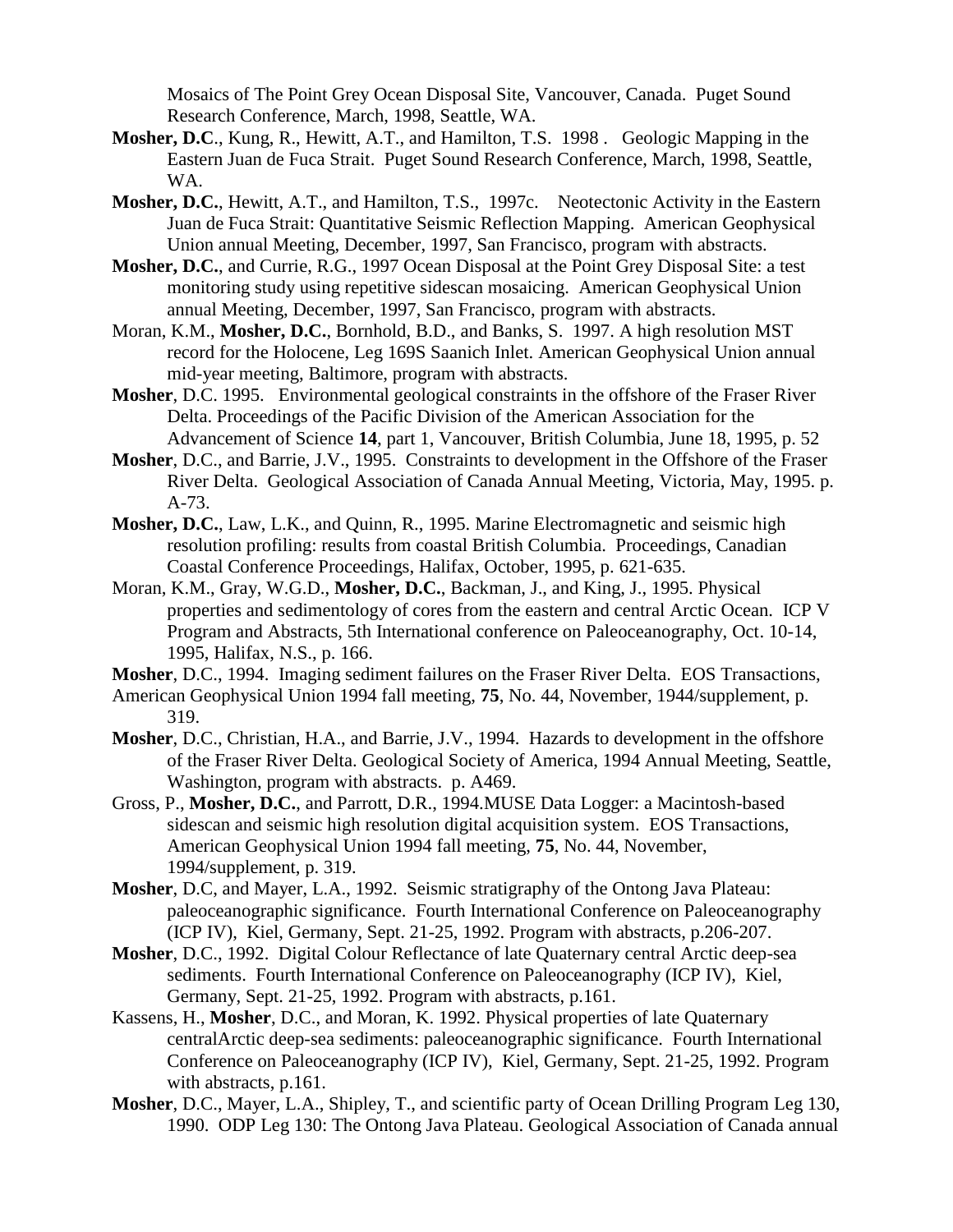meeting, Vancouver, 1990, program with abstracts **15**, p. A92.

- **Mosher**, D.C., Lewis, C.F.M., Moran, K., Sonnichsen, G.V., and Parrott, D.R., 1990. Borehole investigation of near-surface sediments on the northeastern Grand Banks of Newfoundland. Geological Association of Canada annual meeting, Vancouver, 1990, program with abstracts **15**, p. A91.
- **Mosher**, D.C., Lewis, C.F.M., Lewis, J.F., Parrott, D.R., Fader, G.B.J., and Durling,P.W., 1988. Geology of near-surface Tertiary sediments on the northeastern Grand Banks of Newfoundland. Geological Association of Canada annual meeting, St. John's, 1988, program with abstracts **13**, p. A88.
- **Mosher**, D.C., 1986. Late Quaternary sedimentation of the Verrill Canyon area of the Scotian Slope. Society of Economic Paleontologists and Mineralogists Annual Midyear Meeting contributed Abstracts, V.III, 26-28 September, Raleigh, North Carolina, p.81.

#### **Invited Talks**

**Mosher, D.C.** 2016**.** Continental Margins of the Arctic Ocean: Implications for Law of the Sea. European Geosciences Union General Assembly 2016, Vienna, Austria, April 17-22, 2016.

**Mosher, D.C**., 2015**.** The role of submarine landslides in the Law of the Sea. International Symposium on Submarine Mass Movements and Their Consequences VII, Wellington, NZ, Nov. 2, 2015.

**Mosher, D.C**., 2014**.** A New Wave of Exploration of the Arctic Ocean. Nova Scotia Institute of Science, December 2014.

**Mosher, D.C**., 2012**.** A Tale of Two Icebreakers: geophysical surveying in the high Arctic. Arctic Technology Conference, December 2012, Houston, TX.

**Mosher, D.C**., 2012**.** A margin-wide gas hydrate assessment along Canada's Atlantic Coast: Fuel for the Future? Bedford Institute of Oceanography Seminar Series, January, 2012, Dartmouth, Nova Scotia.

**Mosher, D.C**., 2011**.** Gas hydrate resources on Canada's East Coast: fact or fiction. The Society of Organic Petrology, Annual Meeting, July 31<sup>st</sup> -August 2<sup>nd</sup>, 2011, Halifax, Nova Scotia.

**Mosher, D.C**., 2011**.** Geologic Mapping of the Arctic Ocean**:** The Canadian Programme for an Extended Continental Shelf Submission. Nova Scotia Natural History Museum, Beyond the Last Billion Years Lecture Series, February 8th, 2011.

**Mosher, D.C.**, 2011. Sedimentation in the western Arctic Ocean, Research Frontiers Special Session, Geological Association of Canada annual meeting, May 24-27, 2011, Ottawa, Ont.

**Mosher, D.C.**, 2011. Earthquakes, Submarine Landslides and Tsunamis. International Oceans Institute, June, 2011, Halifax, Nova Scotia.

**Mosher, D.C.**, 2010. Gas Hydrate: Fuel for the Future. Canadian Offshore Resources Exhibit (CORE) and Conference, October 25-27, 2010, Halifax, Nova Scotia.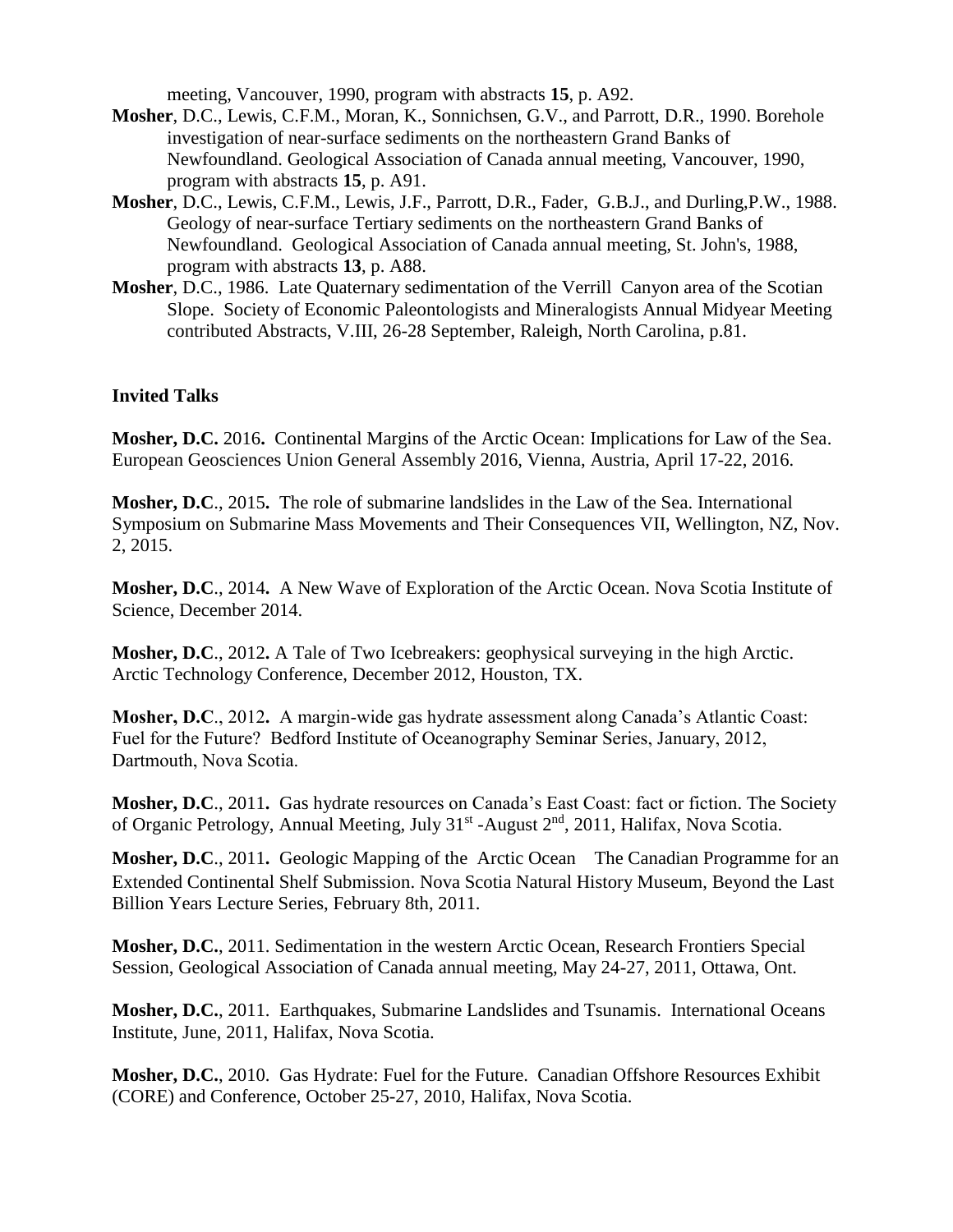**Mosher, D.C.**, 2010. Gas Hydrate along Canada's East Coast Margin. C-CORE workshop on Gas Hydrate, March 23-24, 2010, St. John's, Newfoundland.

**Mosher, D.C. and Wach, G.** 2010**.** Reservoir distribution and characterization: continental slope depositional systems along the Scotian margin. Nova Scotia Research and Development Forum, Halifax, May 26-28, 2010.

**Mosher, D.C.**, 2010. Submarine Landslides and Tsunamis. International Oceans Institute, May, 2010, Halifax, Nova Scotia.

**Mosher, D.C.,** 2009. The Canadian Programme for an Extended Continental Shelf Submission; Canada Basin, Western Arctic. ArcticNet annual Scientific Meeting, Dec, 8-11, Victoria, BC.

**Mosher, D.C.**, 2008. Submarine mass-movements in Canada: geohazards with far reaching implications. Comptes rendus de la 4e Conférence canadienne sur les géorisques: des causes à la gestion. 4th Canadian Conference on Geohazards: From Causes to Management.

# **Post-Doctoral Fellows Supervised or co-Supervised**

Dr. Franky Saint-Ange, Labrador Paleoceanography Dr. Ethymios Tripsanas, Orphan Basin Sedimentology Dr. Michael Riedel, Canadian Gas Hydrates

#### **Student Theses Supervised/Co-Supervised**

# **PhD**

Irena Schulten, PhD, (2<sup>nd</sup> year), Dalhousie University. Quantitative evaluation of the 1929 Grand Banks Landslide

John Evangelatos, PhD, (4<sup>th</sup> year) Dalhousie University. Stratigraphy and Structure of Makarov Basin, tectonic implications to Canada Basin of the high Arctic Ocean.

Angela Schlesinger, PhD (incomplete), University of Victoria, Variable Fluid Flow Along The Nova Scotian Slope - A Study Of Gas Hydrates With Ocean-Bottom Seismic Data

Calvin Campbell, PhD (2011), Dalhousie University, The Late Cretaceous and Cenozoic Geological History of the Outer Continental Margin off Nova Scotia, Canada: Insights Into Margin Evolution from a Mature Passive Margin, 286 pp.

Anthony Hewitt, PhD (2002), University New Hampshire, Seafloor geology, deglacial history and early post-glacial evolution of the eastern Juan de Fuca Strait.

# **MSc**

Cassandra Bongiavani, (1<sup>st</sup> year). University of New Hampshire. The Bering Strait Land Bridge imaged on seismic reflection profiles.

Jane Hawken, MSc. (3rd year), Dalhousie University. The Flemish Pass gas hydrate BSR: characterization and evaluation.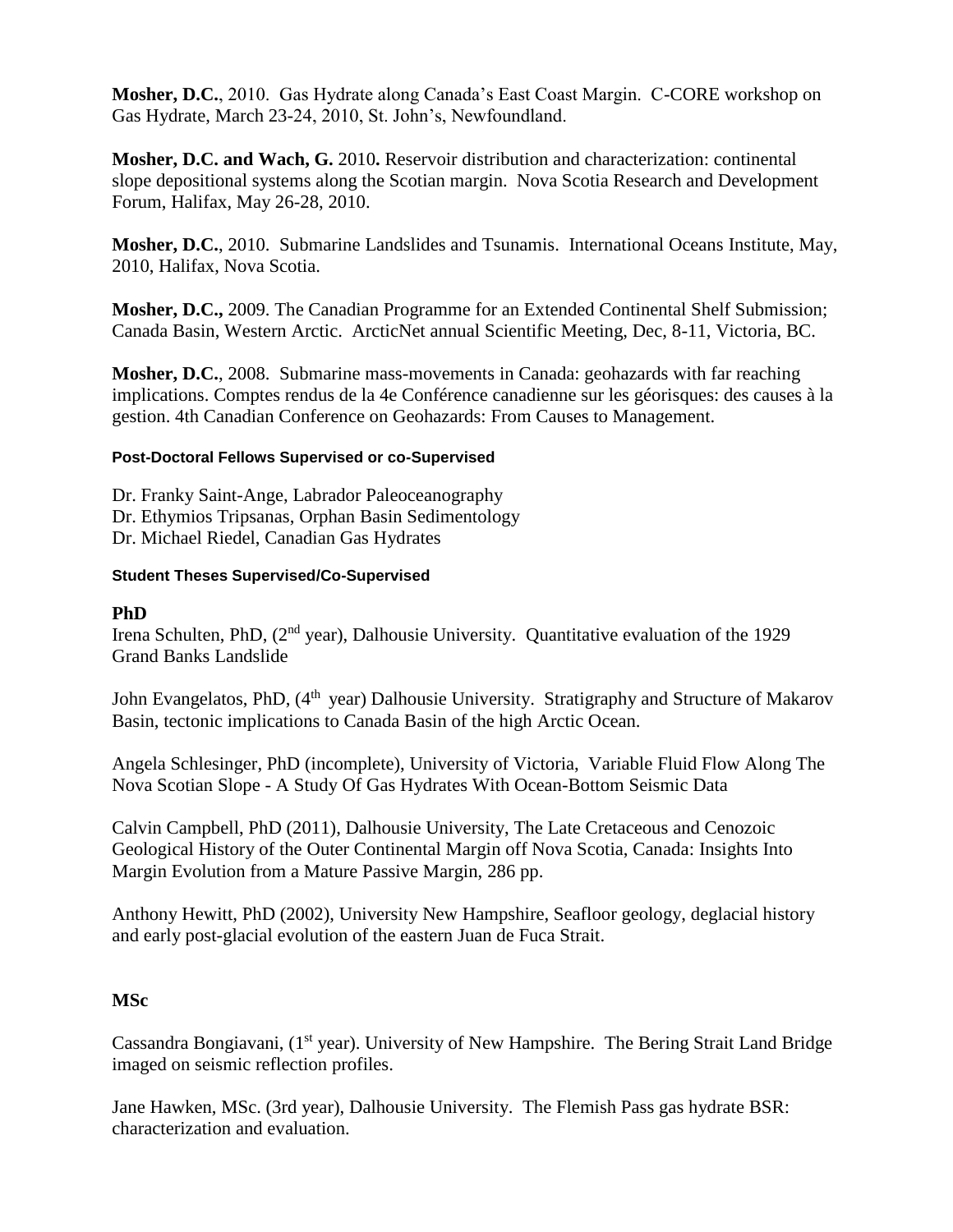Janette Cullen, (2014), Dalhousie University, Geophysical Character of the Mohican Channel Gas Hydrate Zone, Scotian Slope, Eastern Canada

Shawn Goss MSc (2010), Dalhousie University, Cenozoic seismic stratigraphic analysis of the Surname margin, South America (An Equatorial analog)

Michael Giles MSc (2010), Dalhousie University, Mass Transport Processes on the Southwestern Newfoundland Margin, Eastern Canada Mechanisms for Deep Water Sediment Transport

Virginia Brake, MSc (2009), Dalhousie University, Evolution of an Oligocene Canyon System on the Eastern Scotian Margin

Simon Newton, MSc (2006), Dalhousie University, Importance of mass transport complexes in the development of the central and western Quaternary Nile fan

Adam MacDonald, MSc (2006), Saint Mary's University, Cenozoic seismic stratigraphy of the central Nova Scotian continental margin: the interplay of erosion, deposition and salt tectonics

Mehdi Loloi, MEng (2004), Dalhousie University, Slope instability analysis of a part of Orphan Basin off Newfoundland.

Kent Simpson (incomplete), Dalhousie University, 3D Cenozoic architecture of the central Scotian Slope.

# **BSc**

Kai Boggild, BSc. (2016). Dalhousie University, Submarine Channels in the high Arctic Ocean.

Matt Abram, BSc. (2010), Dalhousie University, Gas hydrate distribution and volume at Sackville Spur

Michael Giles, BSc. (2007), Dalhousie University, Cenozoic stratigraphy and slope processes, southwestern Scotian Slope.

Shawn Goss, BSc. (2006), Dalhousie University, Quaternary stratigraphy of the Hamilton Spur: a sediment drift on the Labrador continental slope.

Maureen White, BSc. (2005), Dalhousie University, Late Cenozoic seismic stratigraphy of the Mohican Channel area, Scotian Slope.

Simon Newton, BSc. (2003), Dalhousie University, Quaternary and late Pliocene seismic stratigraphy of the central Scotian Slope.

Christopher LeBlanc, BSc. (2002), Dalhousie University, Central Scotian Slope stability: the possible role of gas hydrates.

# **Reviews**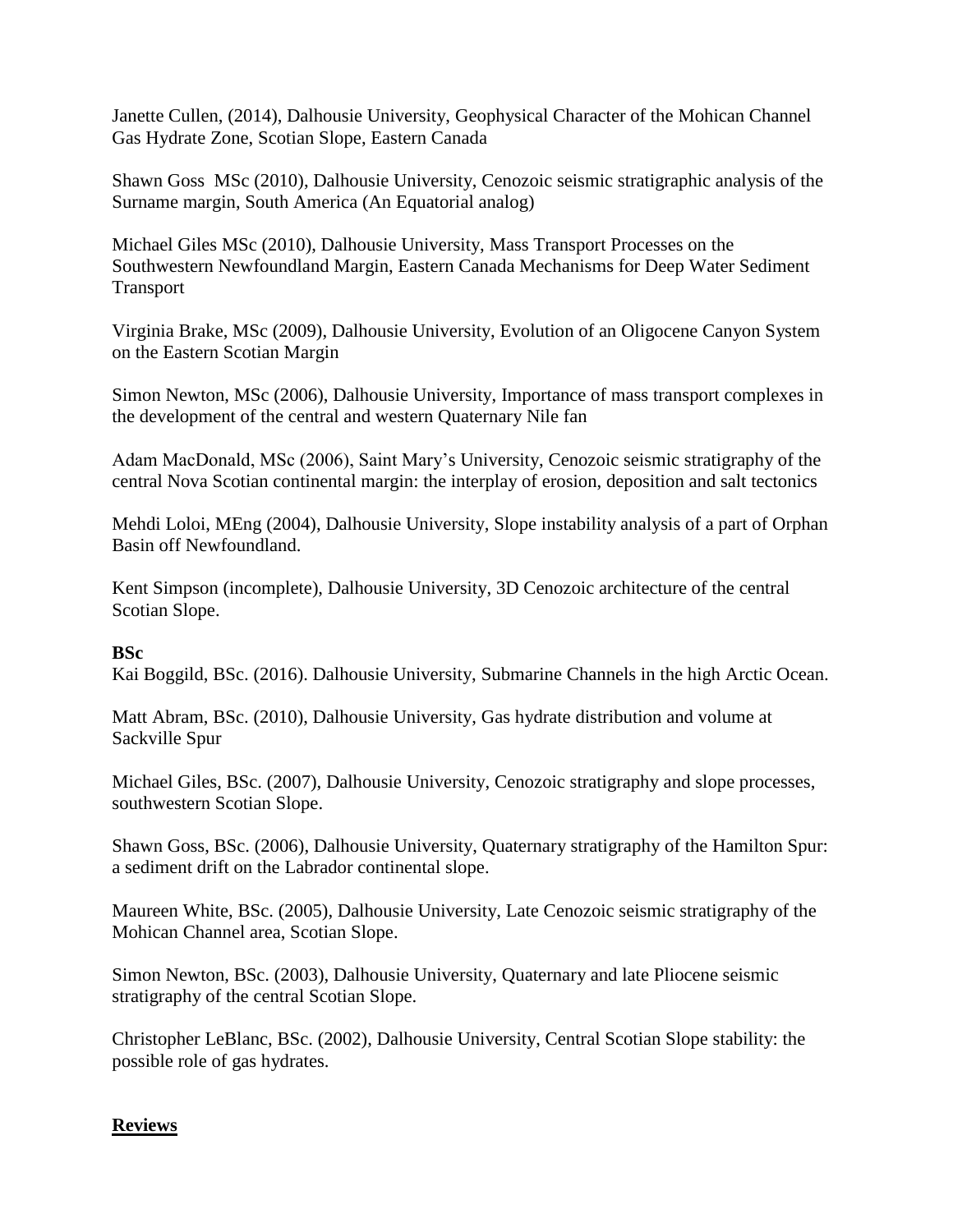*Journal funding proposals* Marine Geology 19 NSERC 4 Geology 4 NERC 1 Marine and Petroleum Geology 4 NSF 1<br>Earth and Planetary Science Letters 4 URI Sea Grant 2 Earth and Planetary Science Letters 4 Marine Geophysical Research 3 GSA Bull. 2 Sedimentology 2 *Thesis (external examiner)* Journal of Geophysical Research 1 PhD 3<br>Nature 1 MSc 7 Nature 1 Other 12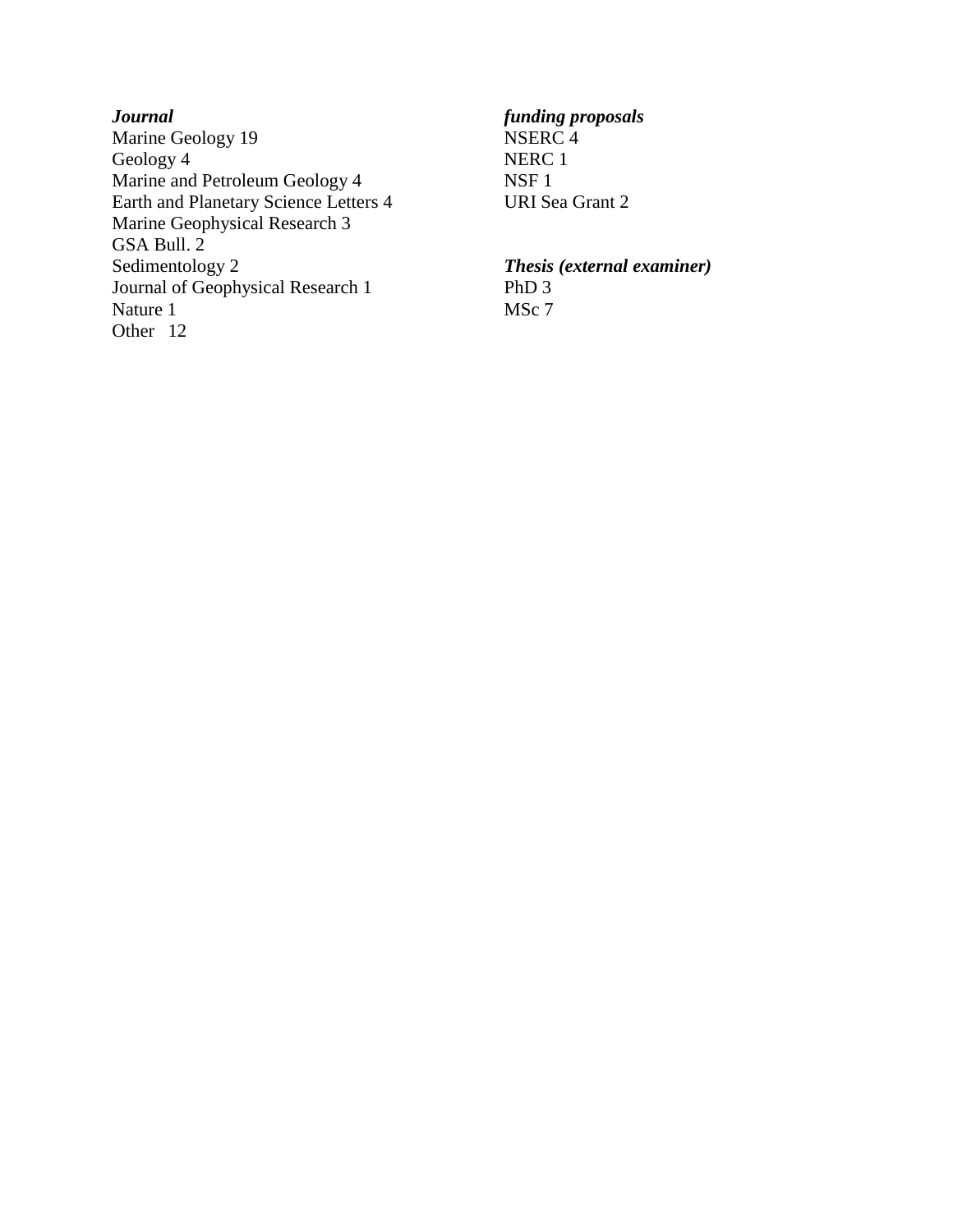# **Research Expeditions**

| Year | <b>Cruise designation</b> | <b>Ship</b>                        | Geographic<br>Area                             | <b>Duty</b>                              |
|------|---------------------------|------------------------------------|------------------------------------------------|------------------------------------------|
| 1982 | 82004                     | Dawson                             | <b>Scotian Slope</b>                           | Student/Watchkeep                        |
| 1983 | 83012                     | Dawson                             | <b>Scotian Slope</b>                           | Student/Watchkeep                        |
| 1984 | 84030                     | Hudson                             | Labrador Sea                                   | Student/Watchkeep                        |
| 1985 | 85001                     | Hudson                             | Laurentian Fan                                 | Student/Watchkeep                        |
| 1985 | Ice Island                | Ice Island                         | Arctic Ocean                                   | Research Assist.                         |
| 1986 | 86018                     | Hudson                             | Grand Banks of<br>Newfoundland                 | Research Assist.                         |
| 1987 | Ice Island                | Ice Island                         | Arctic Ocean                                   | Research Assist.                         |
| 1987 | 87027                     | Hudson                             | Labrador Sea                                   | Reaseach Assist.                         |
| 1988 | 88400                     | <b>Balder Challenger</b>           | <b>Grand Banks</b>                             | Research Assist.                         |
| 1988 | 88401                     | M/V Pholas                         | <b>Grand Banks</b>                             | Research Assist.                         |
| 1988 | Roundabout 11             | Thomas Washington                  | East. Eq. Pacific                              | Student/Watchkeep                        |
| 1988 | Ice Island                | Ice Island                         | Arctic Ocean                                   | Research Assist.                         |
| 1989 | Venture I                 | Thomas Washington                  | West. Eq. Pacific                              | Student/Watchkeep                        |
| 1989 | Ice Island                | Ice Island                         | Arctic Ocean                                   | Research Assist.                         |
| 1990 | ODP Leg 130               | Joides Resolution                  | Ontong Java<br>Plateau                         | Sedimentologist                          |
| 1991 | <b>ARKTIS VIII</b>        | F/S Polarstern                     | Arctic/North Pole                              | <b>Physical Properties</b>               |
| 1993 | 93002                     | R.B. Young                         | St. Juan de Fuca                               | Marine EM                                |
| 1993 | 93010                     | John P. Tully                      | Strait of Georgia                              | <b>Chief Scientist</b>                   |
| 1994 | 94003                     | R.B. Young                         | St. of Georgia                                 | <b>Chief Scientist</b>                   |
| 1995 | 95001                     | John P. Tully                      | Strait of Georgia                              | <b>Chief Scientist</b>                   |
| 1995 | 95003                     | M/V Revisor                        | Juan de Fuca                                   | <b>Chief Scientist</b>                   |
| 1995 | 95004                     | John P. Tully                      | Saanich Inlet                                  | <b>Chief Scientist</b>                   |
| 1996 | 96001                     | John P. Tully                      | Saachich Inlet                                 | <b>Chief Scientist</b>                   |
| 1996 | 96006                     | John P. Tully                      | Juan de Fuca                                   | <b>Chief Scientst</b>                    |
| 1997 | 97005                     | John P. Tully                      | <b>Equipment Trials</b>                        | <b>Chief Scientist</b>                   |
| 1997 | 97007                     | John P. Tully                      | Juan de Fuca/St.<br>Georgia                    | <b>Chief Scientist</b>                   |
| 1997 | 97009                     | John P. Tully                      | St. Georgia                                    | <b>Chief Scientist</b>                   |
| 1998 | SHIPS / 98002             | John P. Tully /<br>Thomas Thompson | Juan de Fuca /<br>Puget Sound / St.<br>Georgia | <b>Chief Scientist</b><br>(Tully)        |
| 1998 | 98004                     | M/V Revisor                        | Victoria                                       | <b>Chief Scientist</b>                   |
| 1998 | ODP Leg 169S              | Joides Resolution                  | Saanich Inlet                                  | <b>Physical Properties</b><br>Specialist |